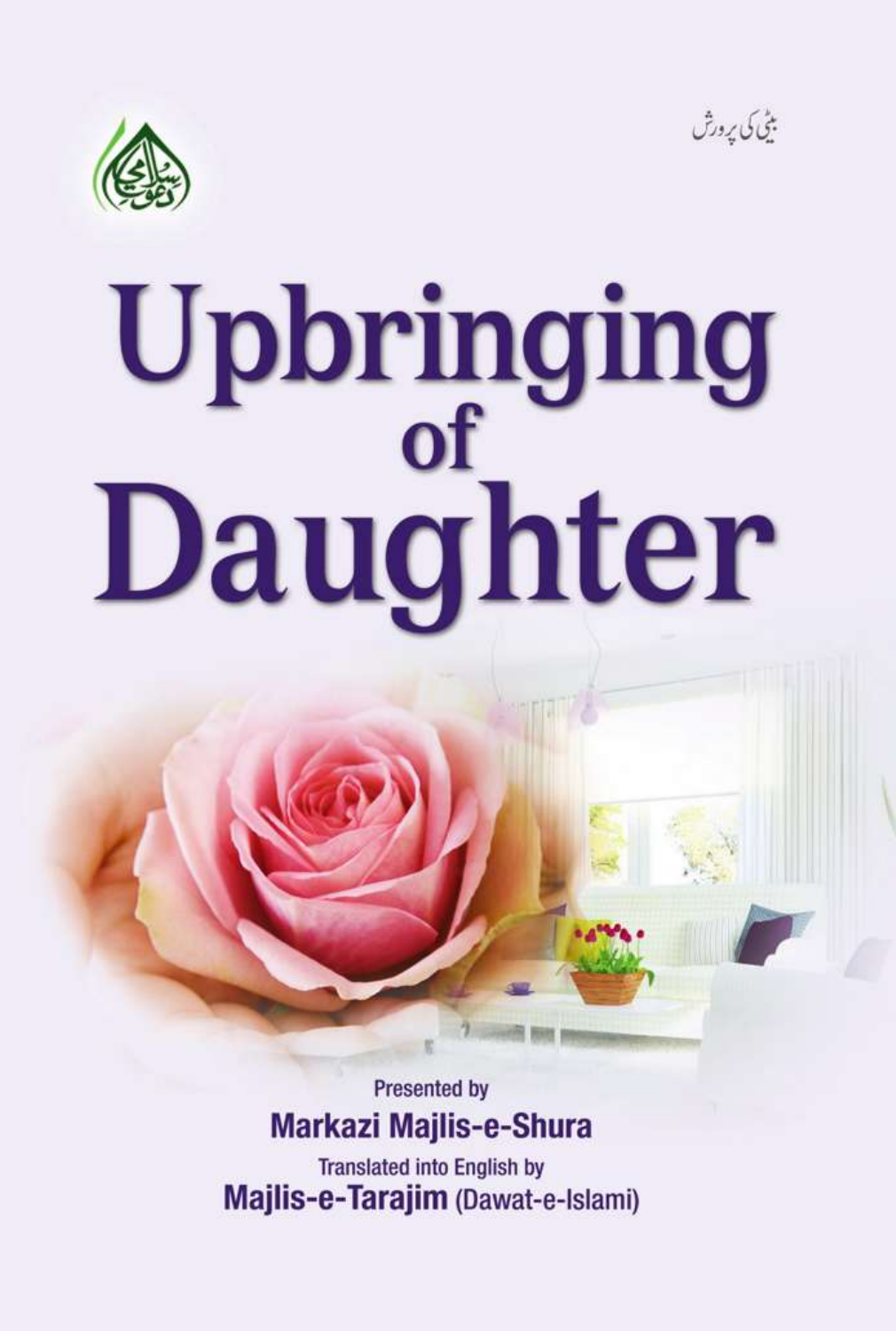-ٱلۡحَـۡـُدُّكِۚ لِكَٰـٰهِ رَبِّ الۡـَٰڂلَـٰـِيۡنَ وَ الصَّـٰلُـوةُۚ وَ السَّـلَامُٰـ عَـٰىٰ سَـبِّـٰ ِالۡـُمُّـرُسَـٰلِـيۡنَ j ֦֧ ٰ , ֦֧ -ٰ l ۡ , اَشَابَعۡدُۢ فَاََعُوۡدُۢ بِاۢللّٰهِ مِنَ الشَّيۡطٰنِ الزَّجِيۡمِ ۚ بِسۡوِ اللّٰهِ الزَّحۡلٰنِ الزَّحِيۡمِ ٰ -֧֘ ۡ -֧<sup>֓</sup>  $\overline{a}$ ۡ ٰ --֧<sup>֦</sup> ٰ

# **Du'a for Reading the Book**

ead the following Du'a (supplication) before you study a **R** ead the following Du'a (supplication) before you study a religious book or an Islamic lesson, you will remember whatever you study, أَيَّا اللَّهُ عَذَّدَجَلَّ  $\sim$ -Í --

ۡ و<br>په د تَكَ وَانْشُرْ  $\ddot{\cdot}$ ت ر<br>ھ م ِ ا حك  $\frac{1}{2}$  $\ddot{\cdot}$ م<br>بينه  $\frac{1}{2}$ ر<br>آ ل  $\tilde{\epsilon}$ جُ عَ ۡ  $\frac{1}{2}$ وءَ افْتَ  $\ddot{\cdot}$ و<br>ھ ر<br>ا لل ر<br>آ ا ا .<br>تَكَ يَـا ذَ ت ِ<br>حُمَّ ح يْنَا <sub>ز</sub>َ  $\frac{1}{2}$ ر<br>آ ل  $\tilde{\epsilon}$ عَلَيْنَا رَحْمَتَكَ يَـا ذَاالْجَلَالِ وَالْإِكْرَام ہ<br>ح ہ<br>1 َ %َ ال ہ<br>ا

# **Translation**

O Allah التَّذَّذَبَّلَ Open the door of knowledge and wisdom for us, -**and have mercy on us! O the One Who is the Most Honourable and Glorious!** (Al-Mustatraf, vol. 1, pp. 40)

#### **Note:**

Recite Salat-'Alan-Nabi **shell and after the Du'a.**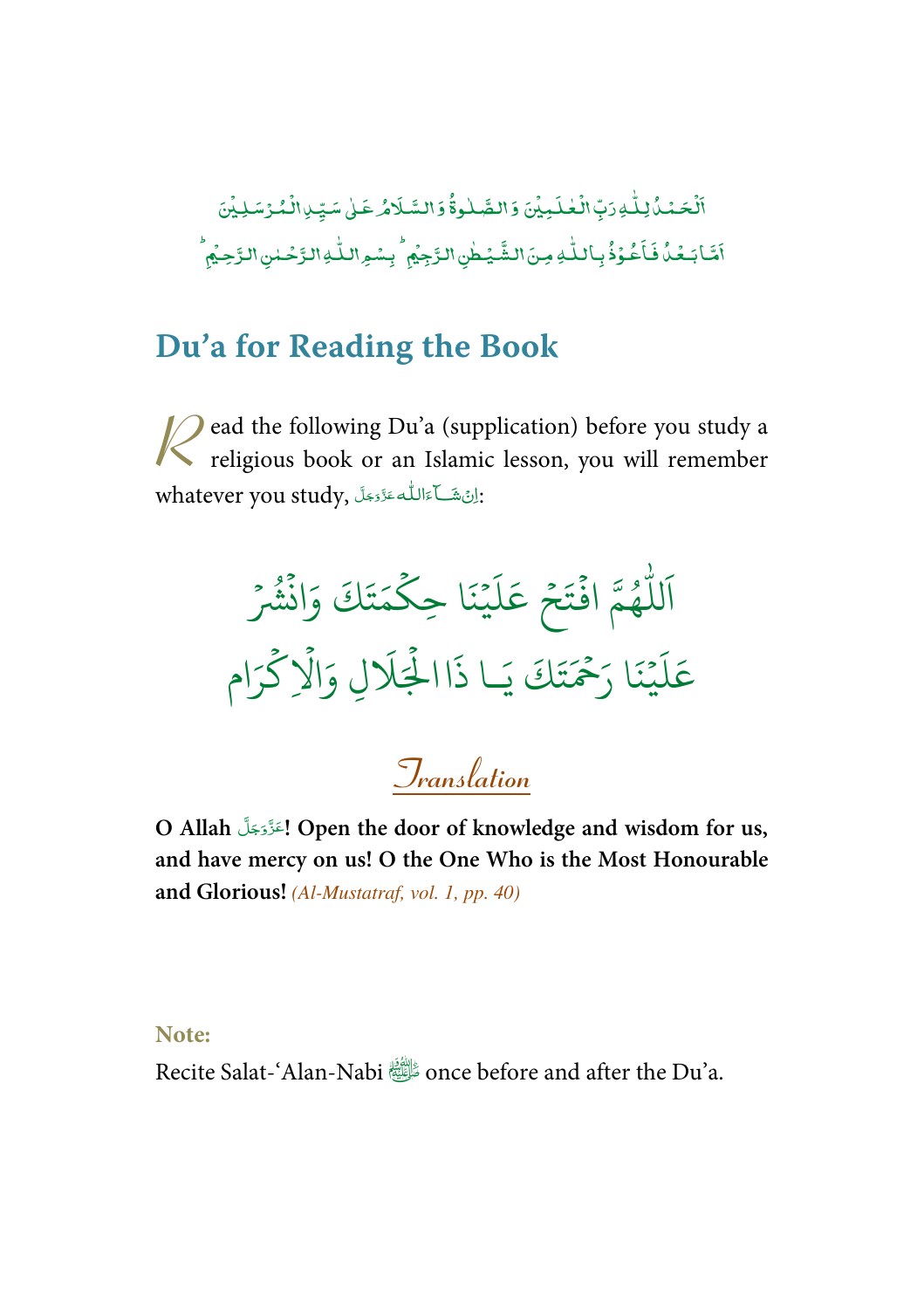بیٹی کی پَروَرِش

Bayti ki Perwarish

# **Upbringing of Daughter**

*A piece of writing containing useful guidelines for parents on the upbringing of daughters*

**THIS** speech was delivered by Muballigh of Dawat-e-Islami, Nigran of Markazi Majlis-e-Shura, Maulana Abu Haamid Haji Muhammad 'Imran Attari in Urdu. **Majlis-e-Tarajim** (the Translation Department**)** has translated it into English. If you find any mistake in the translation or composing, please inform the Translation Department on the following postal or email address with the intention of earning reward [Sawab].

#### **Majlis-e-Tarajim (Dawat-e-Islami)**

Aalami Madani Markaz, Faizan-e-Madinah, Mahallah Saudagran, Purani Sabzi Mandi, Bab-ul-Madinah, Karachi, Pakistan  $UAN: \mathbf{R}$  +92-21-111-25-26-92 – Ext. 7213 Email:  $\equiv$  translation@dawateislami.net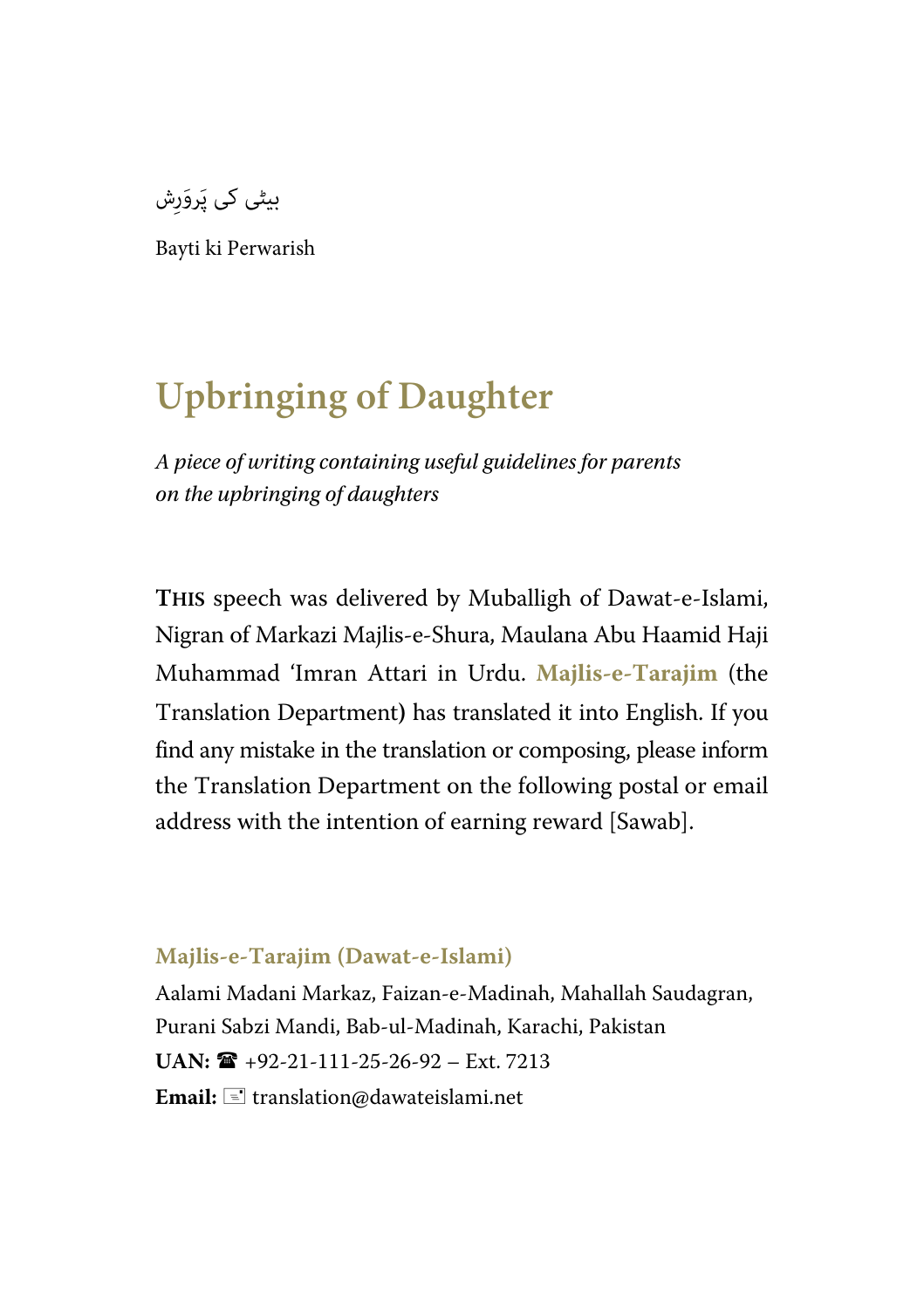An English translation of 'Bayti ki Perwarish'

 $\ddot{\phantom{0}}$ 

#### **ALL RIGHTS RESERVED**

Copyright © 2017 Maktaba-tul-Madinah

No part of this publication may be reproduced, or transmitted, in any form or by any means, electronic, mechanical, photocopying, recording or otherwise, without the prior written permission of Maktaba-tul-Madinah.

| 1 <sup>st</sup> Publication: | Ramadan-ul-Mubarak, 1438 AH – (June, 2017) |  |  |  |  |
|------------------------------|--------------------------------------------|--|--|--|--|
| <b>Translated by:</b>        | Majlis-e-Tarajim (Dawat-e-Islami)          |  |  |  |  |
| <b>Publisher:</b>            | Maktaba-tul-Madinah                        |  |  |  |  |
| <b>Quantity:</b>             | 3000                                       |  |  |  |  |

#### **SPONSORSHIP**

Please feel free to contact us if you wish to sponsor the printing of a religious book or booklet for the Isal-e-Sawab of your deceased family members.

#### **Maktaba-tul-Madinah**

Aalami Madani Markaz, Faizan-e-Madinah Mahallah Saudagran, Purani Sabzi Mandi, Bab-ul-Madinah, Karachi, Pakistan

 **Email:** maktabaglobal@dawateislami.net – maktaba@dawateislami.net

- **Phone: +**92-21-34921389-93
- **Web:** www.dawateislami.net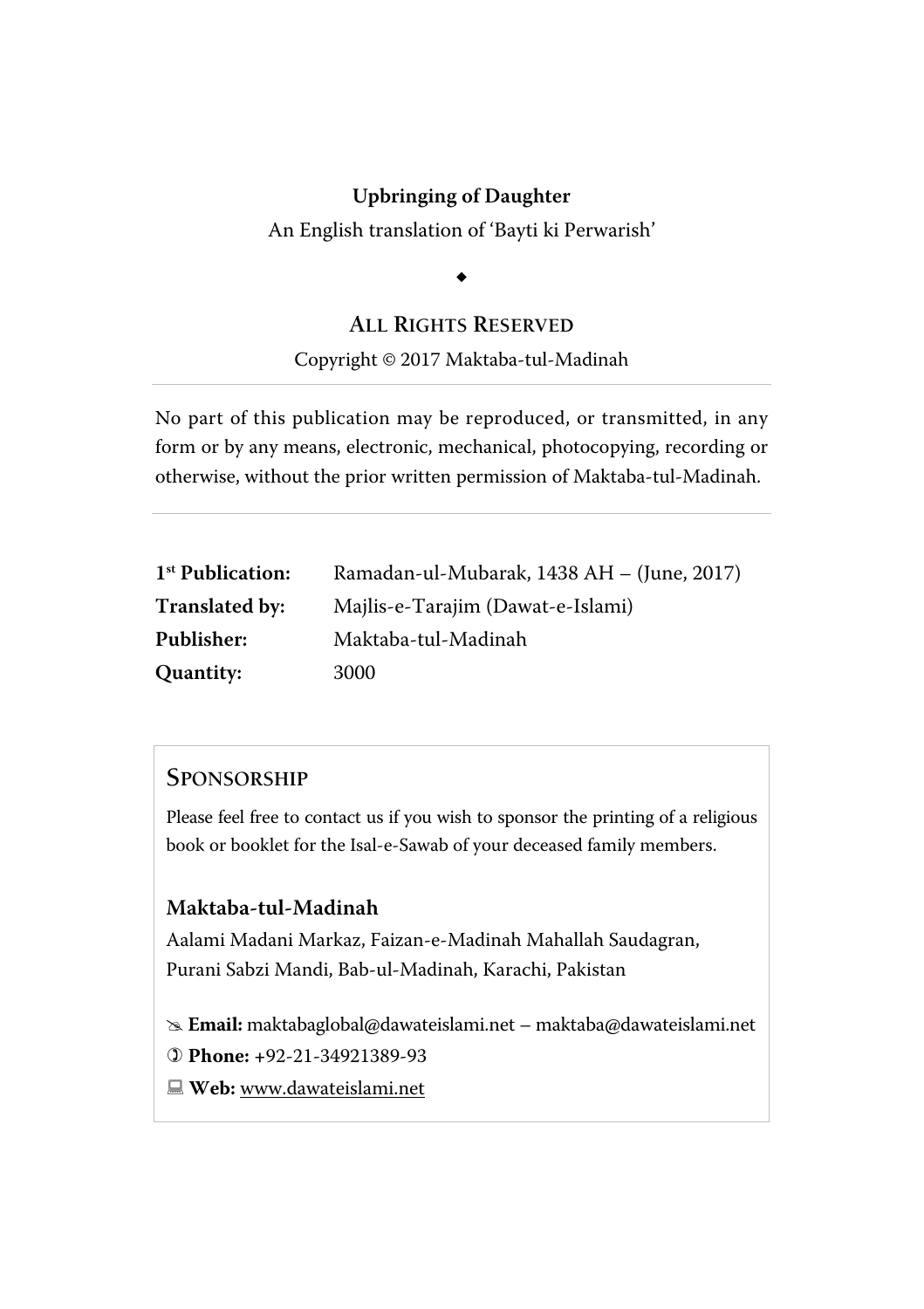# **Table of Contents**

| Sayings of the Beloved Rasool is on the excellence        |  |
|-----------------------------------------------------------|--|
|                                                           |  |
|                                                           |  |
| Glad tiding of help until the Day of Judgement 11         |  |
| Reward upon the upbringing of one daughter 12             |  |
| Reward upon the upbringing of three daughters 12          |  |
|                                                           |  |
| Reward of upbringing daughters or sisters 13              |  |
|                                                           |  |
| Madani pearls in relation to the upbringing of daughter14 |  |
|                                                           |  |
|                                                           |  |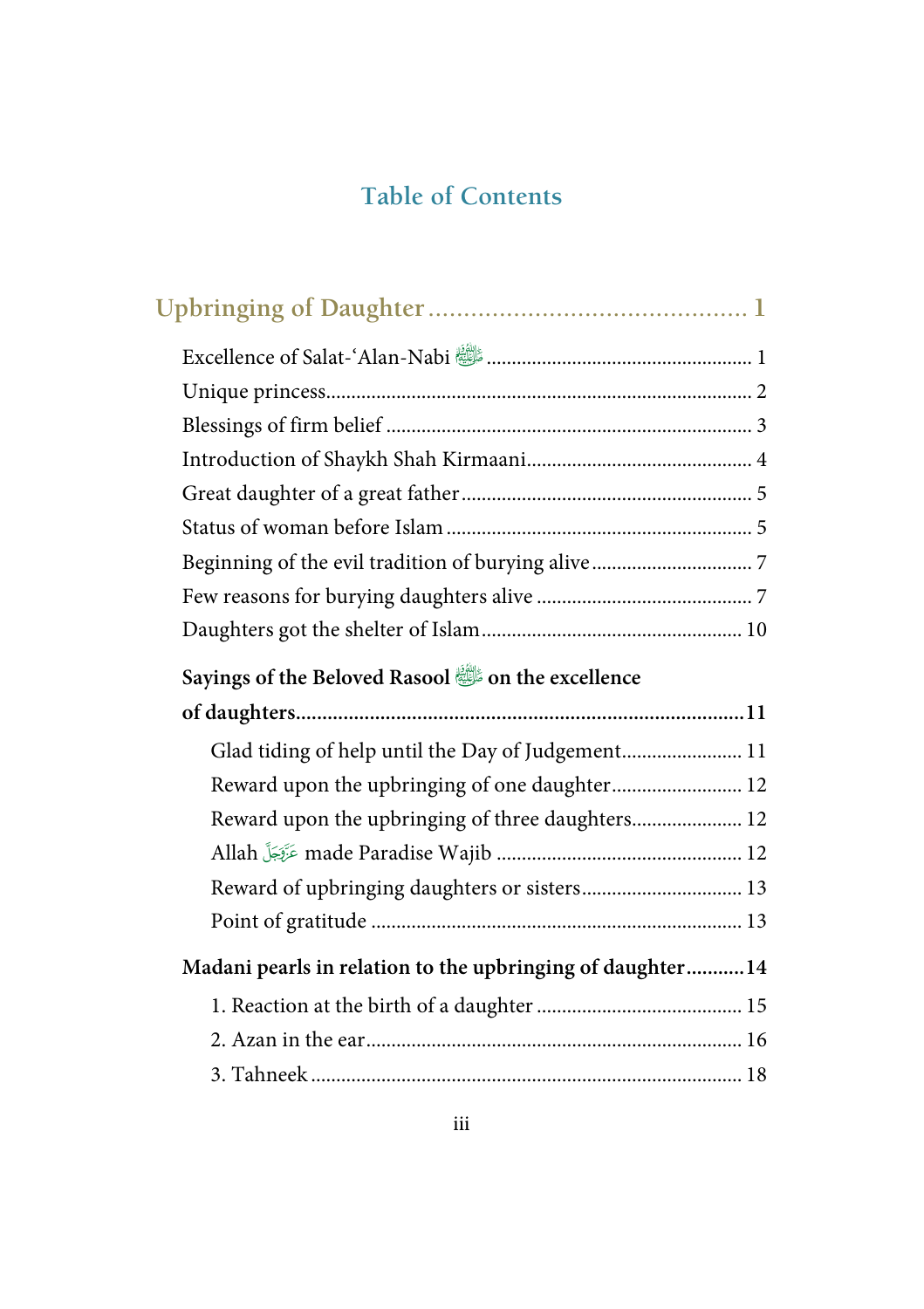| 5. Shaving hair and performing 'Aqeeqah  21              |  |  |  |  |
|----------------------------------------------------------|--|--|--|--|
|                                                          |  |  |  |  |
|                                                          |  |  |  |  |
|                                                          |  |  |  |  |
| (1) Educating them with fundamental and basic beliefs 27 |  |  |  |  |
|                                                          |  |  |  |  |
| (3) Obligatory knowledge and religious education 34      |  |  |  |  |
|                                                          |  |  |  |  |
|                                                          |  |  |  |  |
|                                                          |  |  |  |  |
|                                                          |  |  |  |  |
|                                                          |  |  |  |  |
|                                                          |  |  |  |  |
|                                                          |  |  |  |  |
|                                                          |  |  |  |  |
|                                                          |  |  |  |  |
|                                                          |  |  |  |  |
|                                                          |  |  |  |  |
|                                                          |  |  |  |  |
|                                                          |  |  |  |  |
|                                                          |  |  |  |  |
| Madani parable of a Sunnah-inspiring Ijtima' 57          |  |  |  |  |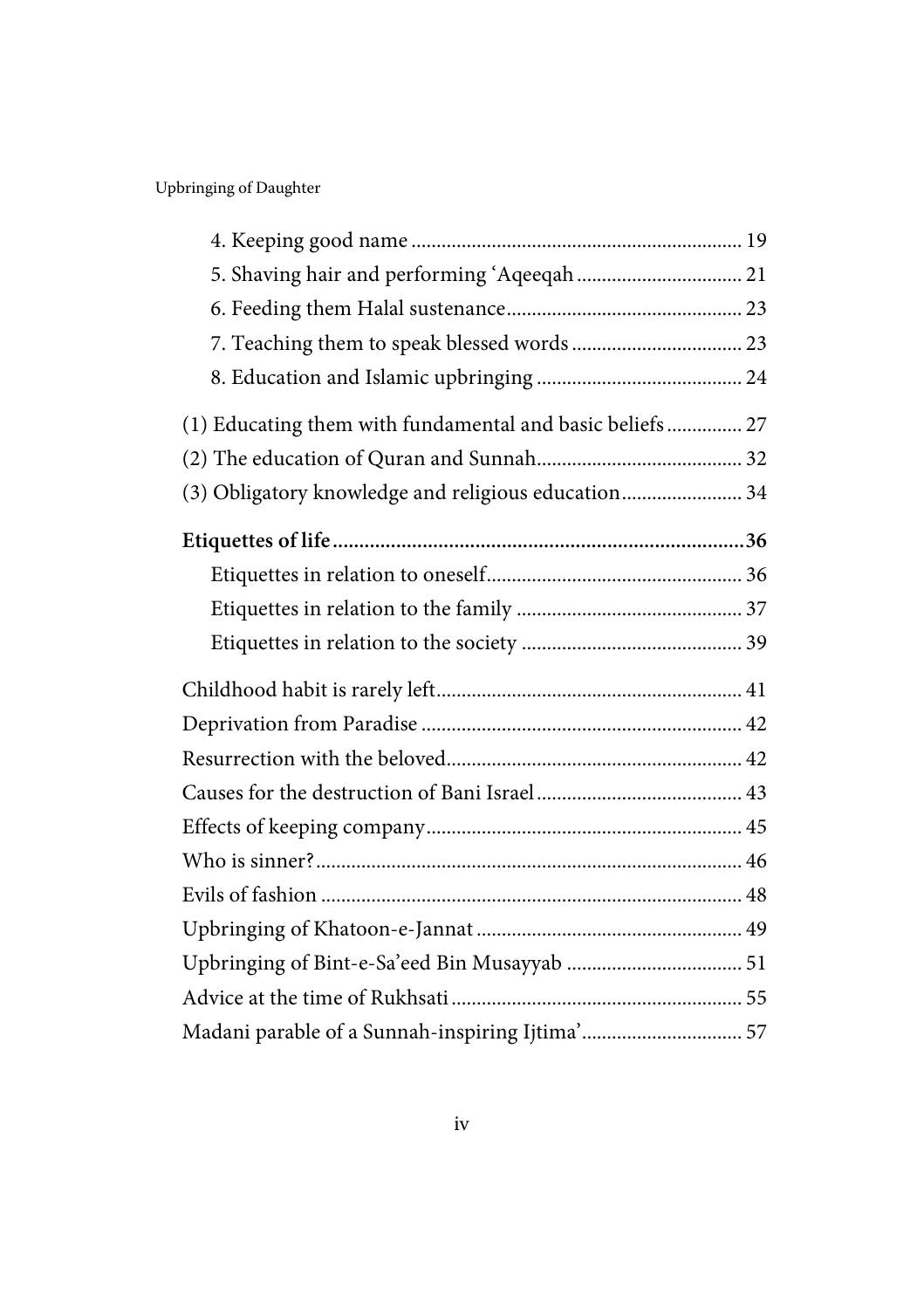#### ِ<br>اَلۡحَمۡمُّدُ لِـلَّـٰ وَتِّٖ الۡعۡلَـٰدِیۡنَ وَالصَّلُوۃُۚ وَالسَّـلَامُ عَـٰىٰ سَیِّـٰ ِالۡمُـُرۡ سَـٰلِیۡنَ  $\overline{a}$ ֘ -ٰ ֘ ֘ -ٰ ֘ ļ ់  $^{\bullet}$ ـ<br>يُـطْنِ الـزَّجِيُمِ ۚ بِسْـهِ الـلّٰـٰهِ الـزَّحۡـ ٰ --, ٰ ِ<br>خُوۡذُبِاۡللّٰهِ مِنَ الشَّ ٰ -;  $\ddot{\phantom{0}}$ اَمَّا بَعۡدُٰ فَاَعُوۡذُٰ بِٱللّٰهِ مِنَ الشَّيۡطٰنِ الرَّجِيۡمِ ۚ بِسۡوِ اللّٰهِ الرَّحۡمٰنِ الرَّحِيۡمِ ֦֧ ٰ  $\overline{a}$ -ۡ

# **Upbringing of Daughter\***

# **Excellence of Salat-'Alan-Nabi**

l

The Rasool of mankind, the Peace of our heart and mind, the most Generous and Kind حَلَّى اللَّهُ تَعَالَى عَلَيْهِ وَاللهِ وَسَلَّم most Generous and Kind ŕ --֘֒ j -Í --recites Salat hundred times upon me, Allah عَذَّدَجَلَّ arites between -both of his eyes that he is free from hypocrisy and hellfire, and will keep him with the martyrs on the Day of Judgement.'

(Majma'-uz-Zawaid, vol. 10, pp. 253, Hadees 17298)

#### .<br>وا عَلَى الْح ر<br>أ و<br>أ صَلُّوْا عَلَى الْحَبِيْبِ ۚ صَلَّى اللَّهُ تَعَالَىٰ عَلَىٰ مُحَمَّد ֘ ٰ

<sup>\*</sup> This speech was delivered by Muballigh of Dawat-e-Islami and head of the central executive committee of Dawat-e-Islami (Nigran Markazi Majlis-e-Shura), Maulana Abu Haamid Muhammad 'Imran 'Attari on 14<sup>th</sup> Shawwal-ul-Mukarram 1431 Hijri, corresponding to  $23<sup>rd</sup>$  September 2010 in the weekly Sunnah-inspiring Ijtima' at the global Madani Markaz of Dawat-e-Islami, the global non-political movement for the propagation of Quran and Sunnah. It is being presented in a written format after necessary amendments and additions on 10<sup>th</sup> Rabi-'ul-Awwal 1434 Hijri, corresponding to 23rd January 2013. (Department Rasaail-e-Dawat-e-Islami, Majlis Al-Madinah-tul-'Ilmiyyah)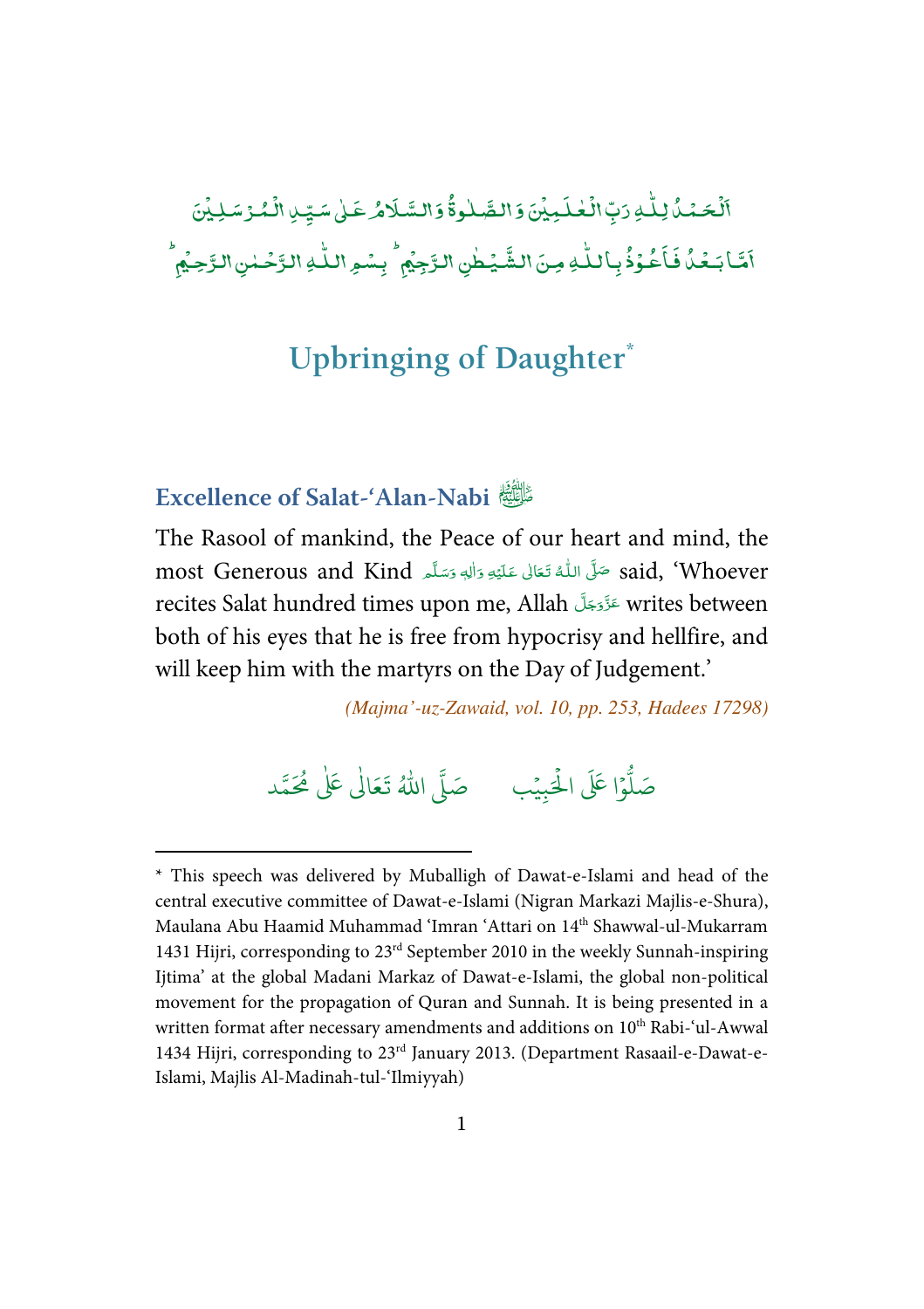#### **Unique princess**

When the princess of Sayyiduna Shaykh Shah Kirmaani reached the age of marriage, the king sent a يَحْمَةُ اللَّهِ تَعَالَى عَلَيْه ŕ -ļ --֘֒ Í !marriage proposal for her to be wedded in the royal family. He مَحْمَةُ اللَّهِ تَعَالَى عَلَيْه $\sigma$  asked him to wait for three days and started ŕ -ļ --֘֒ Í !searching for a pious man by visiting different Masajid. He خَمَةُ اللهِ تَعَالَى عَلَيْهِ $\sigma$  came across a young man who offered Salah nicely Í !--ĺ -(and supplicated with extreme humility). Shaykh asked him, 'Are you married?' He replied in negative. The Shaykh asked again, 'Do you want to get married? The girl recites Holy Quran, punctually offers Salah and keeps Siyam. She is beautiful and possesses a great character.' He said, 'Who will marry his daughter to me?' Shaykh replied, 'I will'. Here, take few dirhams. Buy Roti from one dirham, curry from another and perfume from the other dirham.' This is how Shah Kirmaani سَمَّةُ اللَّهِ تَعَالَى عَلَيْه ĺ !---married his pious daughter with that man.

When bride came to the house of the groom, she saw a piece of bread on the water vessel. The bride asked, 'What is this bread for?' Groom replied, 'This is stale bread from yesterday which I had kept for Iftar.' Upon hearing this, she began to leave. After seeing this, the groom said, 'I knew that the princess of Shaykh Shah Kirmaani ٱلْحَدِّ تَعَالَى عَلَيْهِ Shah Kirmaani ٱلْمَاءِ تَعَالَى عَلَيْهِ ٱلْسَلَامِ وَالا ŕ -ś -ĺ Í !poor person like me.' The bride said, 'I am not going back due to your poverty. Instead, I am returning because your belief in Allah كَذَوَجَلَ seems very weak to me. That's why you saved a --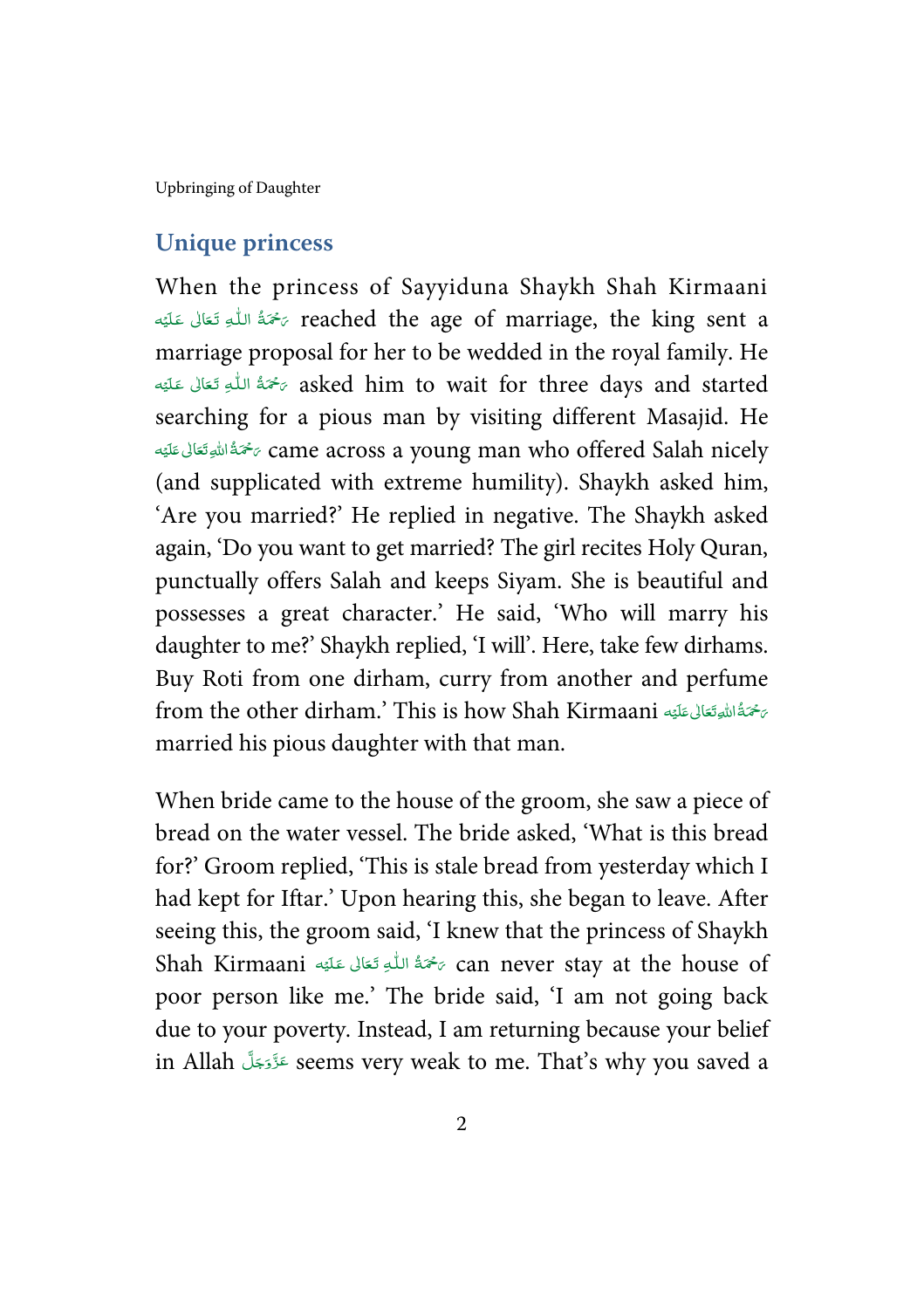piece of bread for the next day. I am amazed at my father that how come he considered you to be pious and with purest of the characters?' Upon listening to this, the groom became extremely embarrassed and said, 'I apologise upon this weakness of mine.' The bride said, 'Your excuse with you. However, I cannot stay in a house where food is stored for the next meal. Now, either I or this bread will stay here.'

The groom straight away donated that bread in charity (and thanked Allah - - - for becoming a husband of such a unique -righteous princess with saintly character).

(Raud-ur-Riyaheen, pp. 192)

May Allah عَزَّدَجَلَّ shower His mercy upon them and forgive us -without accountability for their sake!

> .<br>وا عَلَى الْح ر<br>ار و<br>أ صَلُّوْا عَلَى الْحَبِيْبِ ۚ صَلَّى اللَّهُ تَعَالَىٰ عَلَىٰ مُحَمَّد ֘ ٰ

### **Blessings of firm belief**

Dear Islamic brothers! Did you see how unique are those who have firm belief in Allah حَزَّدَجَلَ Despite being a princess, she -possessed such great belief in Allah عَزَّوَجَلَّ that she did not -accept to save food for the next day. These are all blessings of having firm belief that the Lord عَزَّدَجَلَ Who fed us today is also -definitely capable of feeding us again tomorrow.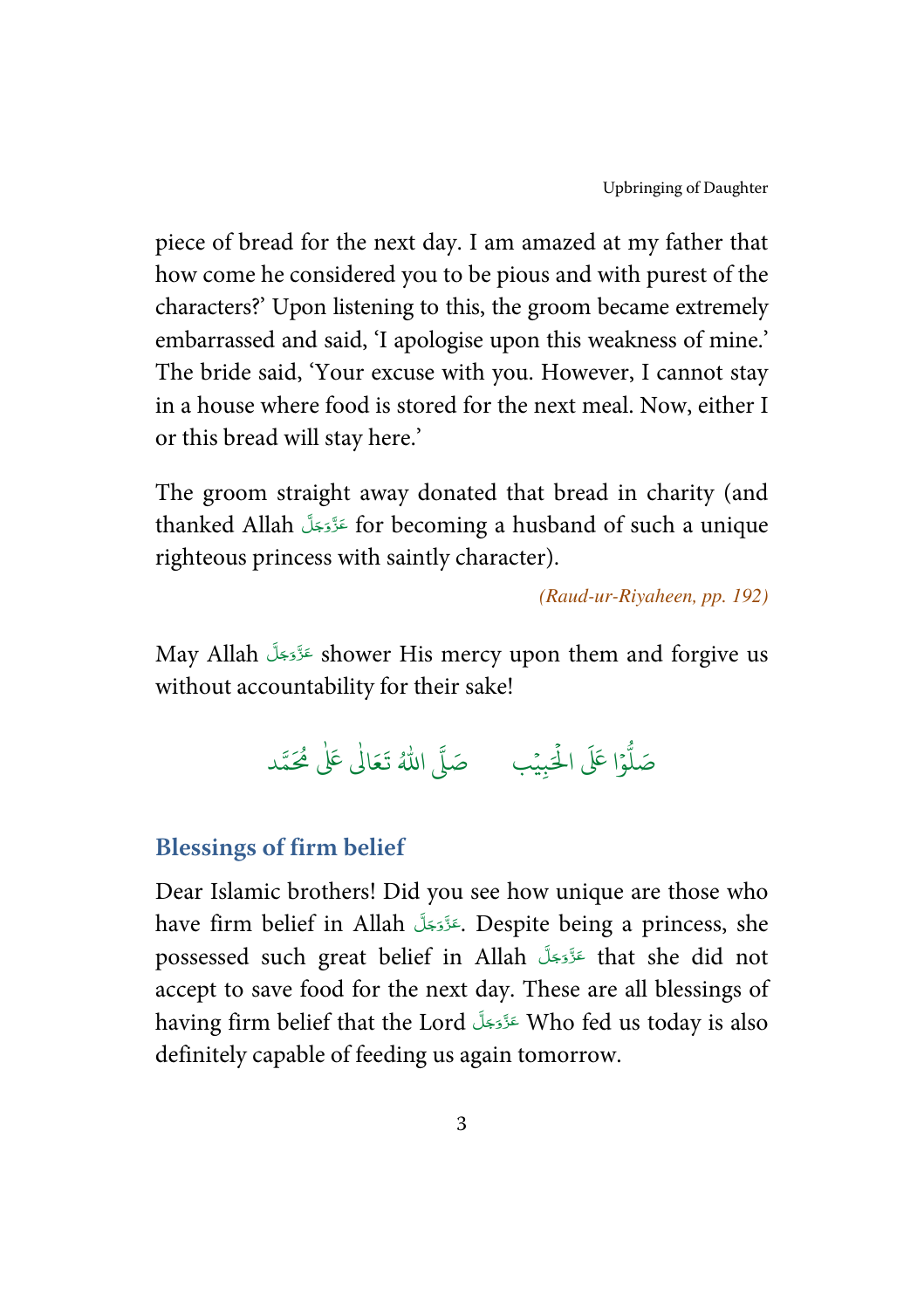### **Introduction of Shaykh Shah Kirmaani**

In the era of the caliphate of Ameer-ul-Mu`mineen, Sayyiduna 'Usman-e-Ghani   )    & -   \* , when Islamic victories reached -í --֦֧֦֧֦֧֦֧֦֧֦֧֦֧ׅׅׅ֪֪ׅ֪֪֪֪֦֪֪֪֪֪֪֪֪֚֚֡֜֓֡֜֡֜֓֡֝֬ j í í 'Kirmaan', widely spacious territory situated in the west of the valley of Makraan, then king of the time, Shah-e-Kirmaan, came forward and declared ceasefire considering it to be a wise decision to come under the Islamic kingdom. This way, every house of Kirmaan started to glow with the light of Islam. In third Hijri, such personality was born in the royal family of Kirmaan who has enlightened his family's name until the world would exist. This blessed personality was, Sayyiduna Shah Bin Shuja' Kirmaani سُخْمَةُ اللهِ تَعَالى عَلَيْهِ Shah Bin Shuja' Kirmaani أَ ĺ !--ŕ royal family, he سُحْمَةُ اللهِقَعَانِ عَلَيْهِ royal family, he مُسَلَّمَا للهَ وَقَعَانَ Í !--ŕ -However, he ﴿ مَحَمَّةُ اللَّهِ تَعَانَى عَلَيْهِ However, he مَحْمَةً اللَّهِ تَعَانَى عَلَيْه ĺ -ļ --֦ Í !according to one narration, he سُخْمَةُ اللهِ تَعَالَى عَلَيْه according to one narration, he Í : ---(i.e. a type of Wali).

His high status can be judged from the fact that when he ة شَدَّا اللهِ تَعَالَى عَلَيْه $\phi$  passed away, Sayyiduna Abu 'Abdullah Muhammad Í !--ŕ -Bin Ahmad ٱللَّهِ تَعَالَىٰ عَلَيْهِ $\epsilon$  says, 'I was present in the court of ĺ !--ŕ -Sayyiduna Sahl Bin 'Abdullah Tustari حَمَّةُ اللَّهِ تَعَالَى عَلَيْه Sayyiduna Sahl Bin 'Abdullah Tustari Í !--ĺ sudden, a shrieking and trembling pigeon came and fell in front of us. I was about to make her fly again but Sayyiduna Sahl Bin 'Abdullah Tustari حَمَّةُ اللهِ تَعَالى عَلَيْهِ Sahl Bin 'Abdullah Tustari ĺ !--ĺ so saying (أَطْعِمْهَا وَاسْقِهَا ) so saying أَطْعِمْهَا ì ֘ ់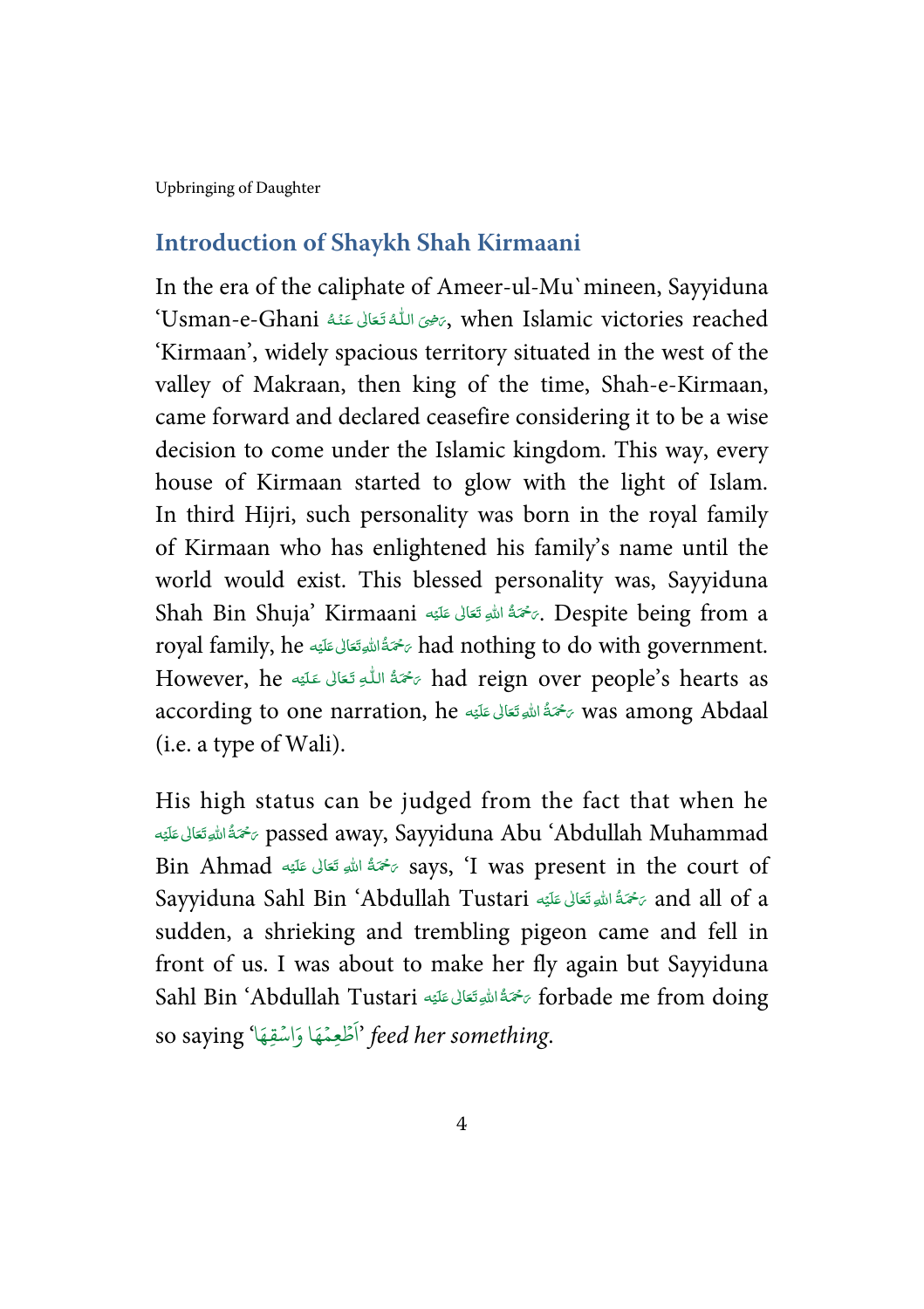Sayyiduna Abu 'Abdullah حَمَّةُ اللهِ تَعَالى عَلَيْهِ Says: I broke bread into Í !--ĺ small pieces and placed them in front of her. She started eating them. I put some water in front of her and she drank the water too. Thereafter, she flew away. I was astonished to see all this. At the end, I did ask that what is the matter of this pigeon? He replied, 'Shah Kirmaani has left this mortal world تهجمةُ اللهِ تَعَالى عَلَيْه Í !--ĺ and this pigeon came to condole me.'

(Hilyat-ul-Awliya, vol. 10, pp. 254)

### **Great daughter of a great father**

Dear Islamic brothers! Ponder upon the fact that Sayyiduna Shaykh Shah Kirmaani سُخْمَةُ اللهِ تَعَالى عَلَيْه Shaykh Shah Kirmaani مَسْمَةُ اللهِ وَ ĺ !--ŕ upbringing his princess despite having such a great status. Instead, he not only kept her away from this materialistic world but also gave her the Madani mind set of remaining patient and thankful upon the Will of Allah عَزَّدَجَلَّ in every state. -Therefore, remember that as a mother's role is very important in the upbringing of children, equally important is the role of a father, especially in the case of a daughter.

### **Status of woman before Islam**

Dear Islamic brothers! If we analyse the status of woman in different societies of the world before Islam, we would come to know that women were dominated by men. No matter whether the man was a father or husband, son or a brother, they would treat them whichever way they liked. Women were just like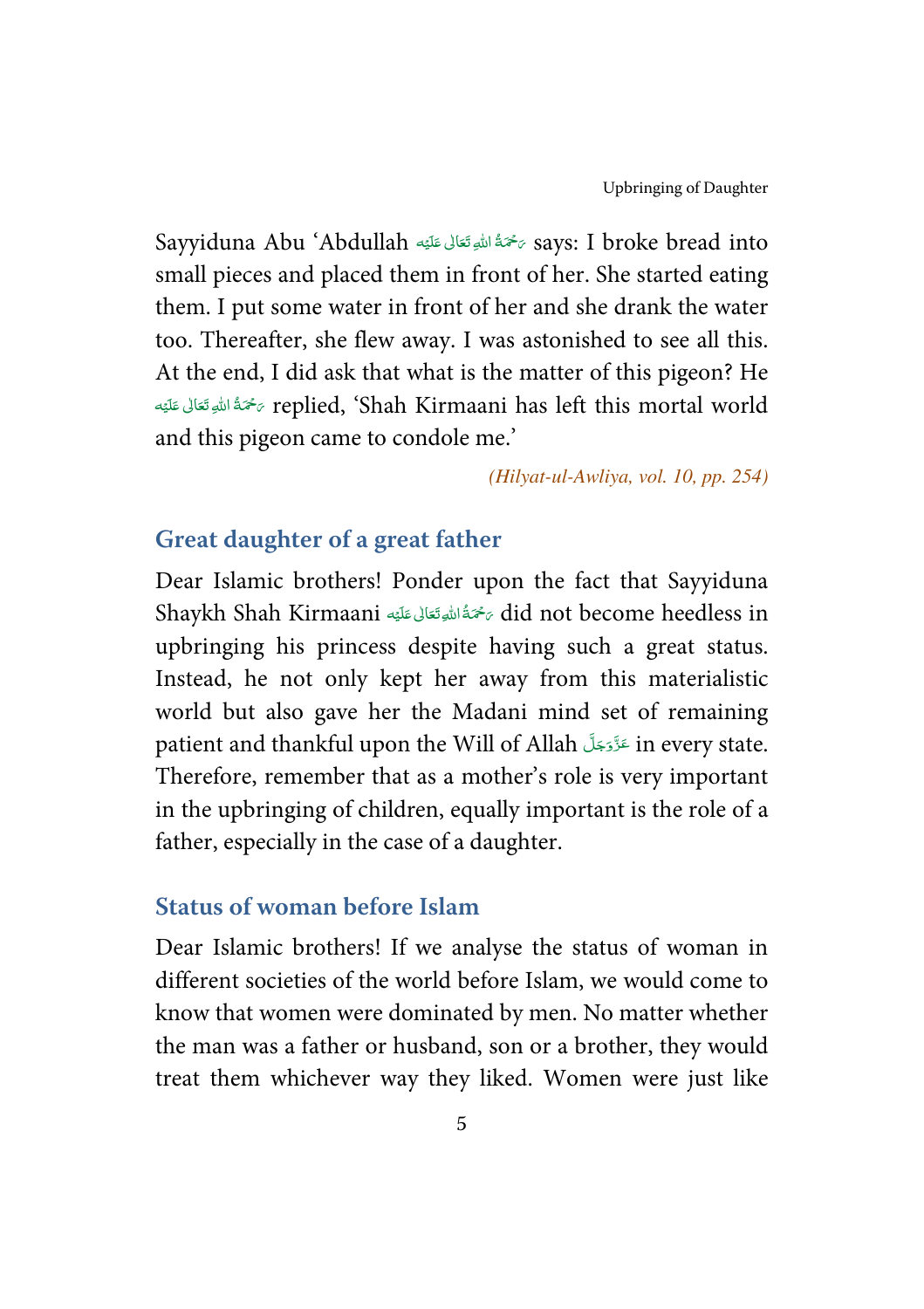servants. Sometimes they were treated worse than animals and at times, they were distributed with other assets in inheritance. Sometimes they had to go through the process of being burnt alive with the dead body of their husband and at times, they were buried alive as soon as they were born because birth of a daughter was considered to be a mean of embarrassment.

At times, when someone would find out that a baby girl has been born in his home, he would not face people for many days contemplating what should he do in this matter? Shall I bear the disgrace and bring up the daughter or to save myself from the embarrassment, shall I bury her alive? As it is mentioned in the 58<sup>th</sup> and 59<sup>th</sup> Ayah of Surah An-Nahl, part 14:

وَإِذَا ļ اِذَا بُثْيَرَ ں<br>• بُثِّيْرَ أَحَلُّهُمْ , و ر<br>ځای ֧֦֧֝<sup>֚</sup> أَحَدُّهُمُّ بِأَلَاُنْشَى ٰ ំ Į بِٱلْأ ់ لة<br>أ ڵٙ  $\ddot{\cdot}$ ظَّلِّ وَجُهُمْ مُسْوَدًّا وَجْهُدُ مُسْوَدًّا = ؚ<br>؛ **رَّ هُوَ كَظِيْمٌ** ; هُوَكَٰظِيۡمٌ ۞ يَتَـوَارٰى مِنَ الْقَوْمِر مِنْ سُوَّءِمَا بُثْيْرَ ֦֧ ໍ່ ں<br>: بُثْيَرَ بِهٖ ۚ ٱيُمۡسِكُٰهُ -= و و<br>يمسِگُ ֧֘  $\overline{\mathbf{a}}$ .<br>اَيُمۡسِكُٰٰذُ عَلٰی هُوۡنٍ اَمۡـ ٰ ļ ֦֧֦ أَهْر يَلُاشْهْ = ي<br>يَدُسُّهُ في -T .<br>د البا - $\hat{\tilde{\mu}_{\rm c}}$ الثُّرَ $\tilde{\mu}$ لاً اَلَا  $\overline{\cdot}$ .<br>لَا سَآءَ مَا يَحْكُمُوْ ؚ<br>ۣ ئى  $\overline{a}$  $\overline{\phantom{a}}$ يَحْكُمُوْنَ ١

And when one of them receives the glad tidings of a daughter, his face turns black for the day, and he remains seething. Hiding from the people because of the evil of the tidings, 'Will he keep her with disgrace, or bury her beneath the earth?'; Very evil is the judgement they impose!

[Kanz-ul-Iman (Translation of Quran)] (Part 14, An-Nahl, Ayah 58, 59)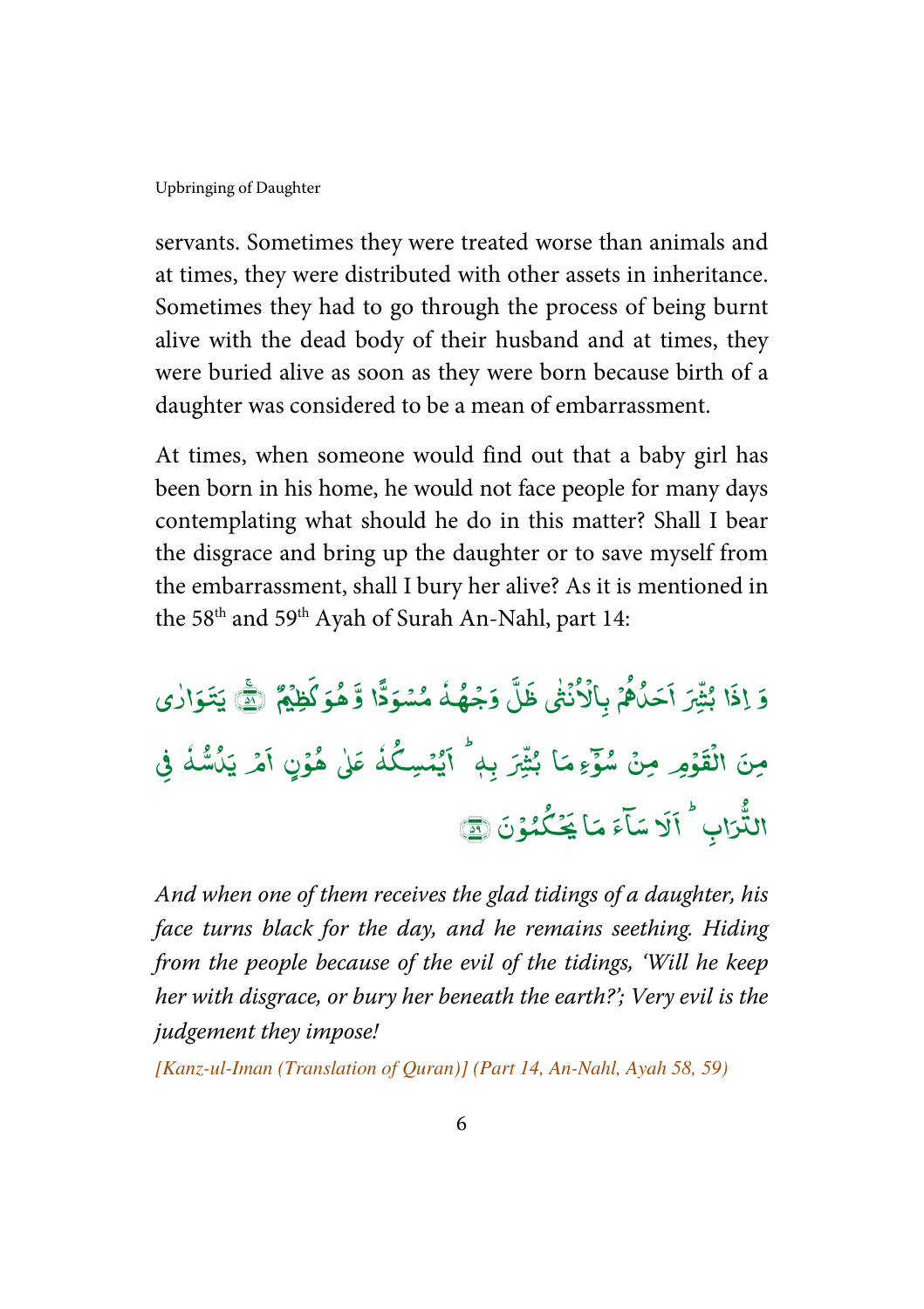# **Beginning of the evil tradition of burying alive**

Many evil and awful practices existed in the time of ignorance (pre-Islamic era) which people used to perform proudly. For example, one such tradition was that some people would bury their daughters alive in the ground and instead of being ashamed of this action of theirs, they would boast upon it. Reason mentioned for the commencement of this cruel practice is that once the tribe of Rabee'ah was ambushed by their enemies and they kidnapped the daughter of the chief of Rabee'ah tribe. When both tribes had truce with each other, his daughter was also returned back.

Furthermore, she was given the choice of staying with her father or return back to the man she stayed with during her imprisonment. She preferred to return back to the man. Upon this, her father became extremely furious and started this tradition in his tribe that whenever a daughter was born in anyone's house, she would be buried alive so that his tribe wouldn't face such disgrace again in future. Then this practice gradually became famous in other tribes too.

(Ruh-ul-Ma'ani, At-Takweer, Taht-al-Ayah: 8, pp. 360)

# **Few reasons for burying daughters alive**

In addition to this, there have been many other reasons mentioned as well for burying daughters alive: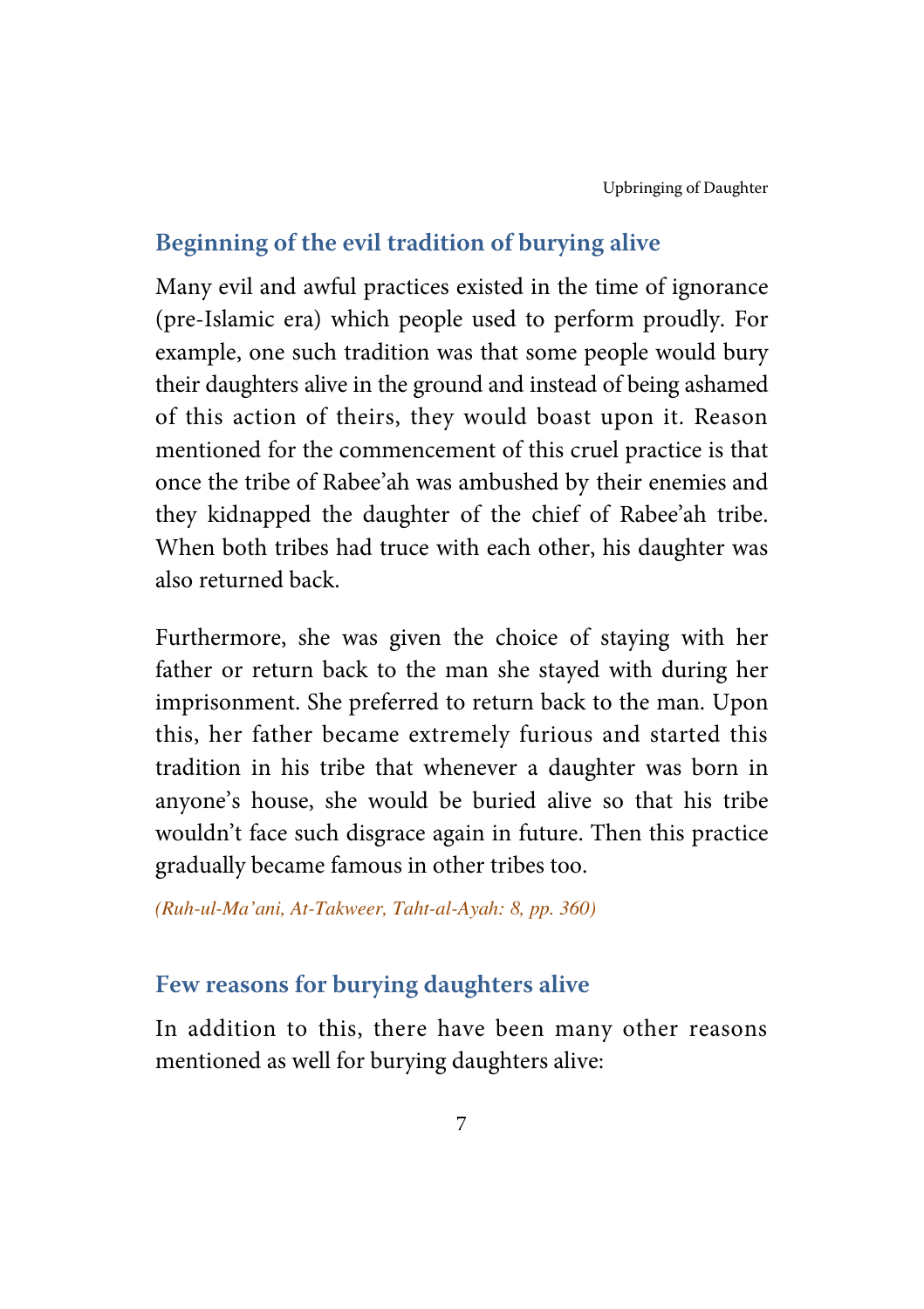- 1. Ordinary Arabs' financial situation used to be very poor. They used to consider it an unbearable burden upon them to bring up daughters, look after them until they grow up and then get them married. That's why they used to bury them alive in their childhood.
- 2. Killing each other among tribes was a practice on daily basis. Boys used to assist them in such fights after they grew young. Girls were not able to participate in fights and parents had to face various problems to save them from the plunder of the enemy. That's why, they used to consider it to be a burden upon them to keep them alive.
- 3. Their ignorant arrogance was also a reason for it. They would consider having son in law to be a mean of their disgrace. Easy way to save themselves from this disgrace was that neither the daughter remains alive, nor she would need to get married and no one will become their son-in-law.

Even though there were various different reasons for it but this cruel custom had been embedded in the ignorant society of Arab. Generally, it wouldn't even be considered to be an inappropriate practice or cruelty. A father had complete authority over his children. He could keep them alive or kill them. No one had the right to condemn him. In fact one person would bury many of his daughters alive and would not even feel remorse at all. As Ameer-ul-Mu`mineen Sayyiduna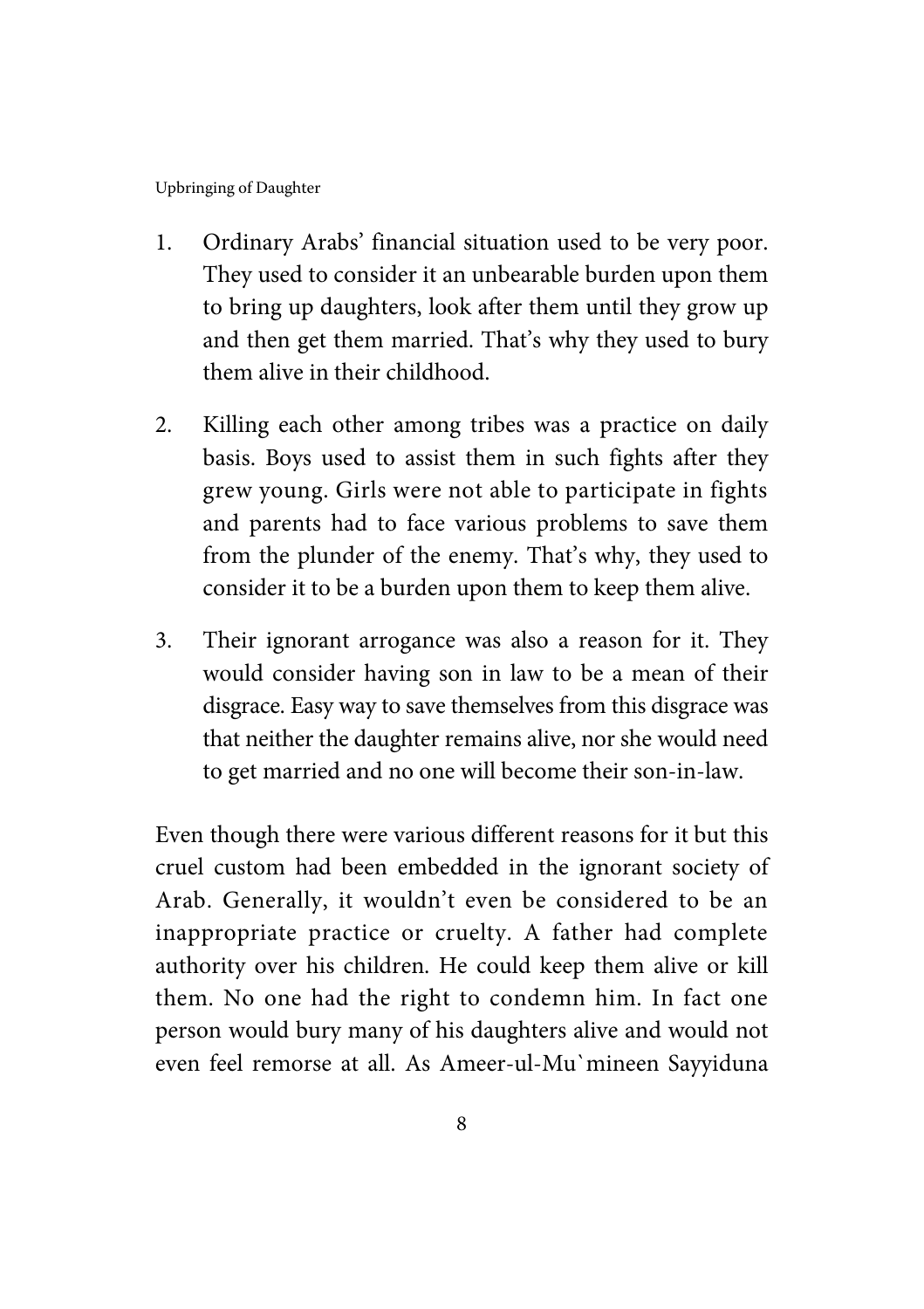'Umar Farooq-e-A'zam -   (  ) &   \* said that Sayyiduna Qays ć --ć ś Bin 'Aasim حَضِى اللهُ تَعَالَى عَنْهُ Bin 'Aasim ć --֘֒ í the Beloved Rasool حَلَّى الله تَعَانى عَلَيْهِ وَاللهِ وَسَلَّم the Beloved Rasool مَتَّلَّم اللهَ عَلَيْهِ وَ -Í !--ć -ashamed on the action of burying daughters alive at the time of ignorance [pre-Islamic era]): I buried eight daughters alive at the time of ignorance [pre-Islamic era]. (Would this sin of mine be forgiven?) He حَلَّىَاللَّهُ تَعَانَى عَلَيْهِ وَالِهٖ وَسَلَّم mine be forgiven?) He ć -Í !---forgiven as soon as you embraced Islam. However!) free one slave for every daughter you buried alive. He said, 'I have loads of camels.' The Rasool of Rahmah حَلَّى اللَّهُ تَعَالى عَلَيْهِ وَالِهِمْتِكَّرِ (aid, 'Then -Í !--ć <u>:</u> -give an animal as Sadaqah for every daughter.'

#### (Al-Mu'jam-ul-Kabeer, vol. 8, pp. 337, Hadees 863)

Dear Islamic brothers! We can imagine from the confession of Sayyiduna Qays Bin 'Aasim حَرْمَى اللهُ تَعَانَى عَنْهُ Sayyiduna Qays Bin 'Aasim ĺ --֖֖֖֧֦֧֦֧֦֧֦֧ׅׅׅ֧ׅ֧ׅׅ֪֪ׅ֚֚֚֚֡֜֡֜֝֬֜֜֡֓֞֡֡֝֬ ś eight of his daughters alive, then how many others would have buried their daughters alive! However, despite all this, few such people also existed in that stone hearted society who would shed tears of blood upon the helplessness of innocent girls and would try their best to save girls from being buried alive as much as they could.

For example, when the cousin of Ameer-ul-Mu`mineen, Sayyiduna 'Umar Farooq-e-A'zam صحيحى الله قتالى عَنْه Sayyiduna 'Umar Farooq-e-A'zam ź --ׇ֘֒ ŕ Sayyiduna Sa'eed Bin Zayd حَرْثَ اللهُ تَعَالَى عَنْهُ Sayyiduna Sa'eed Bin Zayd ć --֦֦֧֦֧֦֧֦֧֦֧֦֧ׅ֦֧ׅ֪֪ׅ֦֧ׅ֚֚֡֝֬֜֓֡֬֜֓֡֓֞֬֜֓֡֬ í Nufayl would come to know that a girl has been born in so and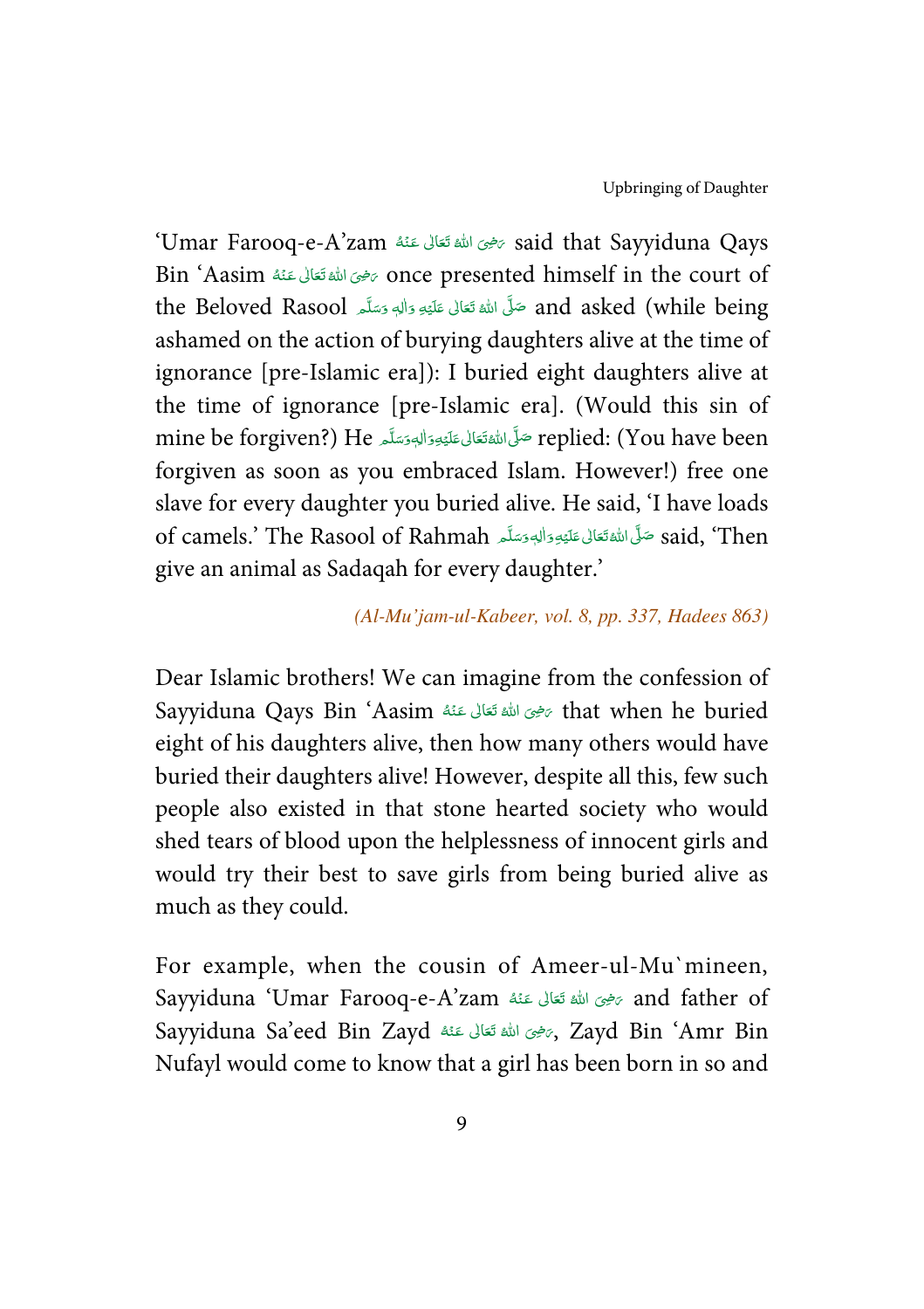so's family and he wants to bury her alive, then he (Zayd Bin 'Amr Bin Nufayl) would run to them and take the responsibility of bringing her up and afford the expenses of her marriage. This way, they would save the little bud from being trampled before it blossomed. Same was the practice of the grandfather of the famous poet Farazdaq, Sayyiduna Sa'sa'ah Bin Naajiyah -. يَضِيَ اللَّهُ تَعَالَى عَنْهُ ć --֘֒ í

Sayyiduna 'Allamah 'Aaloosi سَمَّةُ اللَّهِ تَعَالَى عَلَيْهِ Sayyiduna 'Allamah 'Aaloosi Í !--reference of Tabarani that Sayyiduna Sa'sa'ah Bin Naajiyah -قَال مَا يَا اللهُ تَعَالَى عَلَيْهِ وَاللهِ وَسَلَّمِ Ya Rasoolallah مِنْ مِيَ اللهُ تَعَالَى عَنْهُ  $\zeta$  performed ć --֘֒ í j !--ć -righteous actions even in the [pre-Islamic era] of ignorance. Would I be rewarded for them? For example,) I saved 360 baby girls from being buried alive. Moreover, as a compensation for every girl, I gave two she-camels that were ten months pregnant and one camel to each of the father. Would I attain any reward for this action of mine?' The Rasool of Rahmah, the Intercessor of Ummah حَلَّى اللَّهُ تَعَالَى عَلَيْهِ وَاللهٖ وَسَلَّم of Ummah مَثَّل مَلْيُهِ وَاللهٖ وَسَلَّم í --֦ j ĺ -rewarded for this action of yours. Allah عَزَّوَجَلَّ has blessed you -with the ability of embracing Islam and you have been blessed with the divine blessing of faith (Iman).' (Ruh-ul-Ma'ani, At-Takweer, Taht-al-Ayah: 9, pp. 361; Al-Mu'jam-ul-Kabeer, vol. 8, pp. 77, Hadees 7412)

#### **Daughters got the shelter of Islam**

Dear Islamic brothers! As soon as the dawn of Islam enlightened, darkness of paganism and cruelty vanished. This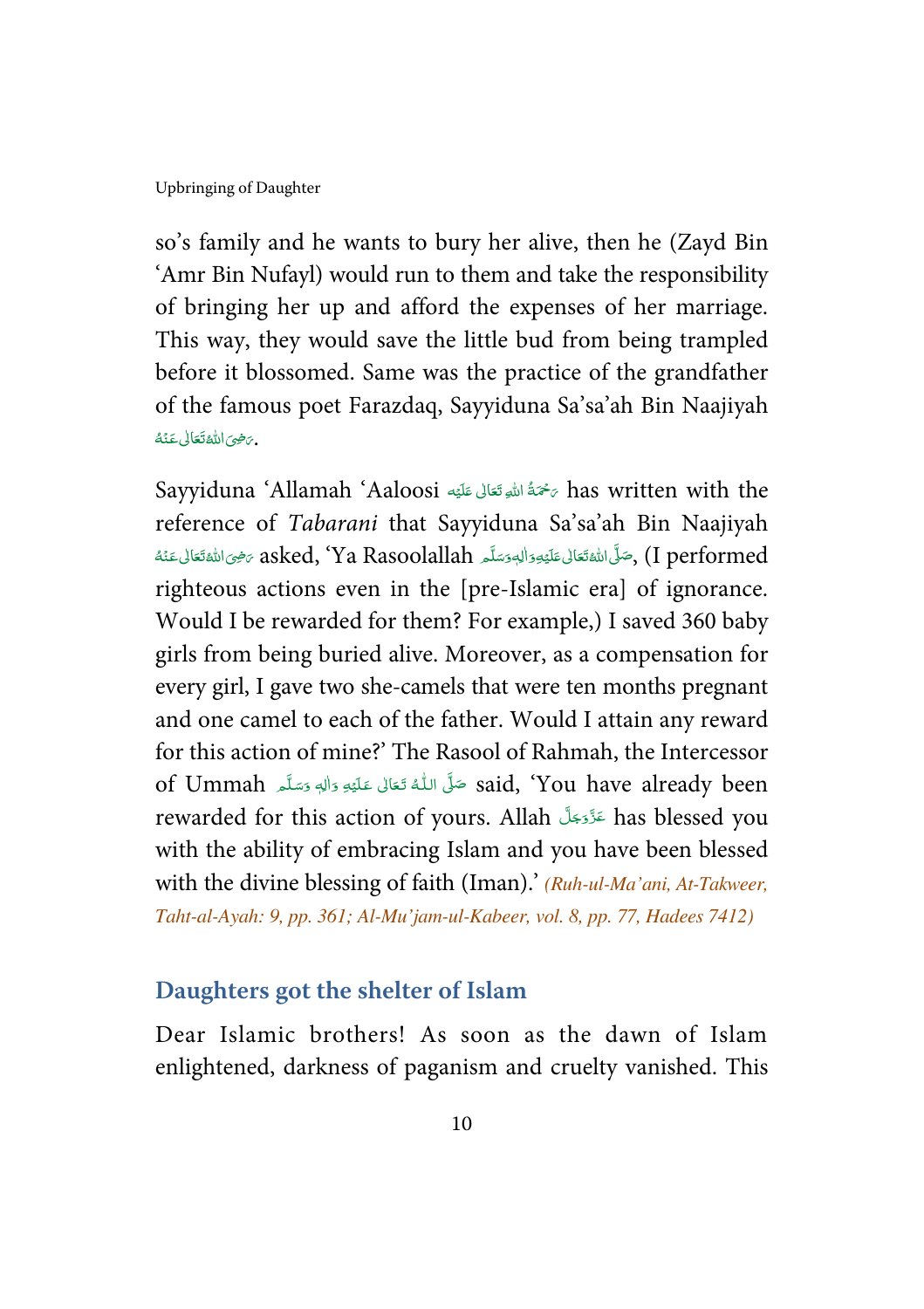way, daughters attained a new life due to the blessings of Islam. Those who boasted upon burying their daughters alive now held their daughters to be the apple of their eyes. Because the Rasool of Rahmah حَلَّى اللّهُ تَعَالى عَلَيْهِ وَالِهٖ وَسَلَّم Rasool of Rahmah í --֦֘ j ĺ -example of loving his princesses in front of them but also made their Madani mindset that daughters shall not be considered to be a mean of getting ashamed of because they are a mean of mercy and forgiveness by Allah حَدَّدَجَلَّ --

Furthermore, by mentioning the excellences of upbringing children, especially daughters, the Beloved and Blessed Rasool فَيٍّ اللَّهُ تَعَالَى عَلَيْهِ وَالِهٖ وَسَلَّمَ has emphasized their importance to a great í --֦ J -Í -extent. Therefore, let's go through few Ahadees Mubarakah based on the excellences of daughters.

# **SAYINGS OF THE BELOVED RASOOL ON THE EXCELLENCE OF DAUGHTERS**

# **Glad tiding of help until the Day of Judgement**

The Noblest Rasool حَلَّى اللَّهُ تَعَالى عَلَيْهِ وَالِهٖ وَسَلَّم The Noblest Rasool وَاللَّهِ وَسَلَّمَ -Í !--ć -in someone's house, Allah عَزَّدَجَلَّ sends angels to his house. They -say, 'O people of the house, may peace be upon you.' Then the angels surround the baby girl with their wings, rub their hand over her head and say, 'A weak girl has been born from a weak woman. Whoever looks after her will be helped until the Day of Judgement.' (Al-Mu'jam-us-Sagheer, vol. 1, pp. 30)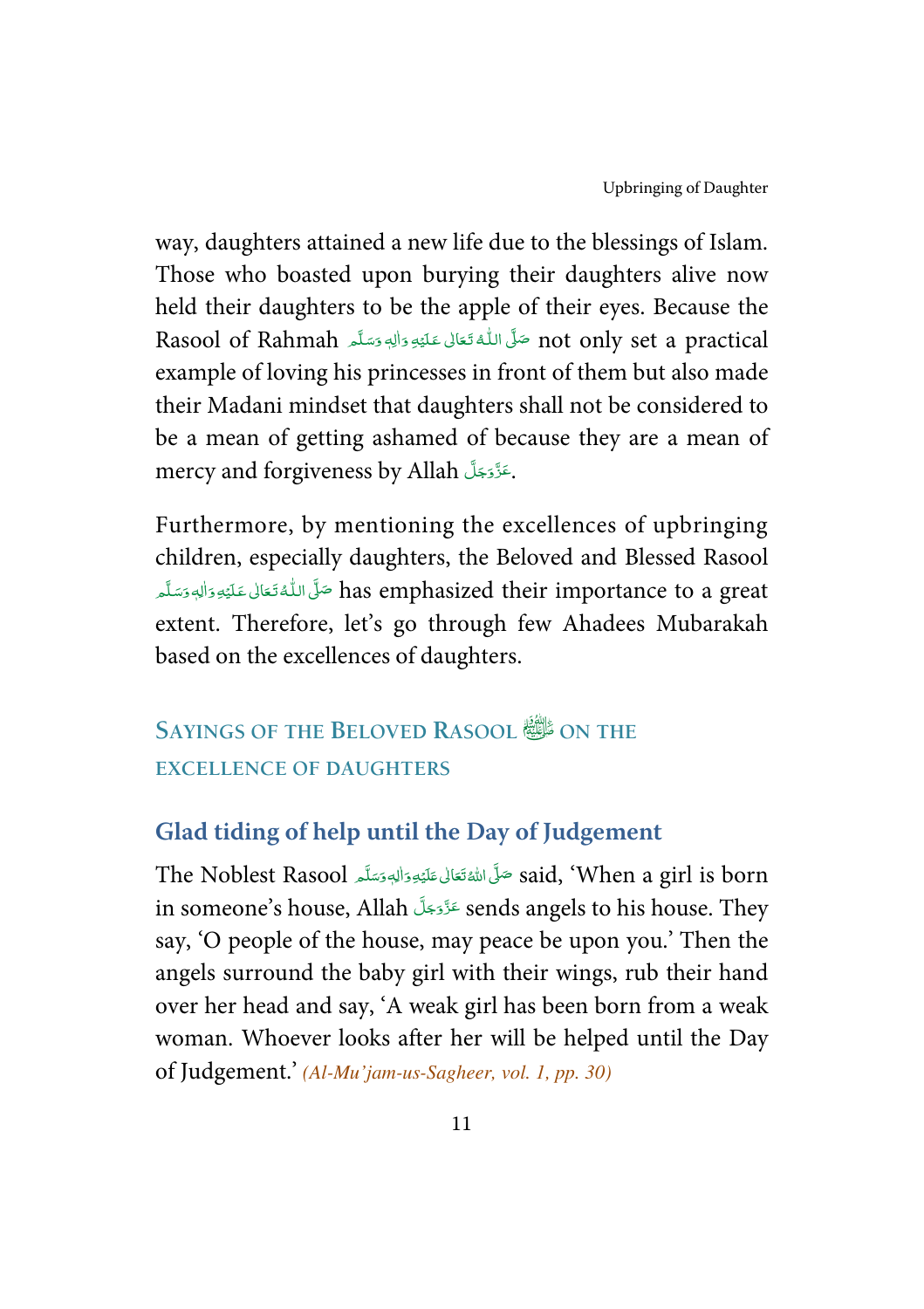### **Reward upon the upbringing of one daughter**

The Beloved Rasool حَلَّى اللَّهُ تَعَالَى عَلَيْهِ وَالْهِ وَسَلَّم The Beloved Rasool حَلَّى اللَّهُ تَعَالَ ĺ : -ć -daughter, teaches her etiquettes and teaches her good etiquettes, educates her and provides her good education and gives her as well from the bounties that Allah عَدَّدَجَلَ has blessed him with, -then that daughter of his will become a shield and veil for him from the fire of Hell.'

(Hilyat-ul-Awliya, vol. 5, pp. 67, Hadees 6348)

#### **Reward upon the upbringing of three daughters**

 $\,$ The Beloved Nabi حَلَّى اللهُ تَعَالَى عَلَيْهِ وَاللهِ وَسَلَّم  $\,$  said, 'Whoever has three ĺ !--ć -daughters and he observes patience upon them, feeds them and provides them clothes from his sustenance, then those girls will become a shield for him from the fire of Hell.

(Sunan Ibn Majah, vol. 4, pp. 189, Hadees 3669)

# **Allah made Paradise Wajib**

Umm-ul-Mu`mineen, Sayyidatuna 'Aaishah Siddiqah كَتَفِيًا Umm-ul-Mu`mineen, Sayyidatuna ŕ -ć -said: A poor woman came to me with her two daughters. I gave her three dates. She gave one date each to her daughters. As she was about to eat the third date, her daughters asked her for that date too. She divided it as well into two and fed it to them. I was astonished to see this. Then I relayed this parable to the  $\rm{Holy \; Rasool}$  مَلْىَ اللَّهُ تَعَالَى عَلَيْهِ وَالْهِ وَسَلَّم  $\rm{and \; the \;Holy \;Nabi}$  مَلْى اللَّهُ تَعَالَى عَلَيْهِ وَالْ ĺ !--ć ---Í !--ć --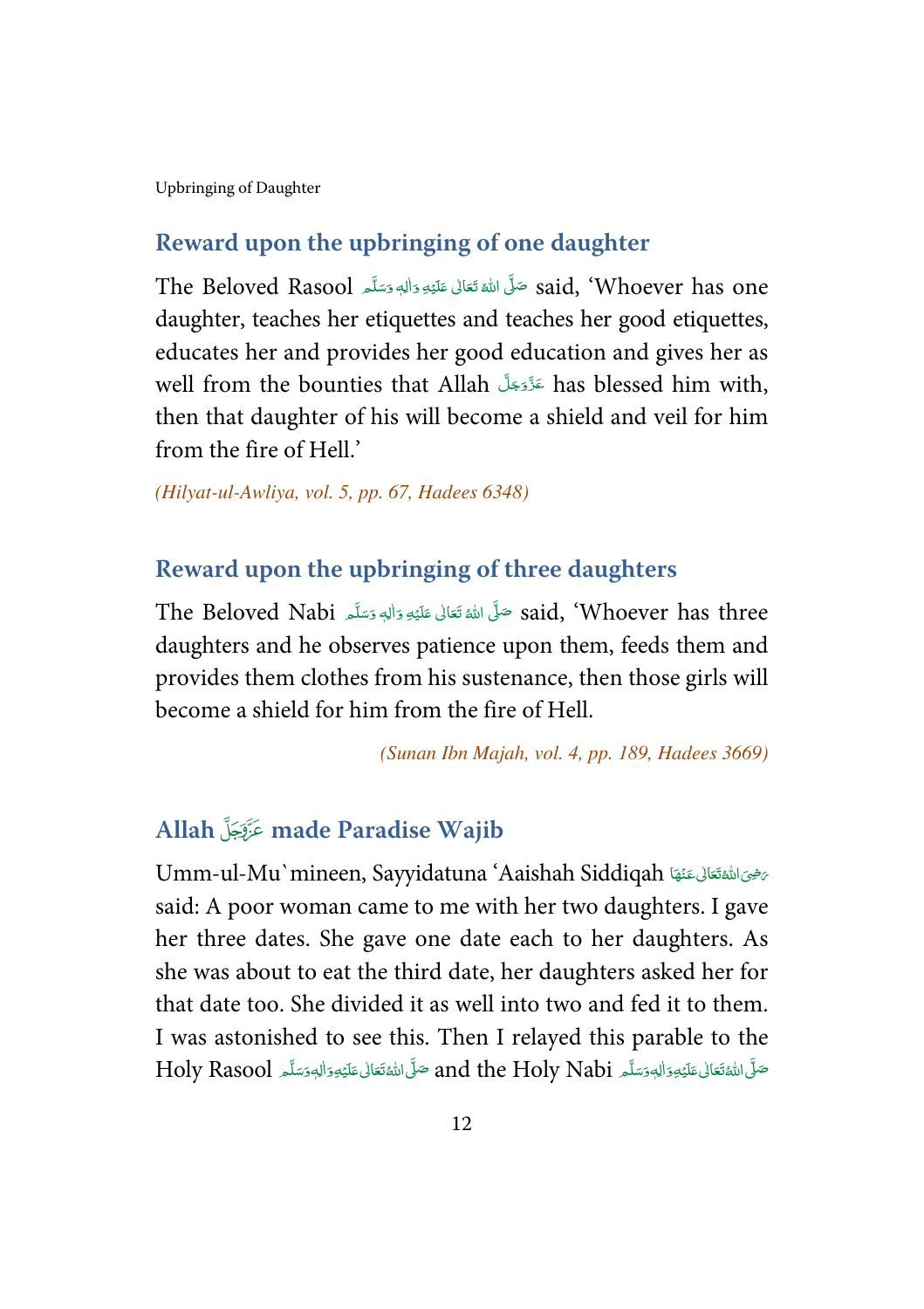said, 'Due to this (action of hers), Allah عَرَّوَجَلَّ has made Paradise --Wajib (obligatory) upon her.' (Sahih Muslim, pp. 1415, Hadees 2630)

#### **Reward of upbringing daughters or sisters**

It is the blessed saying of the Holy Rasool حَلَّىَ اللَّهُ تَعَانَى عَلَيْهِ وَاللهِ وَسَلَّم مَا It -Í !--ć -the one who brings up three daughters or sisters in such a way that he teaches them etiquettes and treats them with kindness to the extent that they become independent (meaning they become adult, get married or become wealthy), Allah عَزَّدَ بَكَ ا -makes Paradise Wajib (obligatory) upon him. Upon hearing this, holy companions حَضِ اللَّهُ تَعَالَى عَنْهُم asked, 'What if someone -í ĺ -ś brings up two girls? The Beloved Rasool حَلَّىَ اللَّهُ تَعَالَىٰ عَلَيْهِ وَاللهِ وَسَلَّم الْقَائِمَا وَالله -Í !--ć --'Same is the reward for him as well. Even to the extent that if people would have asked about one girl, the Noblest Rasool would have given the same reply. حَلَّى اللَّهْ تَعَالى عَلَيْهِ وَالِهٖ وَسَلَّم -Í : -ź --

(Sharh-us-Sunnah lil-Baghawi, vol. 6, pp. 452, Hadees 3351)

#### **Point of gratitude**

It is a point of gratitude for Islamic sisters that there was a time when their birth was considered to be a means of embarrassment and disgrace but Islamic teachings, Ayahs of Holy Quran and sayings of the Beloved Rasool حَلَّ اللهُ تَعَالَى عَلَيْهِ وَاللهِ وَسَلَّم sayings of the Beloved Rasool -Í !--ć -their importance and emphasized on understanding the fact that daughters are means of blessings of Allah ِعَدَّدَجَلَ So, they -shall be appreciated.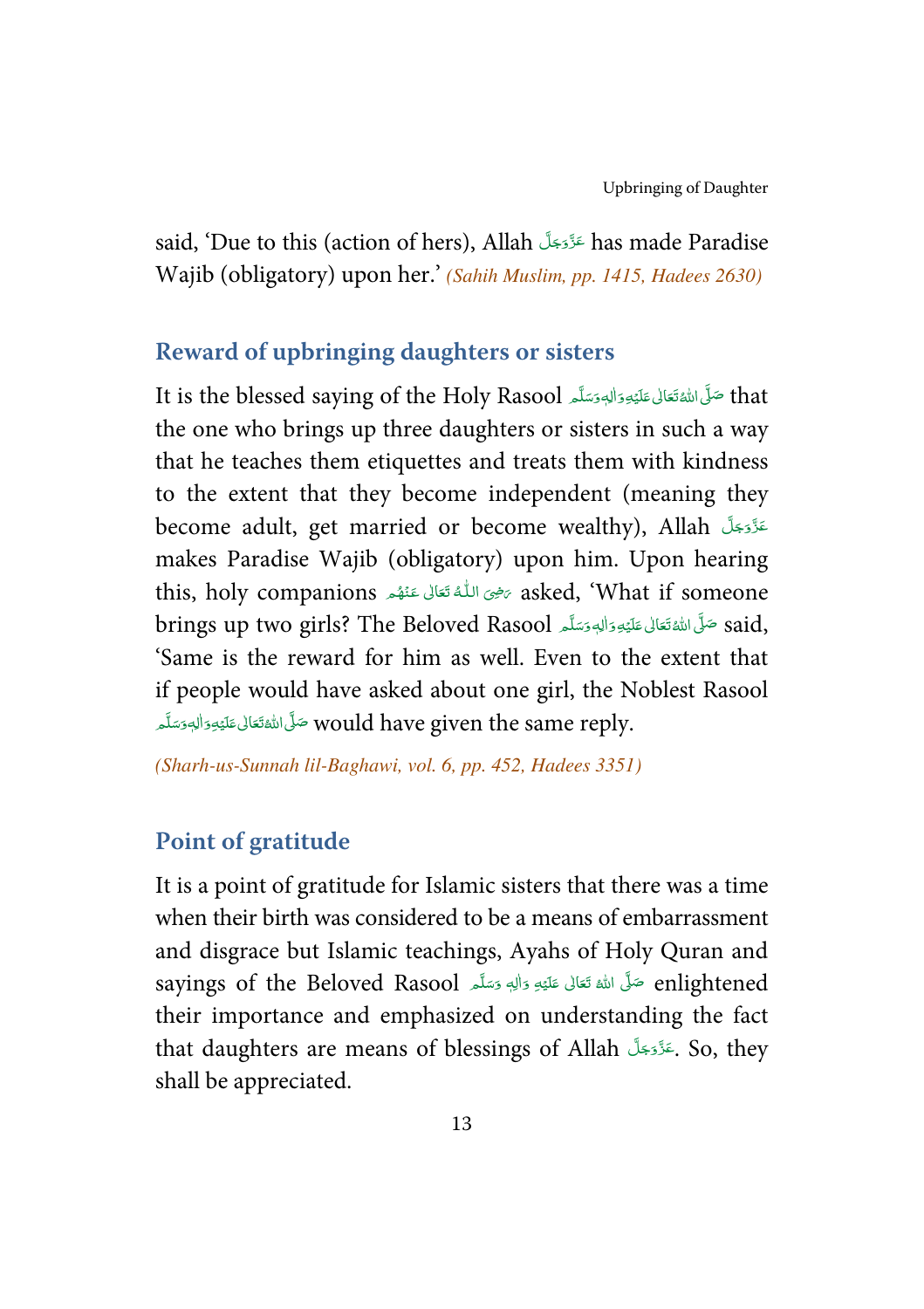Therefore, this is the very reason that in today's turbulent era, those parents who are adorned with Islamic teachings not only focus on bringing up their sons to become a respectable person in the society but also remain fully focused on providing their daughters with an excellent upbringing. In fact, keeping the excellence and importance of daughter in view, they consider it to be very precious asset of theirs to protect her dignity and chastity according to the golden Madani pearls Islam has given.

# **MADANI PEARLS IN RELATION TO THE UPBRINGING OF DAUGHTER**

Dear Islamic brothers! Deviation from the Islamic teachings and desire of blindly following non-Muslims have left Muslims astray in today's turbulent and crisis-ridden era. Unfortunately nowadays, lifestyle and customs of Muslims are exactly contrary to the teachings of Islam. In such adverse circumstances, correct Islamic upbringing of children, especially of a daughter, seems to be extremely difficult. Therefore, if we want to bring up our daughter correctly, then it is compulsory for us to acquire Islamic knowledge first so that we can fulfil our due obligation duly within the light of Islamic teachings. Because today's daughter will become someone's wife and daughter in law tomorrow. Then she will become a mother and then mother in law. Therefore, to pay utmost attention at the upbringing of today's daughter is very important so that when she becomes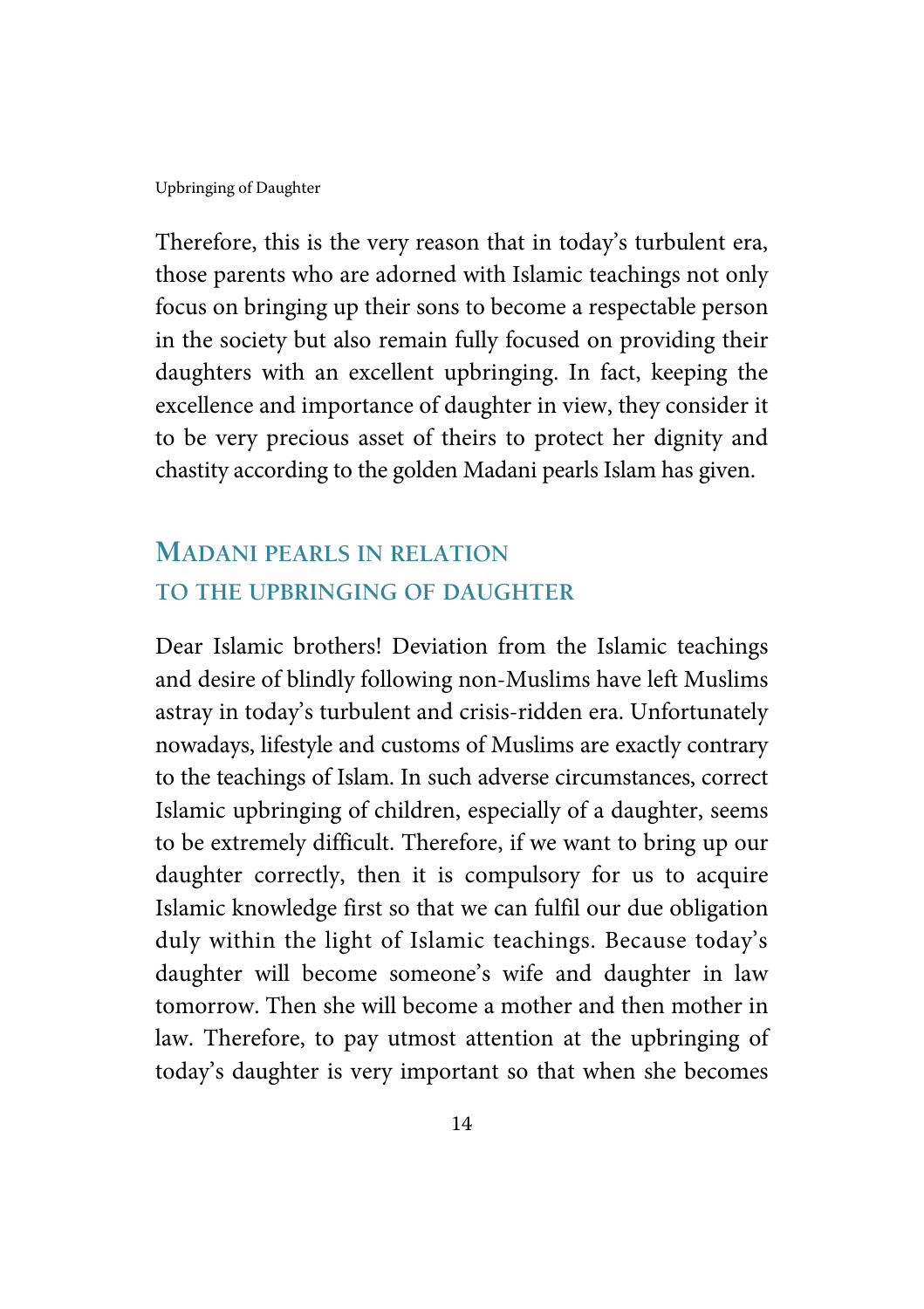someone's mother tomorrow, she does not remain heedless from bringing up her children in an excellent manner.

Let's look at some such Madani pearls that are fundamental in the upbringing of a daughter:

### **1. Reaction at the birth of a daughter**

Whether a son is born or a daughter, one shall be thankful in every state. Because if son is a blessing of Allah بحَدَّدَجَلَ , then -daughter is a mercy. Both deserve love and kindness. It is commonly seen nowadays that the way happiness is expressed at the birth of a boy, not even hundredth part of it is expressed at the birth of a girl. May be because parents and people of the family do not apparently get worldly benefits from girls, this might be the reason for some foolish people to make a face upon the birth of daughters.

At times, mother of the daughter is taunted in different ways. She is threatened to be divorced. In fact, in case of having consecutive daughters, they even go to the extent of turning this threat into a reality. Such people shall not only contemplate upon the narrations mentioned on the previous pages but should also ponder upon the following narration where glad tiding of Paradise has been given upon the birth of a daughter.

Sayyiduna Ibn 'Abbas حَضِىَ اللَّهَ تَعَالَى عَنْهُمَا Sayyiduna Ibn 'Abbas حَضِيمًا ć --֖֖֦֧֦֧֦֧֦֧ׅׅׅ֧ׅ֧ׅׅׅ֧ׅׅ֚֚֚֚֡֝֜֡֜֝֬֜֜֡֜֝֬֜֡֡֬ í ĺ -Rasool حَلَّى اللَّهُ تَعَالَى عَلَيْهِ وَالِهٖ وَسَلَّم Rasool حَلَّى اللَّهُ تَعَالَى عَلَيْهِ وَالِهٖ وَسَلَّم ŕ --֘֒ j -Í --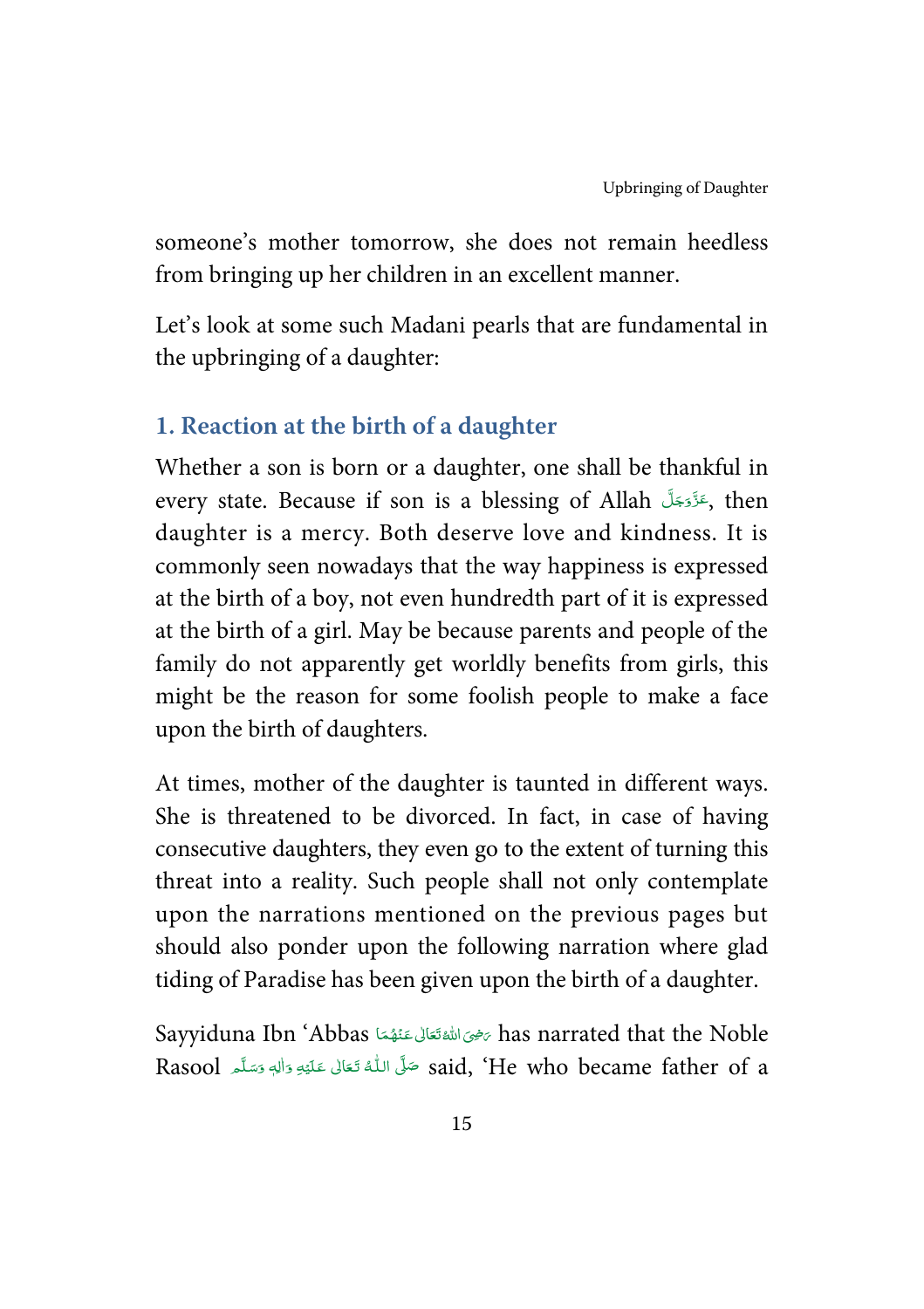daughter and does not bury her alive, neither considers her to be inferior and nor does he prioritises his son over her, Allah عَزَّدَجَلَّ will enter him into Paradise.' --

(Al-Mustadrak, vol. 5, pp. 248, Hadees 7428)

#### **2. Azan in the ear**

Upon the birth of a daughter, instead of being saddened, first thing to do after expressing joy is to relay the message of obeying Allah سَلَّى اللَّهَ تَعَالى عَلَيْهِ وَاللهِ وَسَلَّم Allah عَذَّدَجَلَّ Allah عَنَّدَ عَلَّا Allah ---Í !--ć -of Azan and Iqamat in her ears so her soul gets enlightened with the luminosity of Tawheed and her heart gets illuminated with the flame of love of the Holy Rasool حَلَّى اللَّهُ تَعَالَىٰ عَلَيْهِ وَالِهِ وَسَلَّمِ í --֦ J -Í --Doing so is Mustahab (preferable) and proven from Sunnah.

It is mentioned on page 7 of the 22-page booklet, 'Aqeeqay kay baaray mayn Suwal Jawab' [Questions and Answers about 'Aqeeqah], published by Maktaba-tul-Madinah, the publishing department of Dawat-e-Islami: When a child is born, it is Mustahab to say Azan and Iqamat in his ear. Due to the blessings of saying Azan, كَ اللّٰه عَزَدِهَا calamities will go away. Imam-e---Í --'Aali Maqaam, Sayyiduna Imam Husayn Ibn 'Ali شَرْحَة السَّلْةُ تَعَالَى عَنْهُمَا أَبْلَاهُ الْكَلَاء ---ŕ j narrated that the Holy Nabi سَلَّىَ اللَّهُ تَعَالَى عَلَيْهِ وَالَهِ وَسَلَّم الْعَامَ narrated that the Holy -Í !--ć -becomes father of a child, Azan shall be called in his right ear and Iqamat in the left one. Due to its blessings, the child will remain safe from Umm-us-Sibyaan.'

(Musnad Abi Ya'la, vol. 6, pp. 32, Hadees 6747)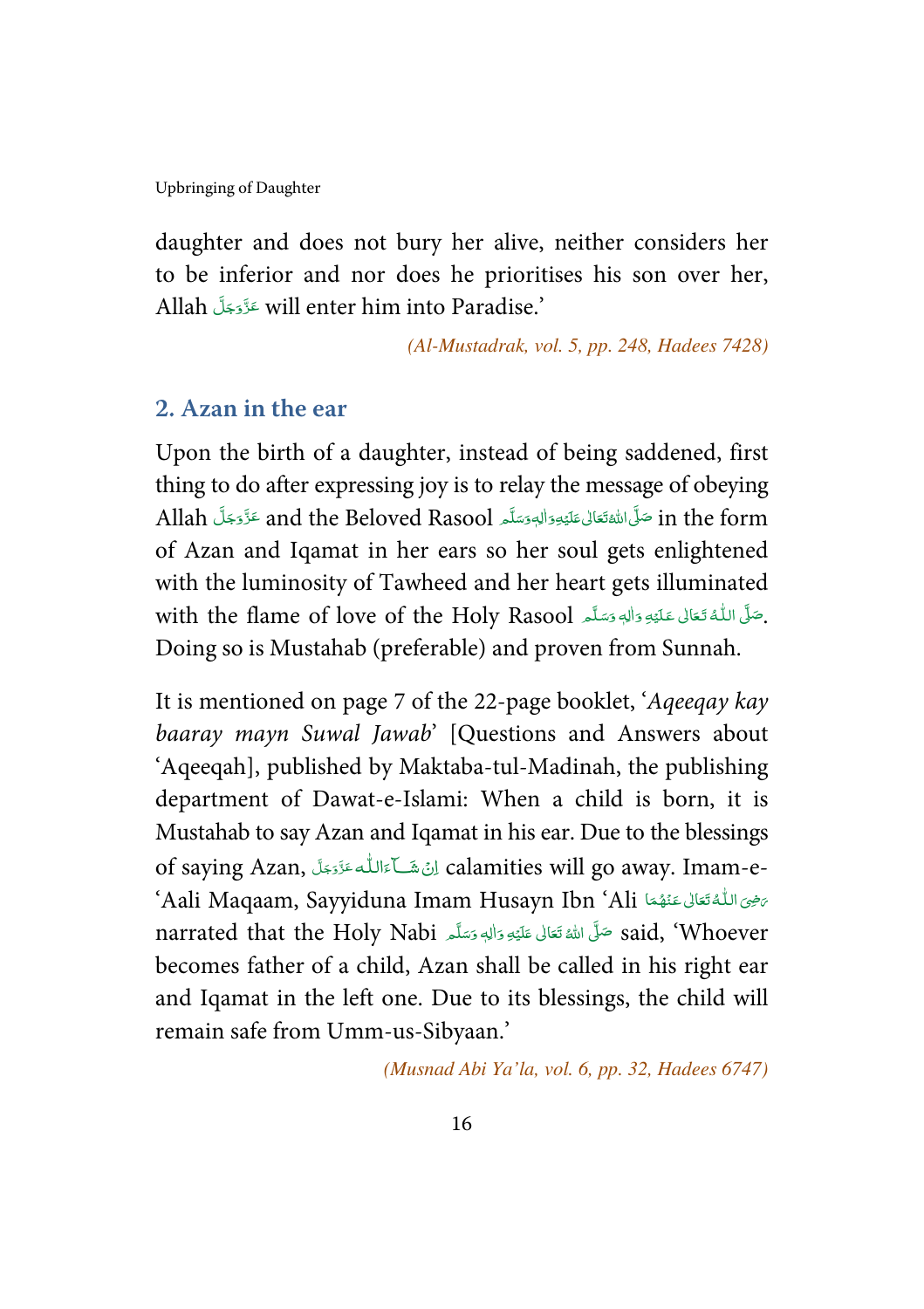In relation to Umm-us-Sibyaan, Imam of Ahl-us-Sunnah, revivalist of Sunnah, eradicator of Bid'ah, scholar of Shari'ah, guide of Tareeqah, Maulana Shah Imam Ahmad Raza Khan نَ said: (صَرۡعِ) is a very accursed calamity and this very Í !--ŕ calamity is called 'Umm-us-Sibyaan' if children are afflicted with it, if not, then it is 'صَرْع' (epilepsy).

#### (Malfuzaat-e-A'la Hadrat, pp. 417)

It is mentioned in Nuzhat-ul-Qaari that 'صعۡ َ ' means to fall down unconscious. It sometimes occurs due to a problem in one of the four humours of the human body {(1) Bile (2) Blood, (3) Phlegm, and (4) Black bile} which is called epilepsy; and sometimes it occurs due to jinn or the effect of wicked clone of oneself (Hamzad). (Nuzhat-ul-Qaari, vol. 5, pp. 489)

My master A'la Hadrat, Imam Ahmad Raza Khan حَمْةُ اللَّهِ تَعَالَى عَلَيْه Í !--ŕ said: After a child is born, Azan should be called in his right ear without delay and Takbeer in the left. Due to this, child will be saved from the interference of Satan and Umm-us-Sibyaan. (Fatawa Razawiyyah, vol. 24, pp. 452)

It is better to call Azan four times in the right ear and Iqamat three times in the left ear (if Azan and Iqamat has been said once, still there is no harm in it). Name should be given on the seventh day. Hair should be removed and 'Aqeeqah should be performed at the time of hair being removed. Removed hair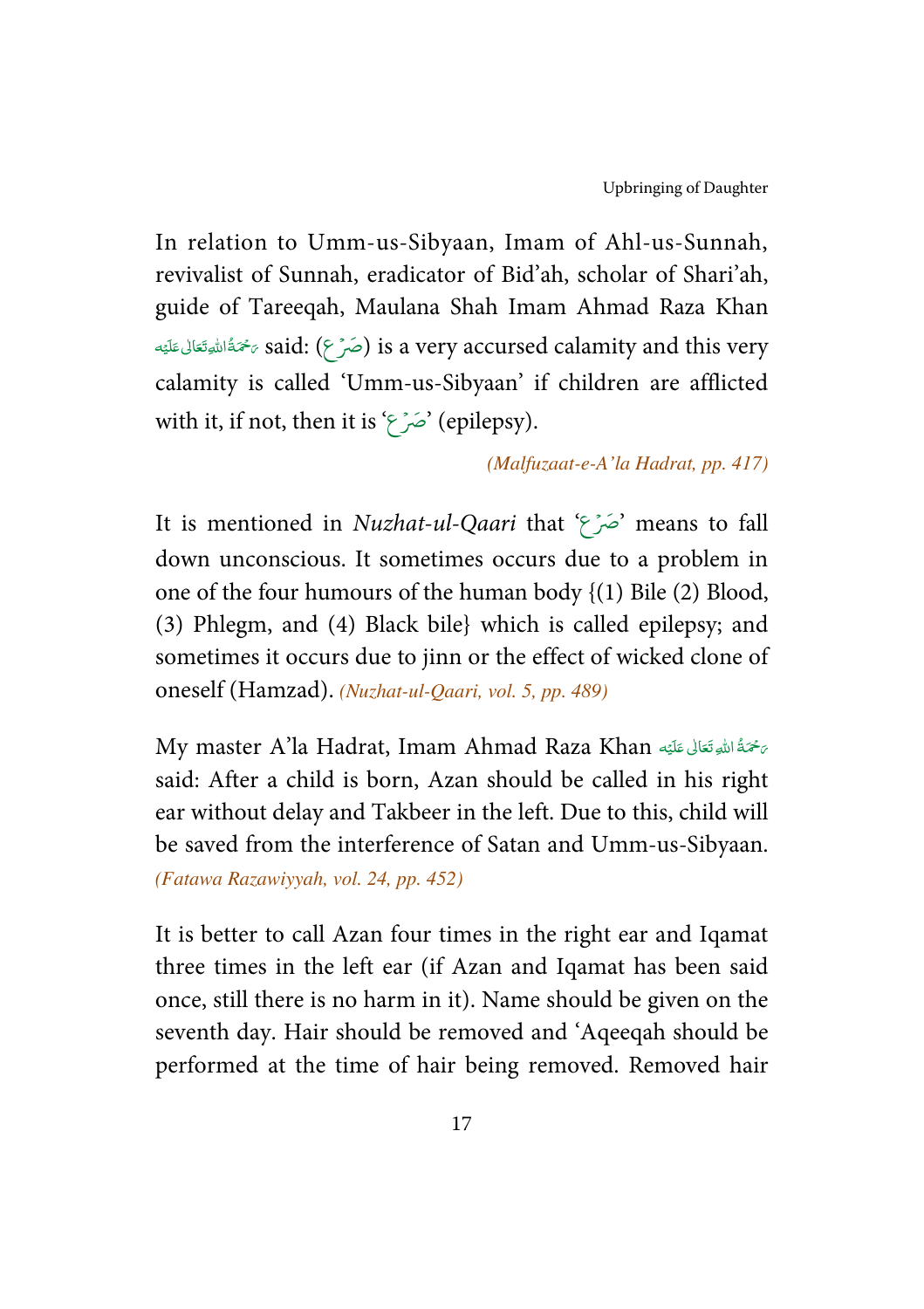should be weighed and equal weight of gold or silver shall be given in charity. (Bahar-e-Shari'at, vol. 3, pp. 355)

There is a tradition among many people that when a boy is born, they say the Azan and if a girl is born, they don't say it. This should not happen. Instead, Azan and Iqamat should be said even when a girl is born. *(Ibid)* 

# **3. Tahneek<sup>1</sup>**

 $\overline{a}$ 

In relation to Tahneek, Sayyiduna Abu Zakariyya Yahya Bin Sharaf Nawavi حَجَّةُ اللَّهِ تَعَالَى عَلَيْهِ Says in commentary of S*ahih* ŕ -ļ --֘֒ Í !-Muslim: All scholars have consensus upon the fact that it is Mustahab (preferable) to make the new born baby taste a date (or something sweet). If date is not available, then any sweet thing can be used to perform Tahneek.

The way of doing this would be that the one who is to perform Tahneek should soften the date by chewing it in his mouth so much that it could be swallowed. Then he should open child's mouth and place it in his (child's) mouth. It is Mustahab that the person performing Tahneek is pious and righteous individual, regardless of a man or a woman. If such individual is not available then and there, the new born child can then be taken to a pious person for Tahneek. (Sharh Sahih Muslim, vol. 7, pp. 122)

<sup>&</sup>lt;sup>1</sup> Making new born baby taste something sweet.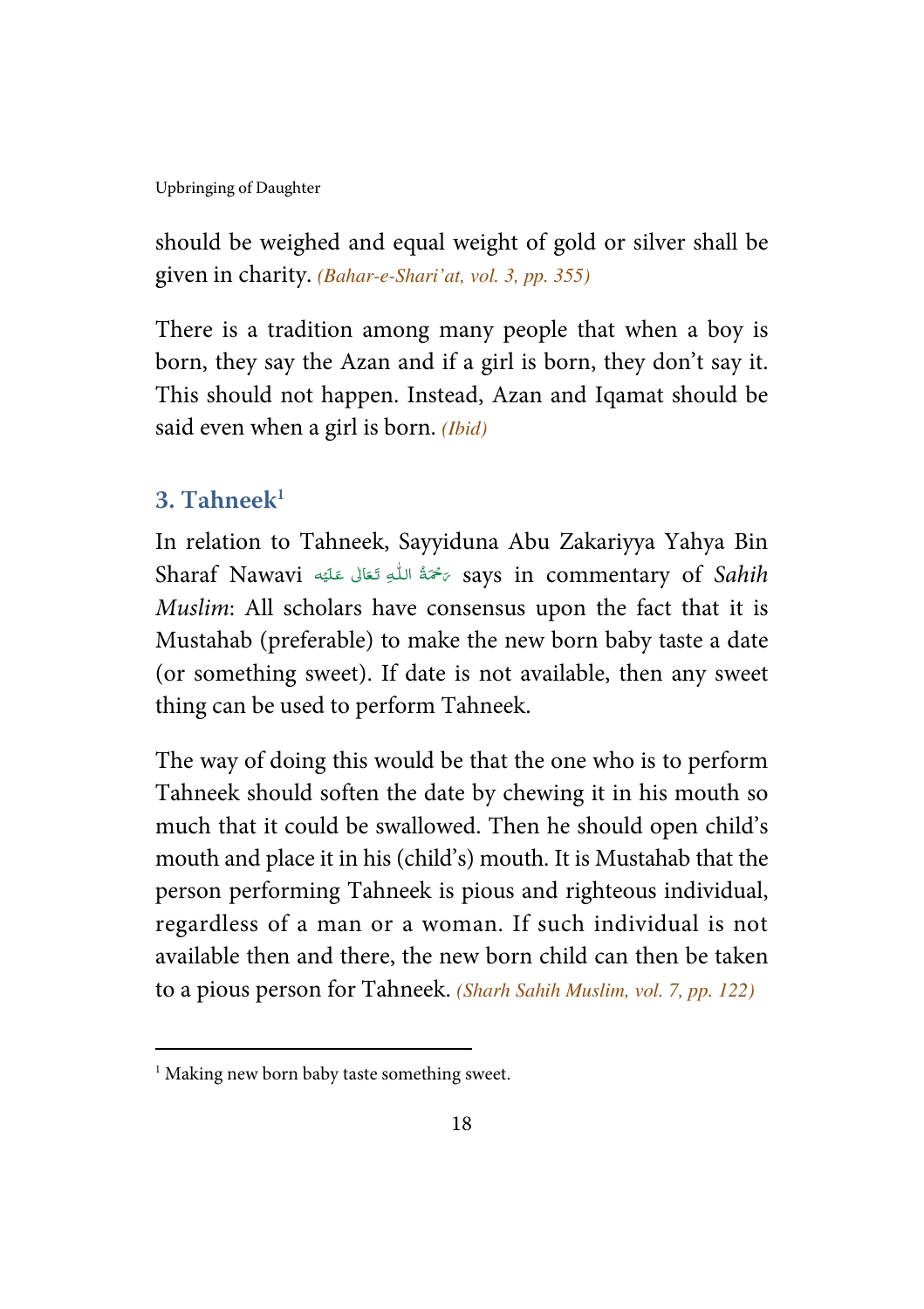As it has been narrated by Umm-ul-Mu`mineen, Sayyidatuna 'Aaishah Siddiqah + \*   -   (  ) & that people used to bring their j -í -mew born) babies in the court of the Holy Nabi مَتَلَى اللَّهِ تَعَالَى عَلَيْهِ وَاللَّهِ وَسَلَّهُ , (new born) -Í !--ć --Would supplicate for their صَلَّى اللهُ تَعَانَى عَلَيْهِ وَاللهِ وَسَلَّم The Holy Rasool ĺ !--ć -wellbeing and would perform Tahneek.

(Sahih Muslim, pp. 1184, Hadees 2147)

Dear Islamic brothers! We come to know from the practice of blessed companions كَمَلْ عَنْهُم blessed companions وَاللَّهُ تَعَالَى عَنْهُم -í ĺ -í children, especially daughters, shall be performed by pious and righteous Muslims so that the blessings and Du'as of pious people are also included in her trait.

#### **4. Keeping good name**

First fundamental gift from parents to their children is that they give them a nice and blissful name so that this gift keeps reminding them of their parents' kindness and favours all their life. To the extent that even on the Day of Judgement, one will be called in the court of Allah - - - by the same name given -by his parents. As it is mentioned by Sayyiduna Abu Darda said, 'On the صَلَّىَ اللَّهَ تَعَالَى عَلَيْهِ وَاللهِ وَسَلَّم لَhat the Holy Rasool حَرْمِىَ اللَّهُ تَعَالَ ć --֖֦֧֦֧֦֧֦֧֦֧ׅׅׅׅ֧ׅ֧ׅׅ֚֚֚֡֜֡֜֓֡֡֡֡֝֬֜֜֓֞֡֡֝֬ ć -Í !--ć --Day of Judgement, you will be called by your and your fathers' names. Therefore, you should keep good names.'

(Abu Dawood, vol. 4, pp. 374, Hadees 4948)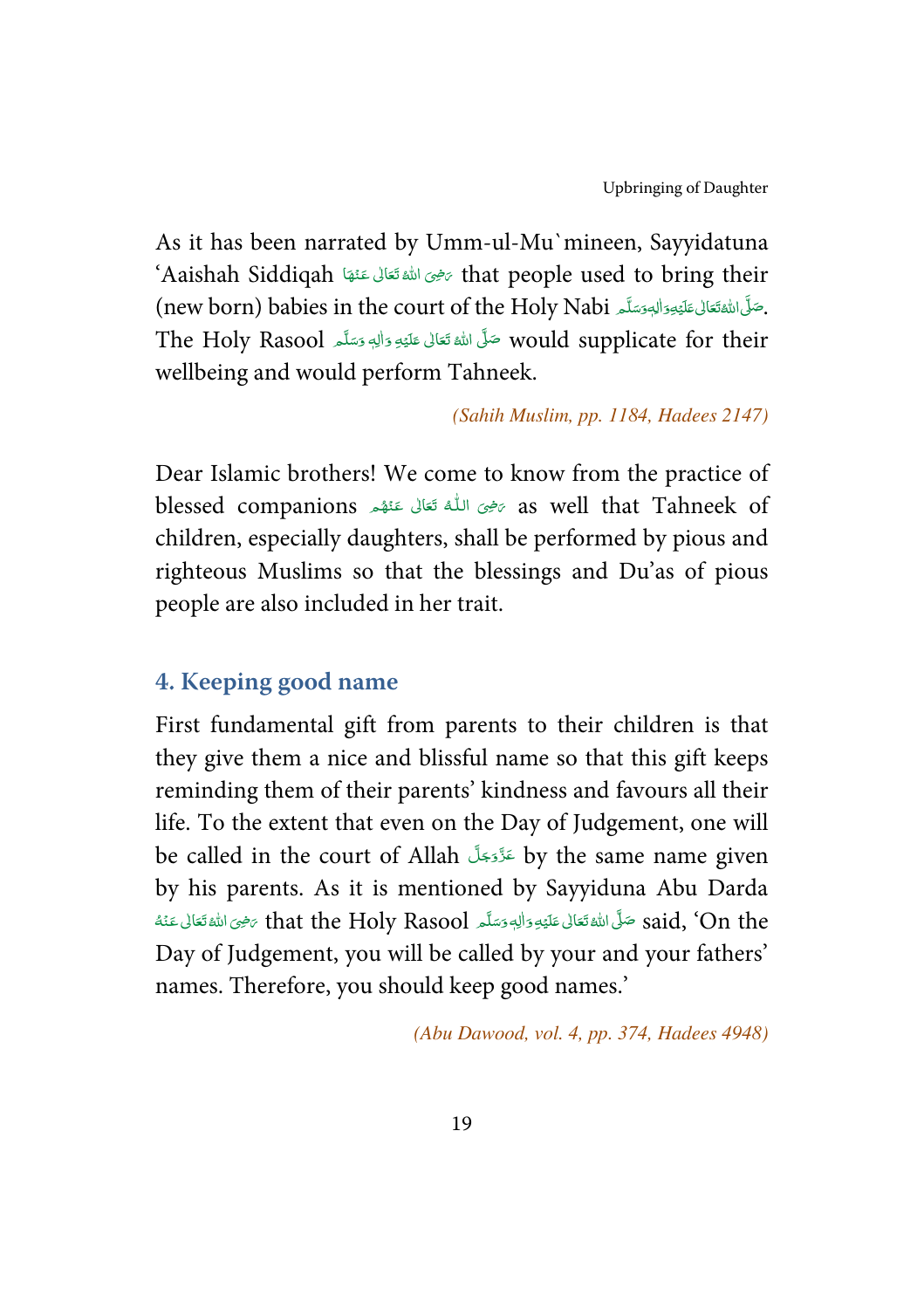Dear Islamic brothers! We come to know that we should be extremely cautious in naming children, especially daughters. Their name should be such that they don't have to face embarrassment in this world and in the Hereafter. Because due to being unfamiliar with the rulings of Shari'ah, sometimes people name their daughters after famous infidel women, or in order to compete with giving new and modern names, they give such names that are meaningless or don't have decent meanings. One should refrain from giving such names.

As it is mentioned in Bahar-e-Shari'at: Scholars have difference of opinion about giving such a name that has not been mentioned in the Holy Quran, neither has it been mentioned in Ahadees and nor is in use by Muslims. It is better not to give anyone this type of name. (Bahar-e-Shari'at, vol. 3, pp. 603)

Therefore, daughters' names should be kept after the names of Ummahat-ul-Mu`mineen, Sahabiyyat and righteous female predecessors كَبَيْنَ اللَّهُ تَعَانَى عَنْفُنَّ predecessors بِمَنْ اللَّهُ تَعَانَى عَنْفُنَّ -j -í spiritual relationship will be built between your daughter and the righteous bondwomen of Allah حَدَّدَجَلَ Secondly, with the -blessings of being named after these righteous personalities, there will be a positive Madani influence in her life. If you didn't keep these Madani pearls in view while naming your daughter, then do not worry, change her name straight away.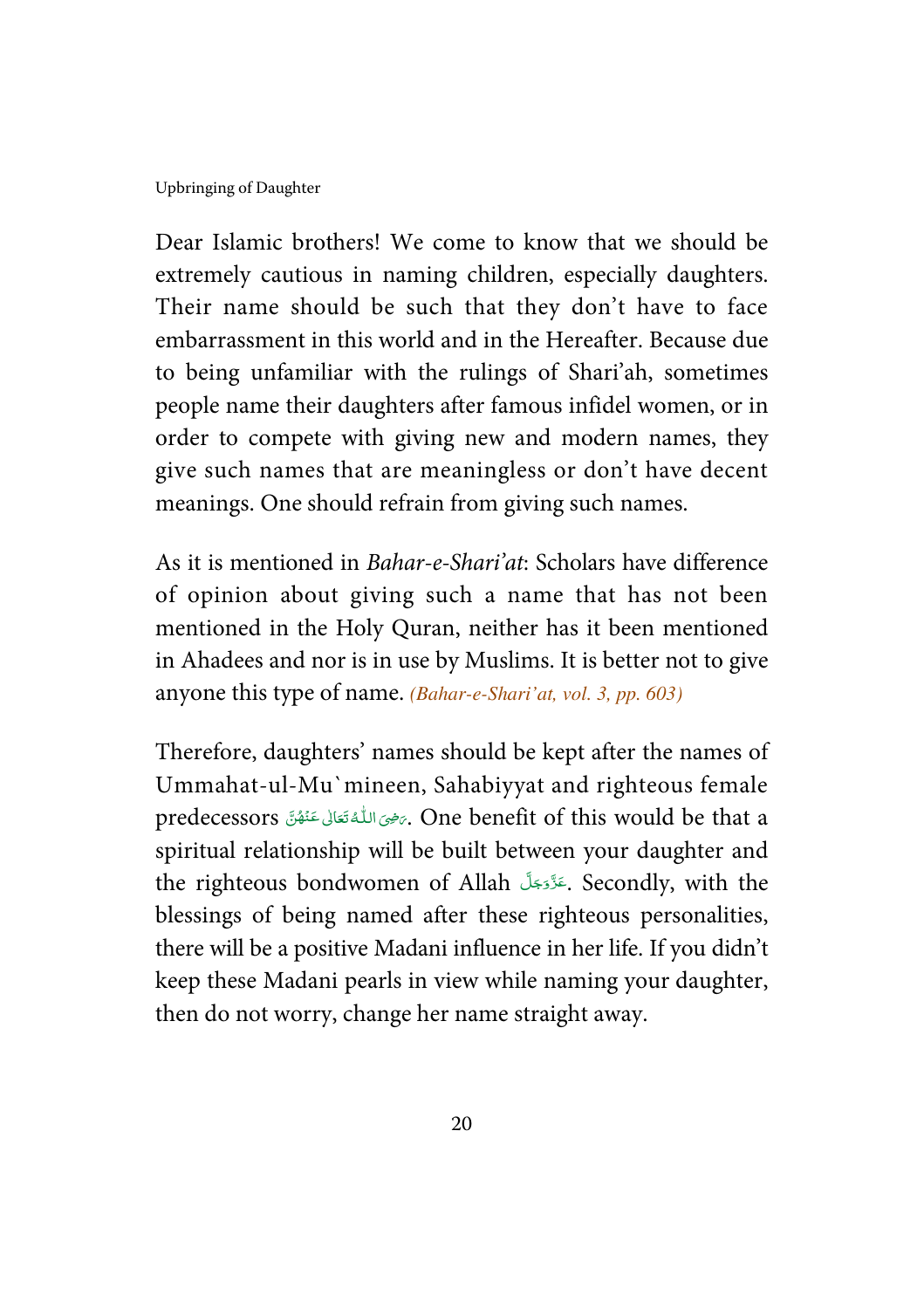Umm-ul-Mu`mineen, Sayyidatuna 'Aaishah Siddiqah كالمحصى الله قفائل عَنْهَا المعاشرة ŕ -ć -narrates that the Beloved Rasool حَلَّىَ اللَّهَ تَعَالَى عَلَيْهِ وَاللهِ وَسَلَّمَ الصَّابَةَ اللهِ وَسَلَّم j !--ć -bad names. (Sunan-ut-Tirmizi, vol. 4, pp. 382, Hadees 2848)

Furthermore, Sayyiduna Ibn 'Abbas سخير اللَّهُ تَعَالى عَنْهُمَا ؟ Furthermore, Sayyiduna Ibn ---í j the name of Umm-ul-Mu`mineen Sayyidatuna Juwayriyah ة was Barrah (piety) before. The Beloved and Blessed مخوى الله تَعَالى عَنْهَا j -ć -- $\rm Rasool$  كَلَى اللَّهَ تَعَالى عَلَيْهِ وَالِهٖوَسَلَّا  $\rm{changed\ it\ to\ 'Juwayriyah'.}$ -Í !--ć --

#### (Sahih Muslim, pp. 1182, Hadees 2140)

While keeping a name, one should always remember the Madani pearl given by Sayyiduna Abu Zakariyya Yahya Bin Sharaf Nawavi ٱلْحَمَّةُ اللهِ تَعَالَى عَلَيْه $\epsilon$  that it is Mustahab to request a Í !--ĺ righteous bondman of Allah - - - (e.g. Peer-o-Murshid etc.) to -name the child. Furthermore, it is also permissible to name the child the day he was born. (Sharh Sahih Muslim, vol. 7, pp. 124)

### **5. Shaving hair and performing 'Aqeeqah**

Hair should be shaved on the seventh day and silver equal to the weight of shaved hair should be given in charity. Furthermore, 'Aqeeqah should also be performed on the same day. Therefore, A'la Hadrat حَمَّةُ اللَّهِ تَعَالَى عَلَيْه said in *Fatawa Razawiyyah*: If it ŕ -ś --֘֒ Í !couldn't be done on the seventh day, then it should be done on the fourteenth day, otherwise 'Aqeeqah shall be performed on the twenty first day. There is one goat for a daughter and two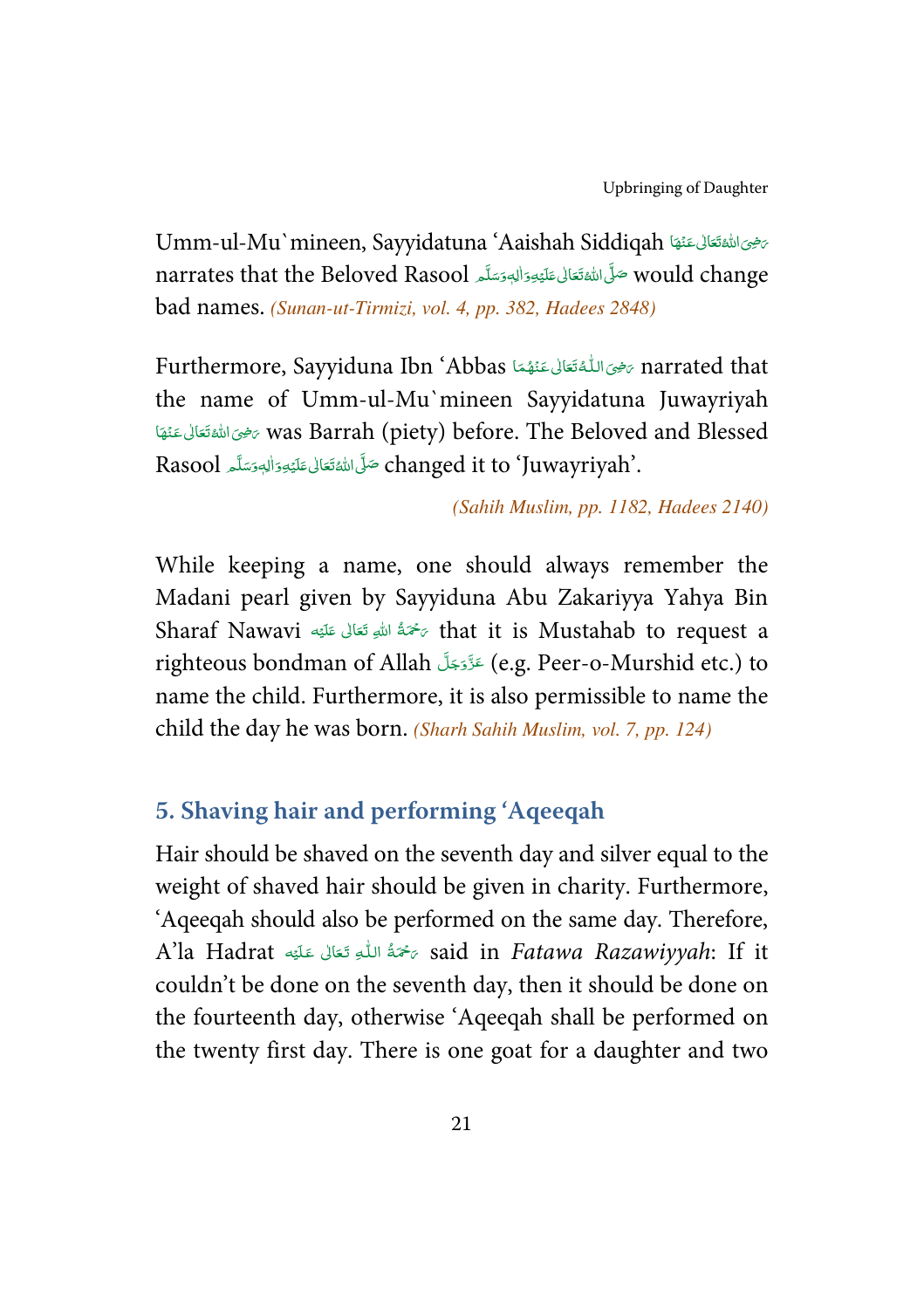for a son. Doing so is as if it has been performed to free the child from anything due upon him.

(Fatawa Razawiyyah, vol. 24, pp. 452)

It is mentioned on page 4 of the book 'Aqeeqay kay baaray mayn Suwal Jawab [Questions and Answers about 'Aqeeqah]: The child who got to the time of 'Aqeeqah, meaning he became seven days old and his 'Aqeeqah was not performed without a reason despite being able enough to afford it, that child will not intercede for his parents.

مُ مُرْتَهَنَّ بِعَقِيْقَتِهٖ ٗIt is stated in a Hadees that ؚ<br>ؙ ֺ<u>֓</u> ُ ُ ر<br>آ % غ ل ُ ہ<br>آ boy is pawned 'اَلْغُلَامُ ۚ مُرْتَهَنَّ بِعَقِيْقَتِهٖ with 'Aqeeqah. (Sunan-ut-Tirmizi, vol. 3, pp. 177, Hadees 1527)

It is mentioned in Ashi'a-tul-Lam'aat that Imam Ahmad نَّمَةُ اللَّهِ تَعَالَى عَلَيْه $\sigma$  says: Until 'Aqeeqah of a child is not performed, he Í !--ĺ will be stopped from interceding for his parents.'

(Ashi'a-tul-Lam'aat, vol. 3, pp. 512)

In relation to the above blessed Hadees, Sadr-us-Shari'ah, Badr-ut-Tareeqah, 'Allamah Maulana Mufti Muhammad Amjad 'Ali A'zami  '  -  (  \$ %-& stated: Being 'pawned' means that one Í !--ĺ will not be able to acquire full benefit from him until 'Aqeeqah is performed. Moreover, few Muhaddiseen have said that wellbeing, upbringing and good qualities of a child are associated with 'Aqeeqah. (Bahar-e-Shari'at, vol. 3, pp. 354)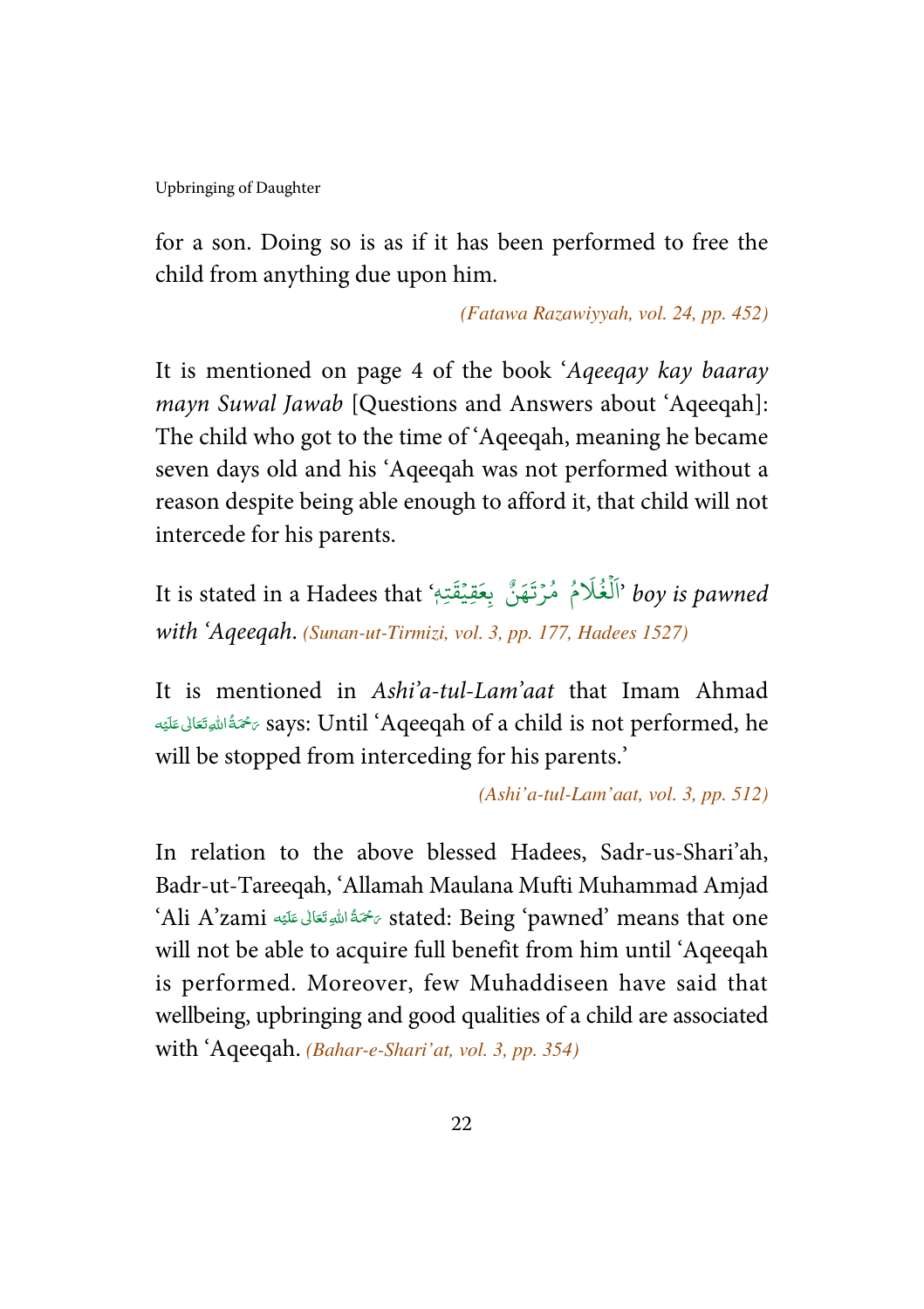#### **6. Feeding them Halal sustenance**

In today's day and age, everybody is seen struggling due to everything being extremely expensive. Therefore, it is commonly observed that people often do not care whether their sustenance is Halal or Haraam for the fulfilment of their needs and desires. Furthermore, this fact is often neglected that Haraam sustenance is a means of great loss in this world and in the Hereafter. As Sayyiduna Jabir Bin 'Abdullah حَضِىَ اللَّهُ قَالَ بِعَثْهُ ć --֖֖֖֦֧֦֧֦֦֧ׅׅ֪ׅ֪֪ׅ֪֪֪֪ׅ֦֚֚֚֚֚֡֝֝֬֜֝֬֜֝֬֝֝֝֬ ć said: The flesh that شَلَّى اللَّهُ تَعَالى عَلَيْهِ وَالِهٖ وَسَلَّم said: The flesh that -Í !--ć -is brought up with Haraam sustenance will never enter Paradise.

#### (Sunan Daarimi, vol. 2, pp. 409, Hadees 2776)

Therefore, always try to bring your children up by earning Halal sustenance as the one who earns Halal sustenance so that he doesn't need to ask anyone, earns something for his household and treats his neighbours nicely, then on the Day of Judgement he will come in such a manner that his face will be shining like the moon of the 14<sup>th</sup> night.

(Shu'ab-ul-Iman, vol. 7, pp. 298, Hadees 10375)

#### **7. Teaching them to speak blessed words**

Because it is very famous about women that they are used to useless conversation, therefore try to safeguard your daughter from useless conversation etc., with good intentions. When she gets to an age where she starts uttering words, then first word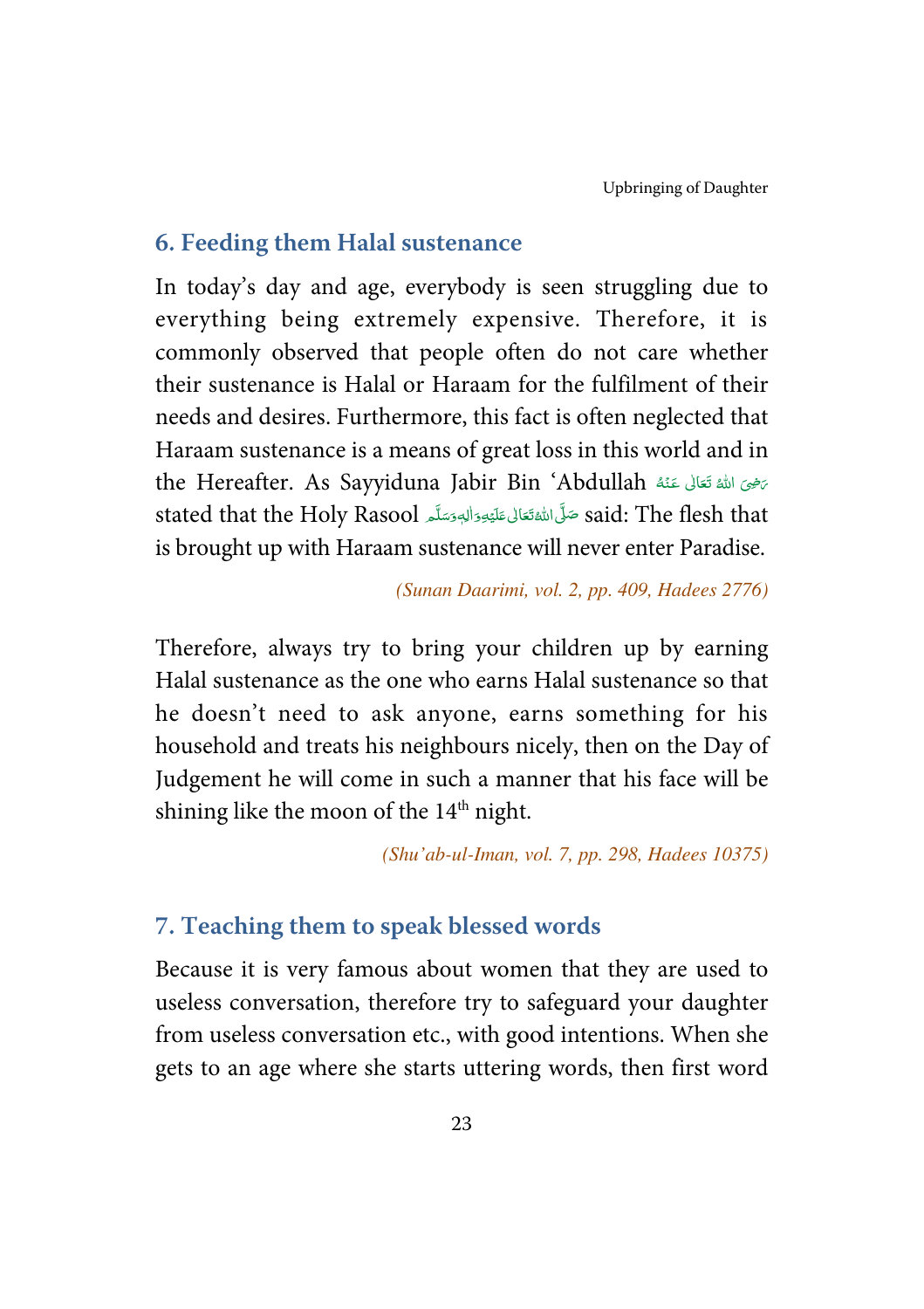to be uttered from her pure tongue should be the dignified name 'Allah' and Kalimah Tayyibah.

Sayyiduna Ibn 'Abbas سَحْيَ اللَّهُ تَعَالَى عَنْهُمَا narrated that the Beloved ---í j and Blessed Rasool حَنَّى اللَّهُ تَعَالَى عَلَيْهِ وَاللَّهِ وَسَلَّمَ and Blessed Rasool Í !--ć --e إِلٰهَ إِلَّا اللهُ say َ #' first. (Shu'ab-ul-Iman, vol. 6, pp. 397, Hadees 8649)

Therefore, the learned and spiritual personality of  $15<sup>th</sup>$  century, Shaykh-e-Tareeqat, Ameer-e-Ahl-e-Sunnat, the founder of Dawat-e-Islami, 'Allamah Maulana Abu Bilal Muhammad Ilyas 'Attar Qaadiri Razavi Ziyaee دَامَتْ بَرَ كَاتُهُمُ الْعَالِيَه ad instructed all j í í Í --his households regarding his grand-daughter that they should keep invoking 'Allah Allah' in front of her so the first word to be uttered from her tongue would be Allah حَزَّدَجَلَّ Furthermore, -whenever she would be brought in the blessed court of Ameer-e-Ahl-e-Sunnat, he would also perform Zikrullah in front of her. Therefore, when his grand-daughter started to speak, the first word she spoke was Allah جَزَّدَجَلَّ --

#### **8. Education and Islamic upbringing**

If we analyse our society closely today, only two things are seen everywhere. At one side, we see schools with different attractive names in every corner fully covered with western culture in the name of modern education, development and a so called bright future. A big number out of them are engaged in bringing up such people who are of the view of having a society that follows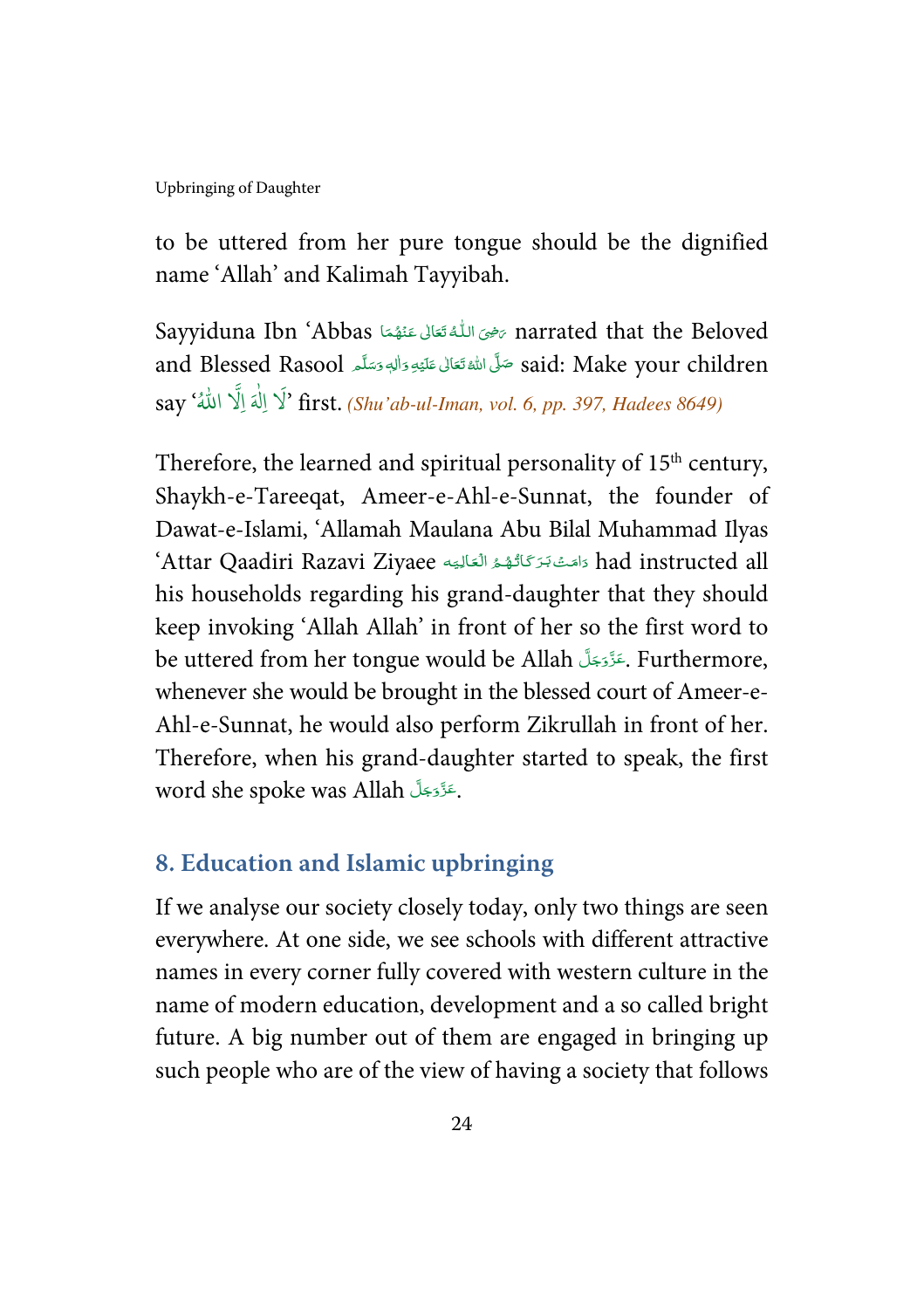the rules of enemies of Islam and a society that is without any religious boundaries and ethics. And on the other hand, we see institutes established by the people with corrupt beliefs in the name of Islamic schools everywhere; especially in the posh areas of metropolitan cities, housing societies, VIP populated areas and upper class residential areas who are becoming a great threat for the Iman (faith) and religious dignity of our future generations.

Therefore, need of the time is that in order to develop a society full with the love of Noblest Rasool حَلَّى اللهُ تَعَالَى عَلَيْهِ وَاللهٖ وَسَلَّم , such -Í !--ĺ -resolute and correlated strategy of Madani upbringing is required which along with changing the mind-set of today's youth not only turns them towards Madinah but makes their hearts restless in the love of Madinah too.

First step for this is that the small bud should be safeguarded from the storm of evils so that the one whose smile takes the worries of parents away today, when she grows up tomorrow and blossoms in someone's life, then whole environment around her becomes fragrant. It is very important that we prepare our future generations, especially daughters to become embodiment of modesty and abstinence, familiar with the concepts of Tawheed and Risalat and be ready to sacrifice everything in the name of Islam so that the parables of devotees of the Beloved Rasool do not just become story tales of the past but become a reality in front of us in today's day and age too. In order to attain all this, there is no other environment better than the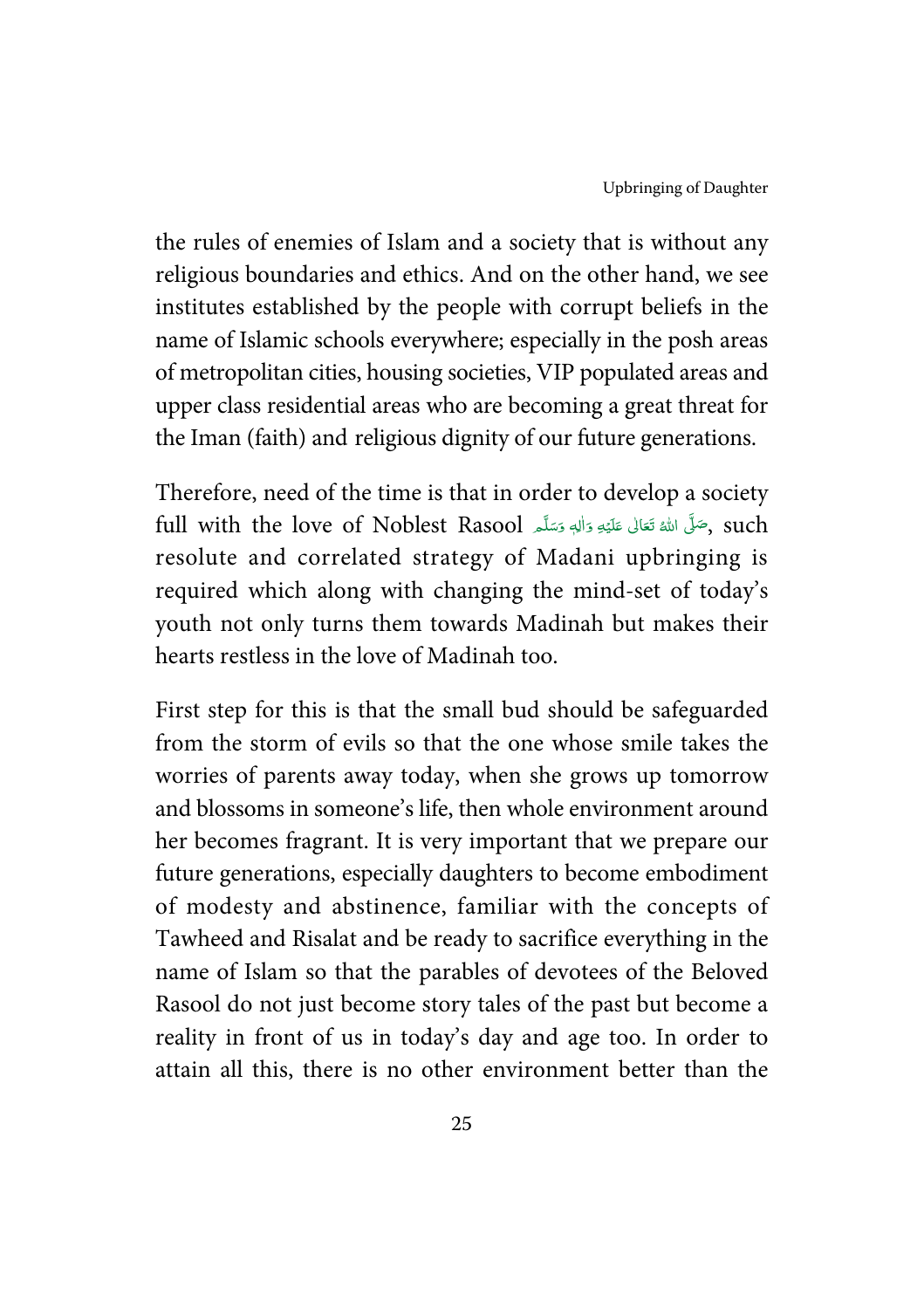pure and fragrant Madani environment of Dawat-e-Islami, the global non-political movement for the propagation of Quran and Sunnah.

Dear Islamic brothers! No matter which field of life you belong to, do not worry. You will see Dawat-e-Islami everywhere and on every stage of your life guiding you through. For example, to provide latest worldly education along with obligatory religious knowledge to your two and half year old daughter, get her admitted in Dar-ul-Madinah. If she is of a slightly older age, then get her admitted in Madrasa-tul-Madinah lil-Banaat (for girls) for Hifz and Naazirah of the Holy Quran. Furthermore, with the intention of propagating 'Ilm-e-Deen, get her admitted in Jami'a-tul-Madinah lil-Banaat (for girls).

A'la Hadrat, Imam of Ahl-us-Sunnah, revivalist of Sunnah, 'Allamah Maulana Imam Ahmad Raza Khan كَمْتُةُ اللهِ تَعَالى عَلَيْهِ  $\epsilon$  said, ŕ -Í !---'The habit that is embedded in childhood is rarely left.'

(Fatawa Razawiyyah, vol. 22, pp. 215)

Therefore, those who become heedless in the upbringing of a daughter are in reality heedless of the upbringing of future generations. Therefore, one should pay great attention to the Islamic upbringing of his daughters.

.<br>وا عَلَى الْحَ ہ<br>ا و<br>ا صَلُّوْا عَلَى الْحَبِيْبِ ۚ صَلَّى اللَّهُ تَعَالَىٰ عَلَىٰ مُحَمَّد ֘ ٰ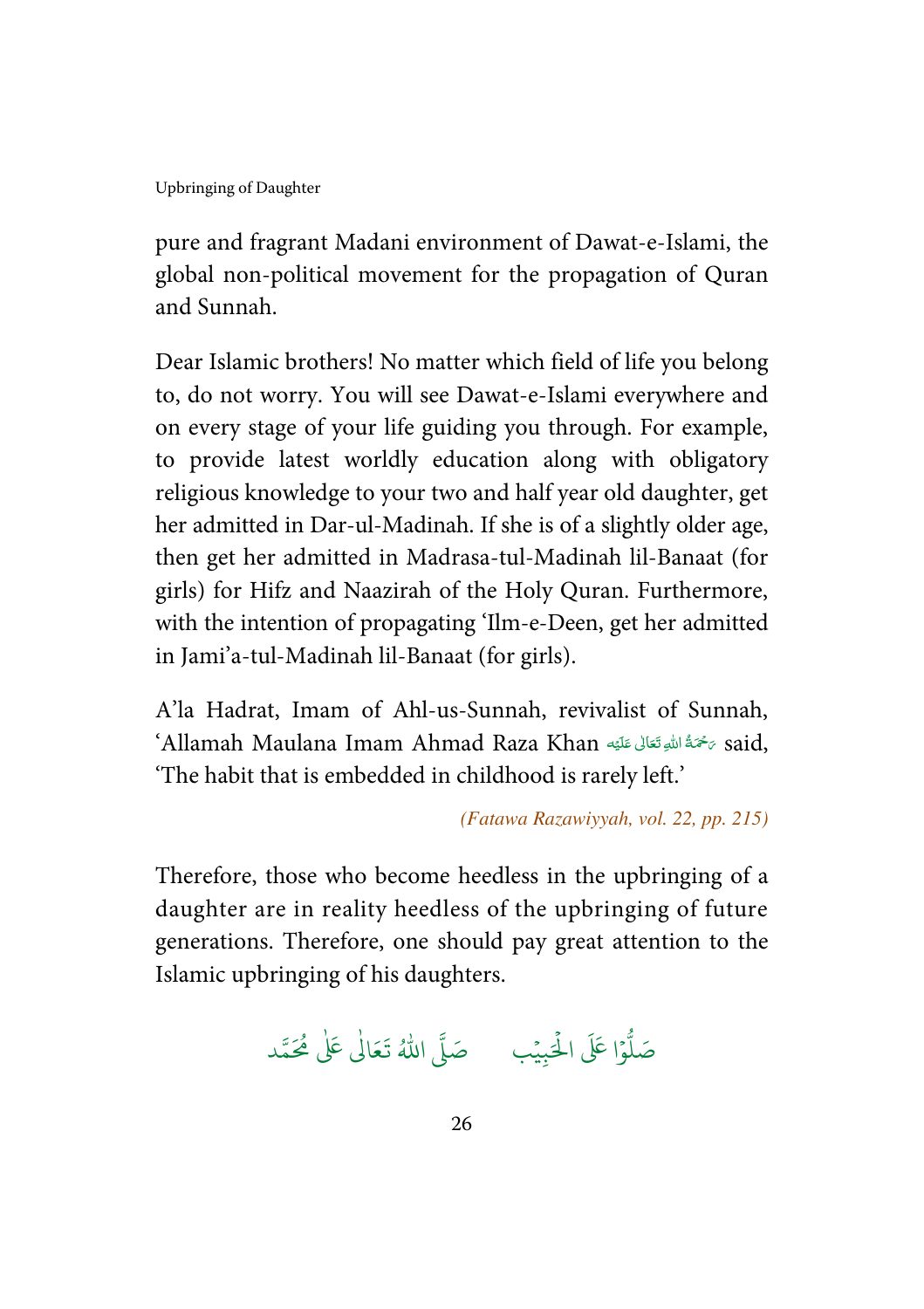#### **(1) Educating them with fundamental and basic beliefs**

Evil forces are busy trying their utmost to wipe away devotees of the Holy Rasool from the face of earth by destroying their beliefs and actions. In this regard, they even have full support from some people with impure conscience. As a result of filthy conspiracies of non-Muslim forces to wipe away Muslims and deteriorate pure Islamic teachings, we see in today's mischievous times that majority of Muslims are not practicing their religion due to the abundance of sins and curse of fashion. Most people have no interest in 'Ilm-e-Deen (Islamic knowledge) and focus only on worldly education.

Due to the unawareness of the rulings of Shari'ah, ignorance is prevailing everywhere. Due to the flood of secularism and corrupt beliefs, Muslims are falling into the deep pits of immorality very fast. Therefore, in such sensitive circumstances, in order to relay the sweet and melodious voice of Zikr of Allah عَزَّدَجَلَّ and His Beloved Rasool عَزَّدَجَلَّ and His Beloved Rasool عَزَّدَجَلَّ ---Í !--ć -of the devotees of Beloved Rasool, it is essential that today's daughter and tomorrow's mother is brought up in such a manner that the coming generation is immersed with the love of the Greatest Rasool حَلَّى اللَّهُ تَعَالَى عَلَيْهِ وَاللهٖ وَسَلَّم Of the Greatest Rasool . -Í !--ć -mother is a child's first learning institute, therefore in order to provide correct Madani upbringing to the daughter, it is important for the mother as well to be well acquainted with the fundamental religious knowledge so that she can make her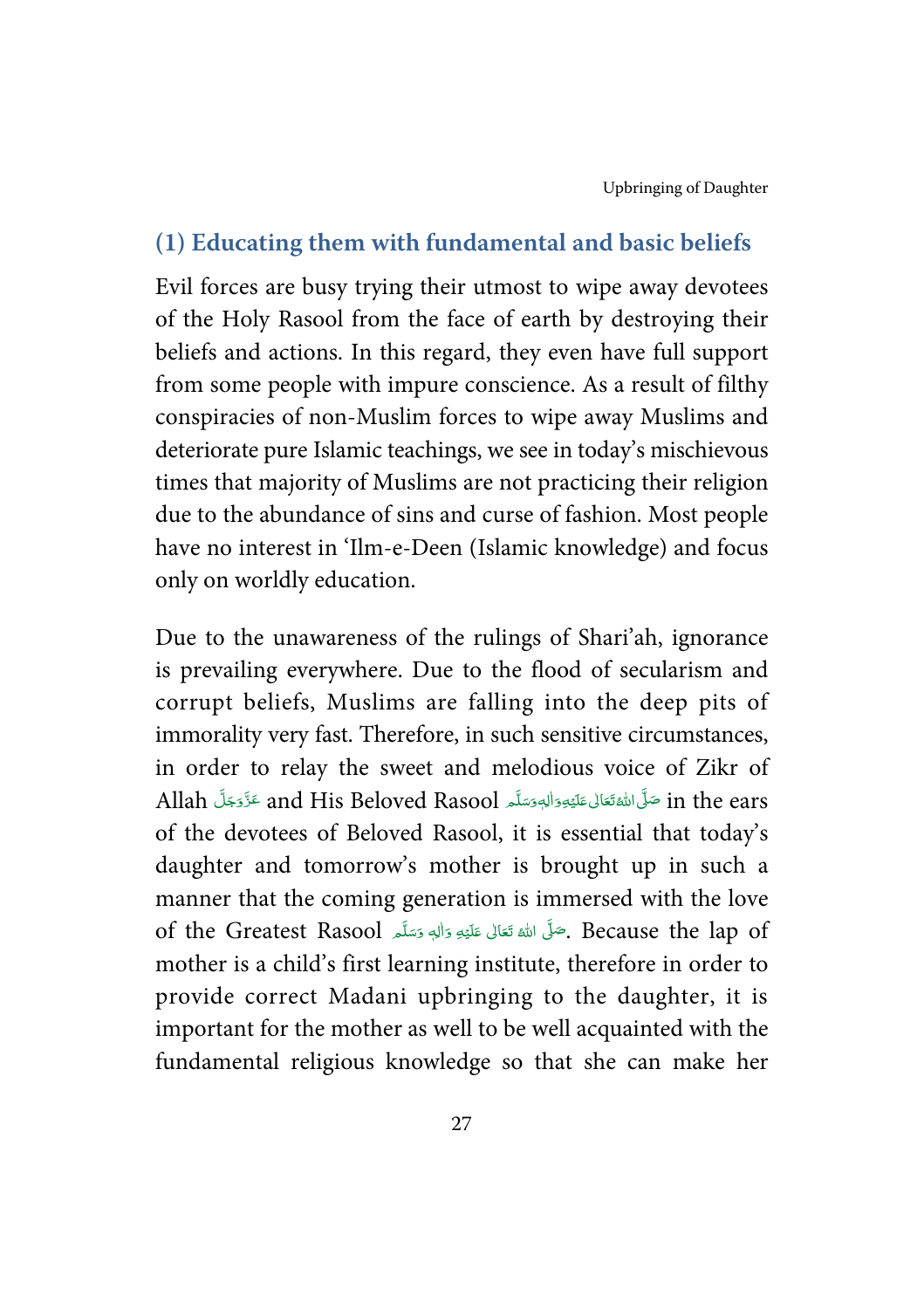daughter drown in the love of Tawheed (monotheism) and Risalat (Prophethood) from a young age to such an extent that she will not be able to look elsewhere all her life.

Therefore, teach her basic fundamental beliefs step by step about Allah كَلَيْهِمْ السَّلَاء , angels, revealed books, blessed Ambiya حَنَّدَجَلَّ Allah ---Í í ĺ !and especially the Beloved Rasool مَسَلَّى اللهُ تَعَالى عَلَيْهِ وَاللهِ وَسَلَّم , Day of -Í !--ć --Judgement, Heaven and Hell. For example,

Basic beliefs about oneness of Allah: Allah عَزَّوَجَلَّ created us. --He عَزَّدَجَلَ is the one Who grants us sustenance. He عَزَّدَجَلَ si the i ---one Who granted us life. He - - - is the one Who will give us -death. We only worship Him. He عَزَّدَجَلَ is free from body, place -and location (some parents while mentioning the blessed name of Allah - - - in front of their children teach them to raise their -fingers towards the sky. This should not be done).

He - - - is Absolutely Independent. The entire universe is -dependent on Him. He عَزَّدَجَلَّ is free from having children. He عَزَّدَجَلَّ ---has always existed and will continue to exist forever. He عَزَّدَجَلَ -knows whatever has happened, is happening or will happen.

Basic beliefs in relation to angels: Allah عَدَّدَجَلَ has created -angels with Noor (light) and they perform different tasks as per His command. For example, showering rain, blowing wind, capturing someone's soul etc.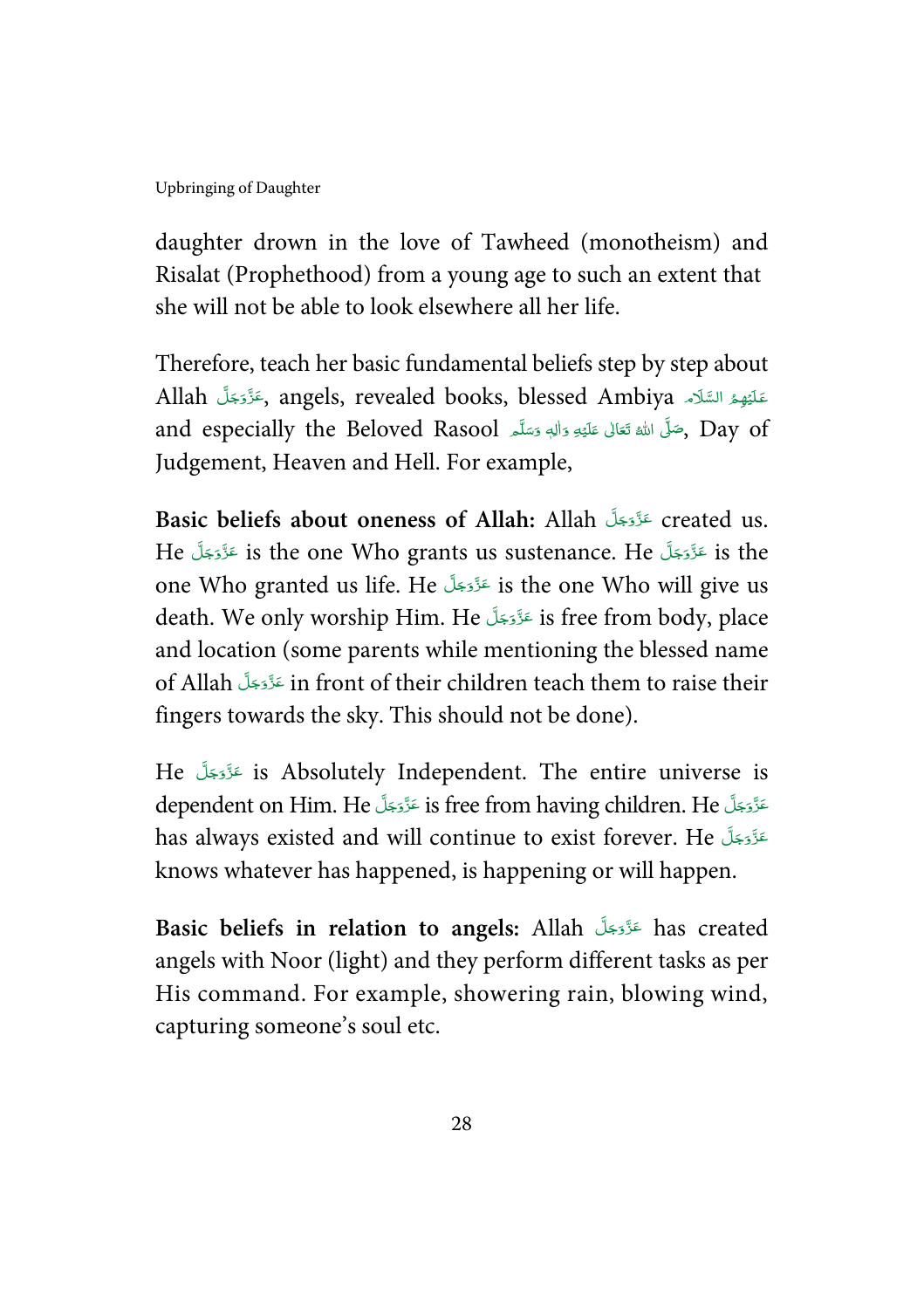**Basic beliefs about the revealed books:** Allah تَذَّدَجَلَّ about the revealed books: Allah -various scriptures and books for the guidance of His people. Among them, four books are very famous:

- 1. The Tawrat (Torah) (it was revealed upon Sayyiduna .<br>(عَلَىٰ نَبِيِّنَاوَعَلَيْهِالصَّلْوةُوَالسَّلَام Musa Ś -J í ĺ : --j -֘֒ -
- 2. The Zaboor (Psalms) (it was revealed upon Sayyiduna Dawood فَيَتِيَتَادَعَلَيْهِالصَّلْوةُدَالسَّلَامُ . í -J ĺ ĺ !---i -֘֒ -
- 3. The Injeel (Bible) (it was revealed upon Sayyiduna 'Isa لْعَلٰى نَبِيِّنَاوَعَلَيْهِالصَّلٰوةُوَالسَّلَام Ű -J í ĺ !---j -֘֒ -
- 4. Glorious Quran (it was revealed upon our Beloved Rasool,  $\operatorname{Mu}$ hammad حَبِّى اللهُ تَعَالىٰ عَلَيْهِ وَالِهٖ وَسَلَّم  $).$ -Í !--í --

Basic beliefs about Holy Rusul: Allah عَزَّدَجَلَّ sent Ambiya and --Rusul عَنْيُهِمُ الضَّلْوَةُوَالسَّلَام for the guidance of His creation. Only He j ĺ l í J Í -֦֘ ĺ knows their exact number. Furthermore, He sent our Holy Rasool, Sayyiduna Muhammad حَلَّى اللَّهَ تَعَالَى عَلَيْهِ وَاللهٖ وَسَلَّم Rasool, Sayyiduna Muhammad ć ĺ --Holy Rasool كَذَّوَجَلَّ is the last Nabi of Allah صَلَّىَ اللَّهْ تَعَالى عَلَيْهِ وَالْهٖوَسَلَّم Holy Rasool ĺ !--ć ---other Nabi would come after Holy Rasool حَلَّى اللَّهُ تَعَالى عَلَيْهِ وَاللهِ وَسَلَّمَ -Í !--ć --

**Basic beliefs about the Day of Judgement, Heaven and Hell:** Day of Judgement means that such a time will come when earth and sky will all be destroyed. Then deceased will resurrect from their graves and present themselves in the Divine court of Allah عَزَّدَ in the plains of Mahshar and will give account of --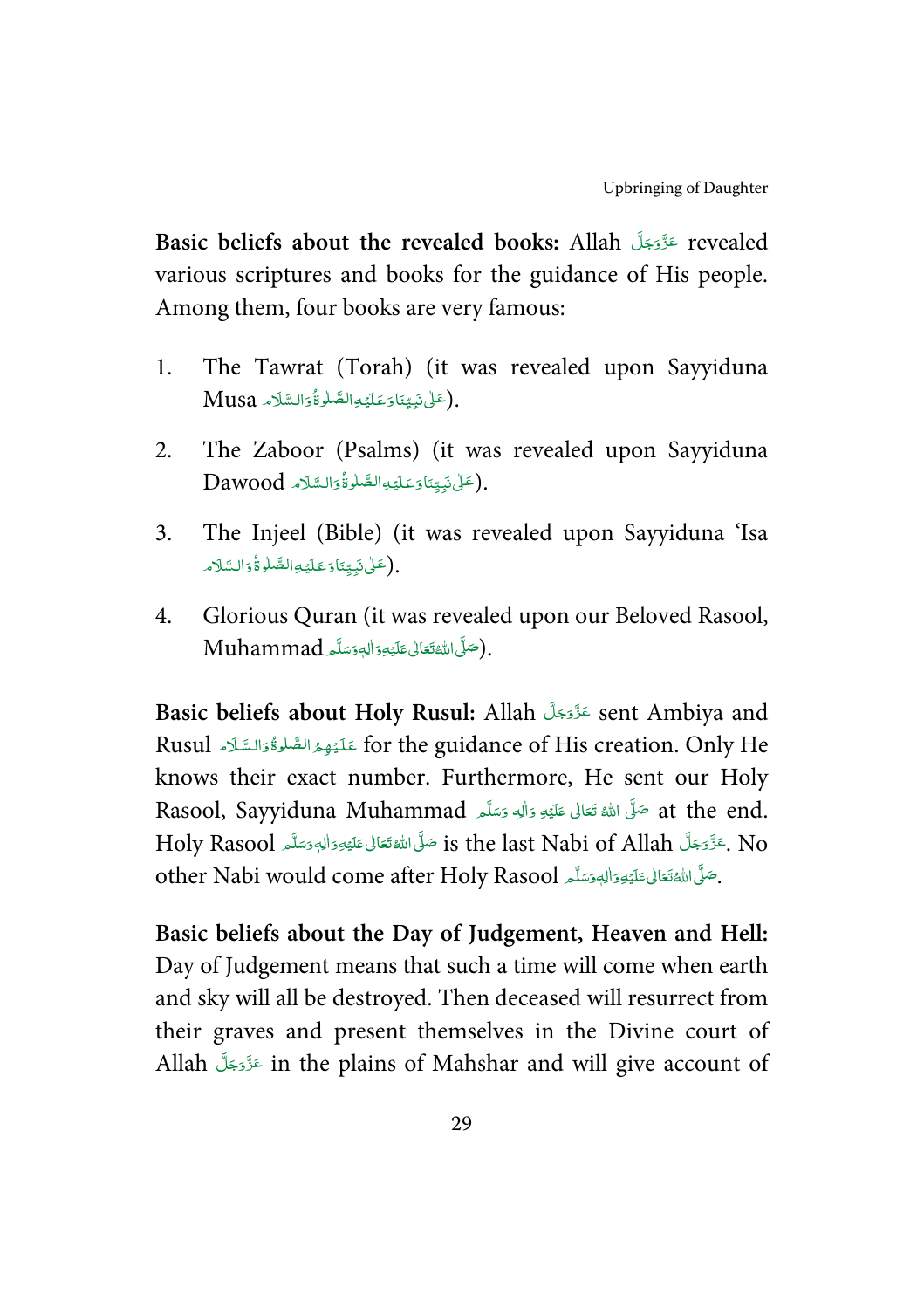l

their deeds. Those with righteous actions will attain Heaven and those with evil actions will have to go to Hell. In order to develop the passion of Heaven and fear of Hell, narrate parables of rewards of Heaven and torments of Hell to your daughter according to her intellect.

Furthermore, explain her that if we obey Allah - - - and his --Beloved Rasool حَلَّ اللَّهَ تَعَالَى عَلَيْهِ دَالِهٖ دَسَلَّم , then we will attain Heaven ĺ !--ć -and if we spend our life while disobeying Allah حَذَّدَجَلَّ then we -will have to face the torments of Hell (May Allah عَزَّدَجَلَّ forbid)<sup>1</sup>. --

Because Zikr of Beloved Rasool حَلَّى اللَّهُ تَعَالى عَلَيْهِ وَاللهِ وَسَلَّم الْمَعْ مَاءَ Because Zikr of Beloved Rasool -Í !--ć -of Iman (faith) and a source of tranquillity for our soul, therefore such means shall be adopted due to which the passion of reciting and listening to Na'at and Salat-'Alan-Nabi develops in the heart of your daughter. For example, it is common nowadays that in order to amuse or put children to sleep, we read them a sleeping rhyme. However, while reading them the sleeping rhyme, we should bear in mind that it does not consist of useless sentences and nor should there be any sentence that contradicts Shar'i rulings. It is better to recite Hamd, Na'at or

<sup>&</sup>lt;sup>1</sup> These beliefs have been extracted from the first part of Bahar-e-Shari'at. Therefore, in order to acquire more knowledge on beliefs, purchase Sadr-ul-Afadil's written books Kitab-ul-Aqaaid (written in very easy language) and first part of Bahar-e-Shari'at from Maktaba-tul-Madinah to study. Moreover, in addition to Ameer-e-Ahl-e-Sunnat's book Kufriyah Kalimat kay baaray mayn Suwal Jawab, do study Madani Nisaab Bara`ay Qa'idah and Madani Nisaab Bara`ay Naazirah as well.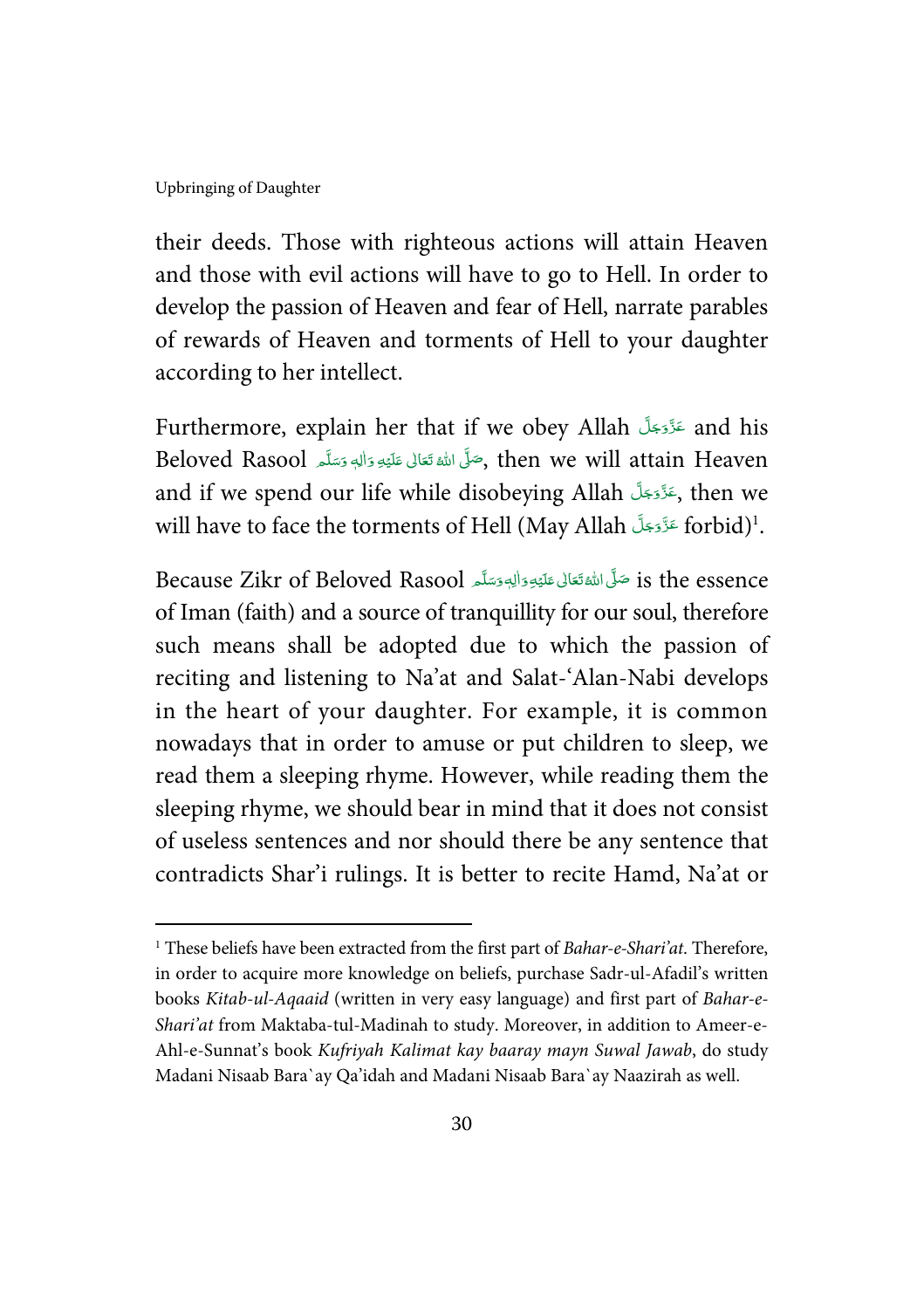Manaqib of Awliya Kiraam to the child. By doing so, one will attain reward as well as the child will fall asleep too. In addition to this, reading them parables of pious predecessors in the shape of a story will also be beneficial because reverence and devotion with righteous predecessors is a means of strengthening one's Iman (faith).

Furthermore, an easy way of developing the love of Sahabah Kiraam, Ahl-e-Bayt-e-Athaar حَضِىَ اللَّهُ تَعَالَى عَنْهُم and other Awliya -í ĺ -í Kiraam مَسْهُمُ اللَّهُ تَعَالَى  $\epsilon$  in the hearts of children is also to mention í í parables of the blessed nobility of these blessed and spiritual personalities. Furthermore, because Iman (faith) is the most important asset for a Muslim, therefore, one should care for the protection of the Iman (faith) of one's offspring so that the Iman of his future generations may also be protected. This should be given top priority over all other worldly things.

Moreover, a great means of protecting one's Iman (faith) is also to do Bay'at (become disciple) of a Peer-e-Kamil (a perfect spiritual guide). It is very difficult, if not impossible, to find a true Peer-e-Kamil nowadays who fulfils all conditions of being a Peer-e-Kamil. Therefore, if you have not become anyone's disciple as of yet, then become disciple of the great saintly personality of the Qadiriyyah, Razawiyyah, 'Attariyyah spiritual chain, Shaykh-e-Tareeqat, Ameer-e-Ahl-e-Sunnat, the founder of Dawat-e-Islami, 'Allamah Maulana Abu Bilal Muhammad Ilyas 'Attar Qaadiri Razavi دَامَتْ بَرَكَاتُهُمُ الْعَالِيَه , Ilyas 'Attar Qaadiri Razavi Í ----j í í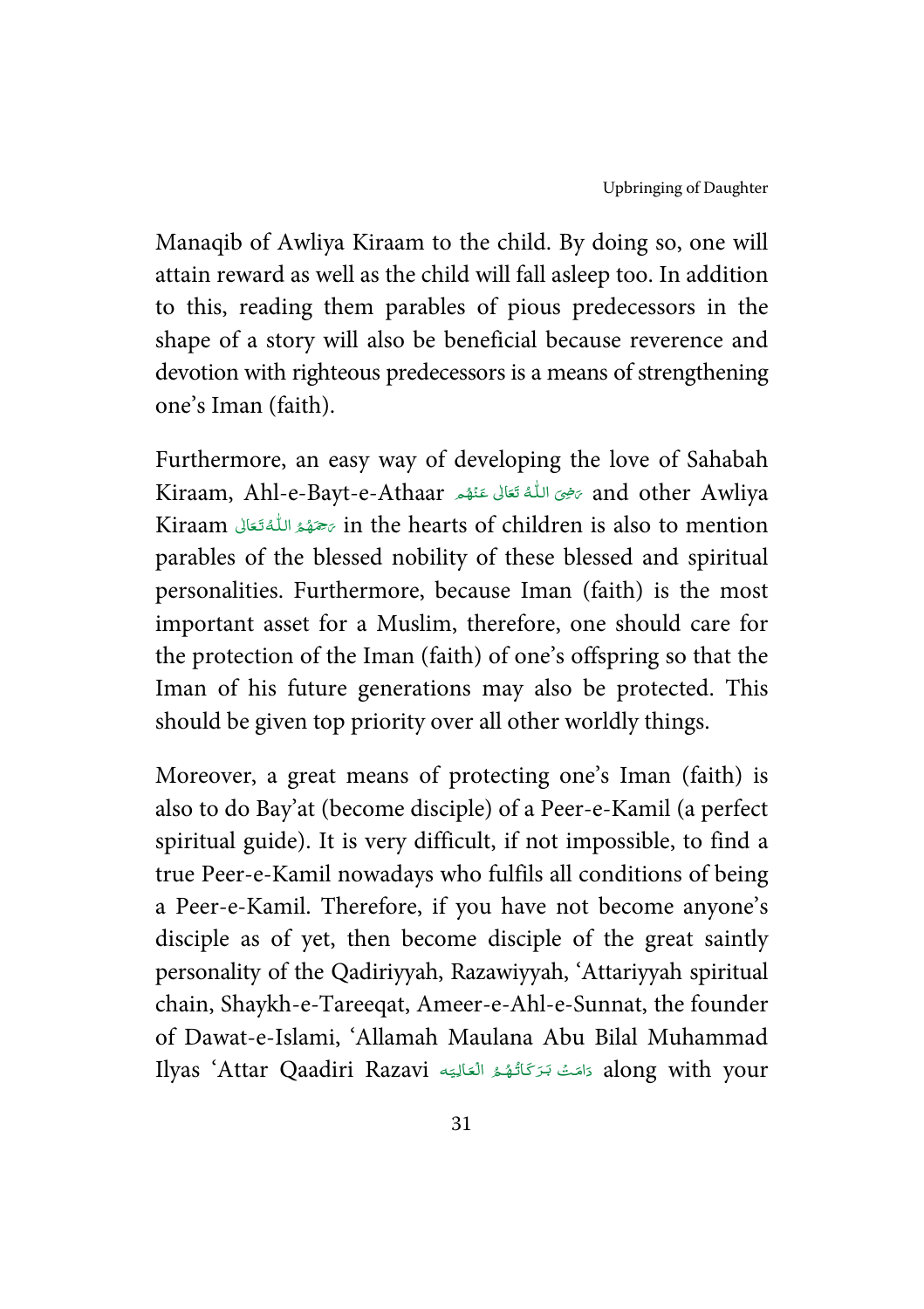children straight away. He is the disciple of Qutb-e-Madinah, Sayyiduna Ziyauddin Ahmad Madani سَمْحَةُ اللهِ تَعَالَى عَلَيْهِ Kayyiduna Ziyauddin Ahmad Madani Í !--ŕ host of travellers of Madinah, successor of A'la Hadrat.

Furthermore, he is the accomplished successor of the successor of Qutb-e-Madinah Maulana 'Abdus Salam Qaadiri Razavi, commentator of Sahih Bukhari, Faqeeh-e-A'zam Hind, 'Allamah Mufti Shareef-ul-Haq Amjadi, successor of Qutb-e-Madinah, 'Allamah Fadl-ur-Rahman Qaadiri and the grand Mufti of Pakistan, 'Allamah Mufti Waqaruddin Razavi ستخفؤ الله تَعَالى $\sigma.$  Other í í than them, he has Khilafat from other righteous personalities too as well as having permission of narrating Hadees from them with their chain as well. Ameer-e-Ahl-e-Sunnat دَامَتْ بَرَ كَاتُهُمْ الْعَالِيَه بِهِ الْقَالِيَة بِهِ j í í j --makes Bay'at in the spiritual chain of the Qadiriyyah. What can be said about the greatness of the spiritual chain of Qadiriyyah, that by the grace of Allah حَدَّدَجَلَّ its sublime leader, --Sayyiduna Ghaus-e-A'zam ٱلصَّقَالِ عَلَيْه هَا اللهِ تَعَالَى مَا يَنْ Sayyiduna Ghaus-e-A'zam Í !--ĺ the repentance of his disciples until the Day of Judgement.

(Bahjat-ul-Asraar, pp. 191)

#### **(2) The education of Quran and Sunnah**

Ameer-ul-Mu`mineen, Sayyiduna 'Ali Bin Abi Taalib صَلَّى اللَّهُ تَعَالَى عَلَيْهِ وَالِهٖ وَسَلَّمِ narrated that the Holy Nabi كَرَّمَ اللَّهُ تَعَالَى وَجُهَهُ الْكَرِيْمِ ĺ ŕ ֘֒ å. ---ۡ -Í !--ć -said: Teach your children three things: (1) Love of your Nabi and حضى اللَّهُ تَعَانَى عَنْهُم Love of Ahl-e-Bayt (2) (صَلَّى اللهُ تَعَالَى عَلَيْهِ وَالِهٖ وَسَلَّم ĺ !--ć ----í j -ŕ (3) Recitation of the Holy Quran. Because reciters of the Holy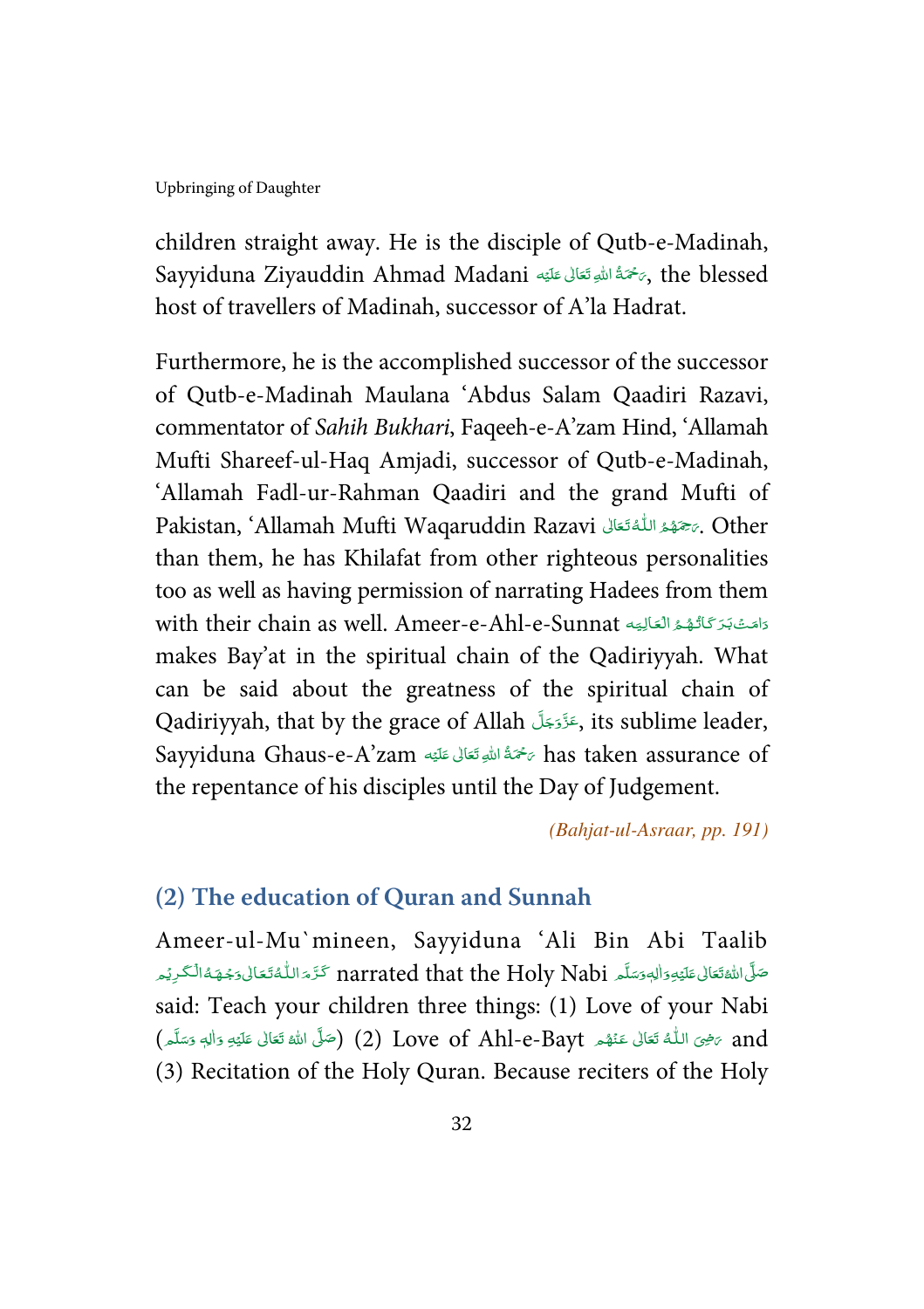Quran along with Ambiya عَلَيْهِمُ الصَّلْوَّةُ وَالسَّلَاْم Quran along with Ambiya j Í l í J í -֦֧ -Ĵ bondmen of Allah - - - will be under the shade of Allah's -mercy on the day when there will be no other shade.

(Al-Jami'-us-Sagheer, pp. 25, Hadees 311)

Sayyiduna Shaykh Abu Muhammad Sahl Tustari حَمْةُ اللهِ تَعَالى عَلَيْه Í !--ŕ said: Sign of Iman (faith) is the love of Allah حَدَّدَجَلَ Sign of love -of Allah تَذَّدَجَلَّ is the love of Word of Allah عَذَّدَجَلَّ of Allah عَزْ ---love of the Word of Allah - - - is the love of the Beloved of --Allah عَزَّدَ And the sign of the love of the Beloved of Allah. عَزَّدَجَلَّ Allah ---is in obeying the Beloved of Allah . عَزَّدَجَلَ --

(Qoot-ul-Quloob, vol. 1, pp. 104)

Therefore, along with the basic fundamental beliefs, it is necessary to develop the love of Quran and Sunnah in the heart of your daughter so the love of Allah - - - and the Beloved --Rasool ٱللَّهُ تَعَالَى عَلَيْهِ وَالِهِ وَسَلَّمَ Asool كَايُو وَاللهِ وَسَلَّمَ -Í !--ć -childhood and she spends all her life according to Quran and Sunnah. Because acting upon Quran and Sunnah is the only means of success in both worlds. However, remember that in order to act upon Holy Quran, it is necessary to recite it correctly, learn it and understand it.

However, alas! Creation of Lord Almighty is gradually deviating away from reciting the Book of Almighty, learning it, understanding and acting upon it. Furthermore, they are busy learning and teaching latest knowledge and skills all the time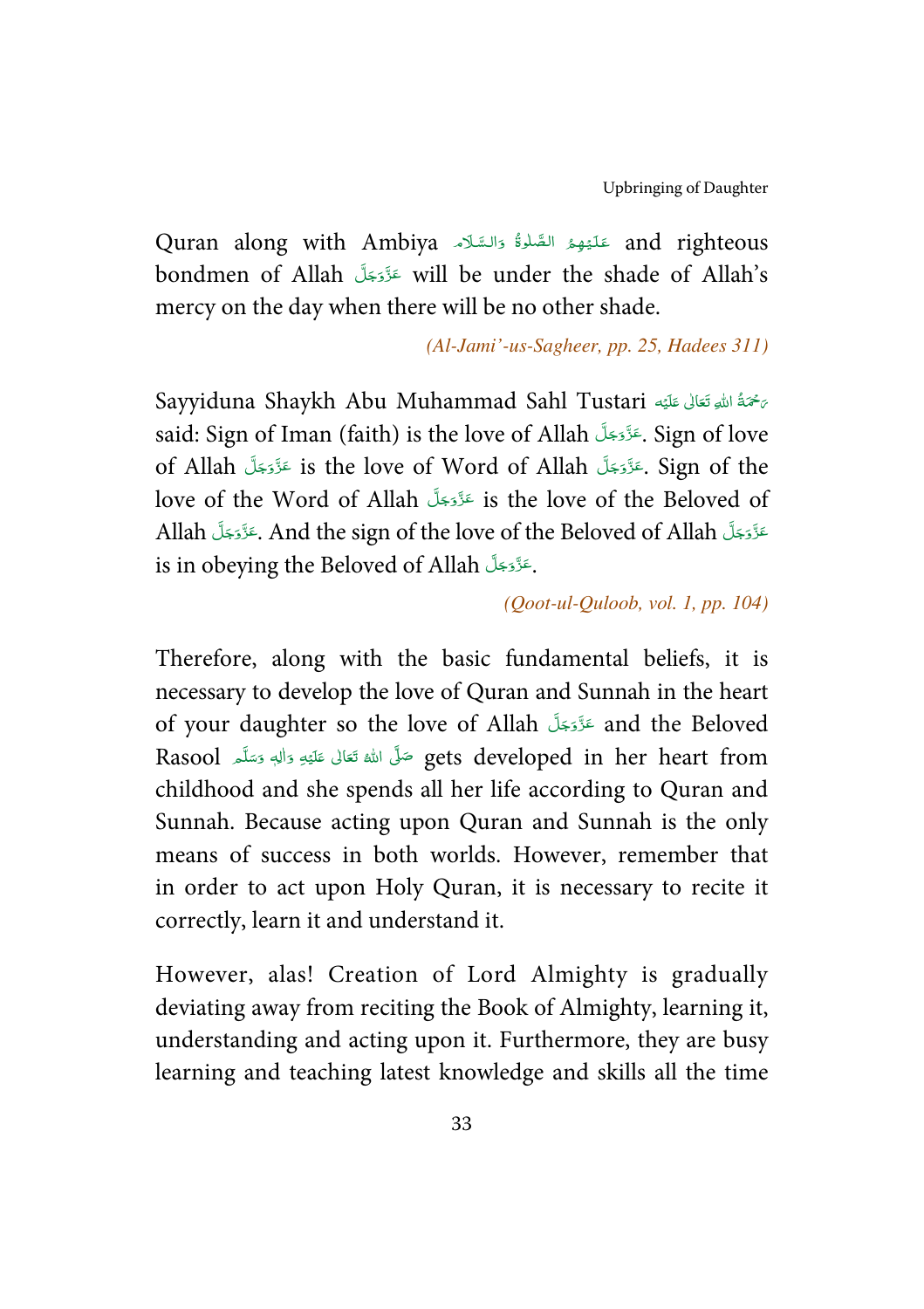for the betterment and prosperity of this world. Whereas, regarding the knowledge of Holy Quran, the Beloved Rasool Best among خَيْرُ حُُمْ مَنْ تَعَلَّمَ الْقُرْاٰنَ وَ عَلَّمَهُ :has said صَلَّىالثَّةِتَعَالىعَنْيْوَالِهِوَسَلَّم ć -Í !----ؚ<br>ؙ ٰ ا ֺ֦֧֝<sup>֓</sup>֓ ر<br>د أ you is the one who learns the Holy Quran and teaches it to others. (Sahih Bukhari, vol. 3, pp. 410, Hadees 5027)

Therefore, it is mandatory upon parents to embed the roots of love and affection of Quran and Sunnah in the heart of their daughter deeply while bringing her up.

#### **(3) Obligatory knowledge and religious education**

Dear Islamic brothers! In relation to the importance of obligatory knowledge and religious education, Ameer-e-Ahl-e-Sunnat, the founder of Dawat-e-Islami, 'Allamah Maulana Abu Bilal Muhammad Ilyas Attar Qaadiri Razavi Ziyaee المَتْ بَرَ كَاتُهُمْ الْعَالِيَه mentions on page 5 of 505-page book '*Gheebat* j ź í Í --ki Tabah Kariyan' [Backbiting – A Cancer in our Society], published by Maktaba-tul-Madinah: The Beloved and Blessed Rasool ٖ    '  -   (  - - #-  " لٍِم' :said has سۡ م ِ ĺ !--ć --ُ ْ ظَلَبُ الْعِلْمِ فَرِيْضَةً عَلَى كُلِّ ٰ ֘ ֧<br>֡֘ ہ<br>آ Acquiring knowledge is obligatory upon every Muslim.

(Sunan Ibn Majah, vol. 1, pp. 146, Hadees 224)

This narration does not refer to worldly education of school and college. Instead, it refers to the necessary religious knowledge. Therefore, first of all, it is Fard (obligatory) to learn basic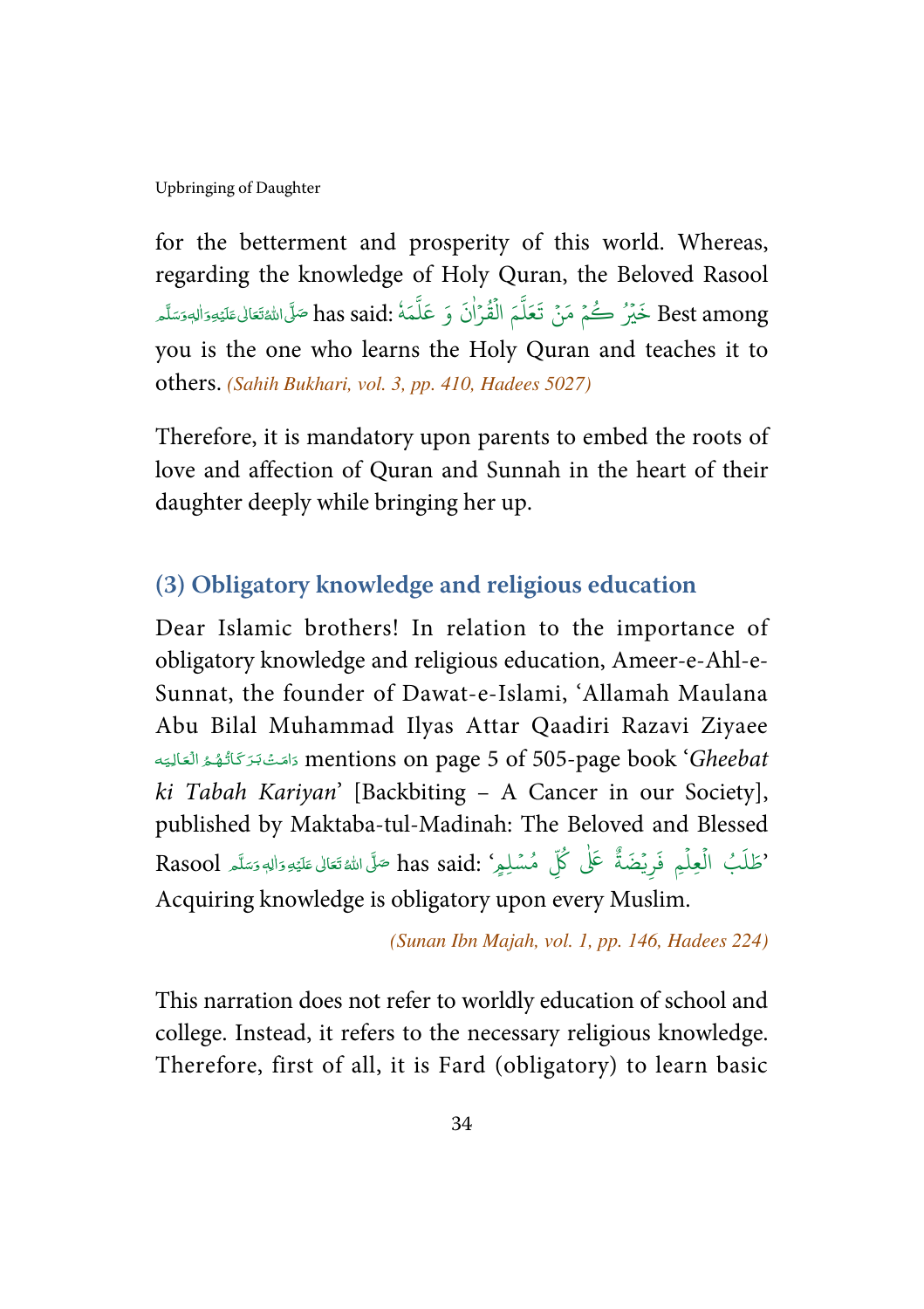beliefs. After this, it is obligatory to learn the obligatory acts and conditions of Salah along with those actions that invalidate Salah. Thereafter, upon the arrival of the blessed month Ramadan, if observing Sawm is obligatory upon one, then learning the rulings of Sawm are obligatory. The one upon whom paying Zakah is obligatory, learning rulings of Zakah are obligatory upon him.

Similarly, in case Hajj is Fard upon someone, then the rulings of Hajj, if one wants to get married, then rulings of getting married, a businessman should know the rulings of buying and selling, an employee should know the rulings of being an employee, an employer shall know the rulings of employment وَعَلَىٰ هٰذَا الْقِيَاسُ' (keeping these as examples), it is obligatory and ֧֧֧֧֧֓֝ ٰ compulsory upon every sane and adult Muslim male and female to learn Shar'i rulings according to their current state. Similarly, it is obligatory upon everyone to learn the rulings of Halal and Haraam.

Furthermore, learning about spiritual obligations such as humbleness, sincerity and complete dependence on Allah عَزَّدَ الله -etc. and ways of acquiring them; and learning the cure of spiritual sins such as arrogance, ostentation, jealousy etc. is among the important obligations upon every Muslim. It is also obligatory to acquire necessary information about destructive traits such as lying, backbiting, tale telling, slandering etc. so one can refrain from these sins. (Gheebat ki Tabah Kariyan, pp. 5)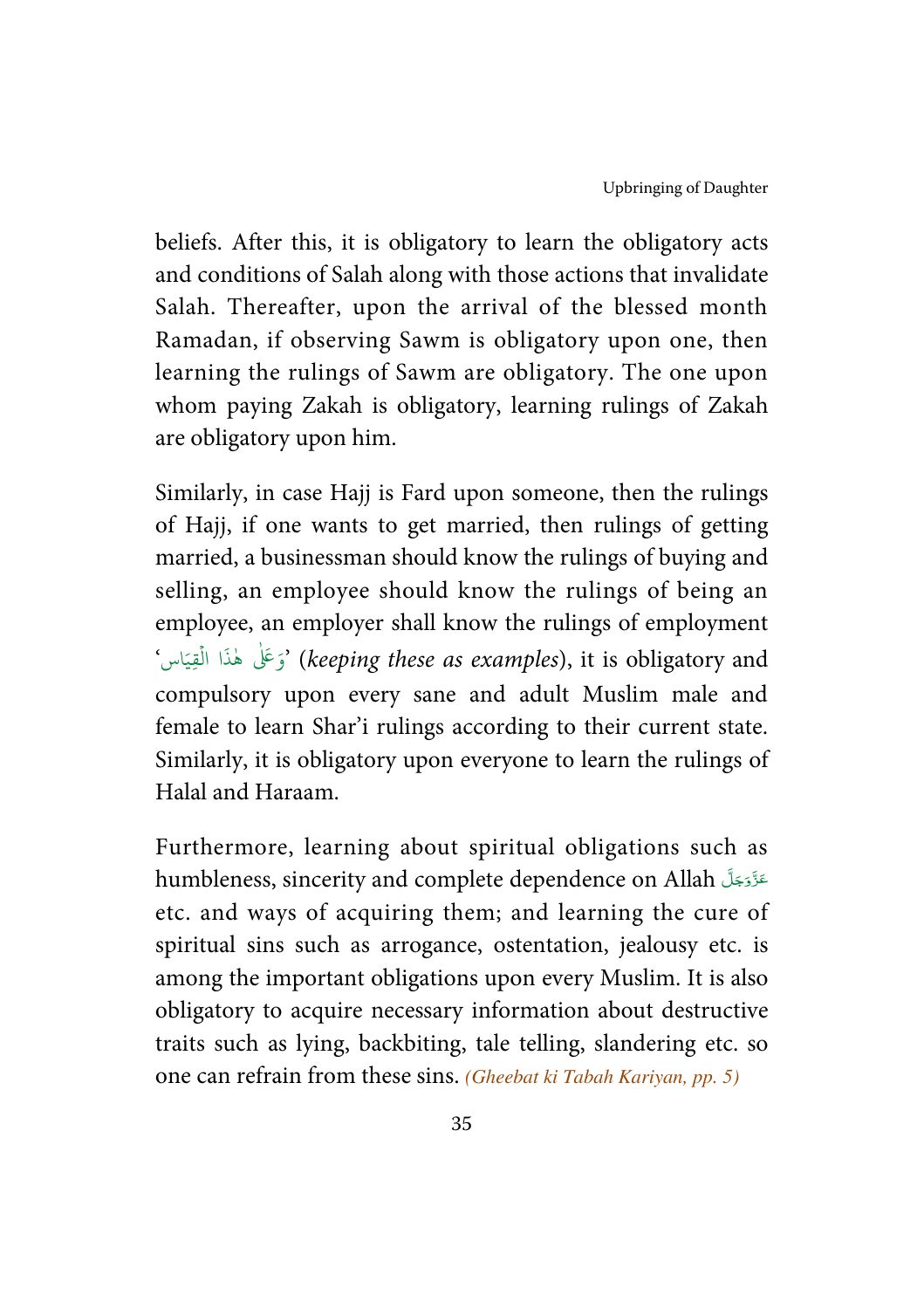The distinguished Imam, Sayyiduna Shaykh Abu Taalib Makki مَحْمَةُ اللهِ تَعَالَى عَلَيْه $\phi$  has said: Before action, knowledge is compulsory ĺ !--ŕ because as an action becomes obligatory, acquiring knowledge about it also becomes obligatory. (Qoot-ul-Quloob, vol. 1, pp. 226)

# **ETIQUETTES OF LIFE**

Dear Islamic brothers! If we study the etiquettes of upbringing a daughter mentioned in the Holy Quran and Sunnah and in the books of righteous predecessors that one might need to adhere to, we will find out that we can divide them into three different parts as follows:

- 1. Etiquettes in relation to one self.
- 2. Etiquettes in relation to the family.
- 3. Etiquettes in relation to the society.

# **Etiquettes in relation to oneself**

Importance of purification and cleanliness in a Muslim's life is impossible to deny. As Allah تَدَّدَجَلَّ says: --

وَ اللّٰهُ يُحِبُّ الْمُطَّهِّرِيْنَ (بَيْنَ) And Allah loves the clean. ٰ و<br>يجِبٌ ڲؚۛ<mark>ؼ</mark>۠ٵڶ**ؙ**ٮۢڟۜۿؚۜڔ -ن<br>س الُمُطَّهِّرِيْنَ <mark>@</mark> ֧֦֓ ֧֓

[Kanz-ul-Iman (Translation of Quran)] (Part 11, At-Taubah, Ayah 108)

Furthermore, there is one saying of the Beloved and Blessed Rasool أَجَمَّلُ اللَّهُ تَعَانَى عَلَيْهِ وَالِهٖ وَسَلَّمَ Rasool بِمَا يَسْتَلِيهِ وَاللَّهِ وَسَلَّمَ ć ĺ --

(Sunan-ut-Tirmizi, vol. 5, pp. 308, Hadees 3530)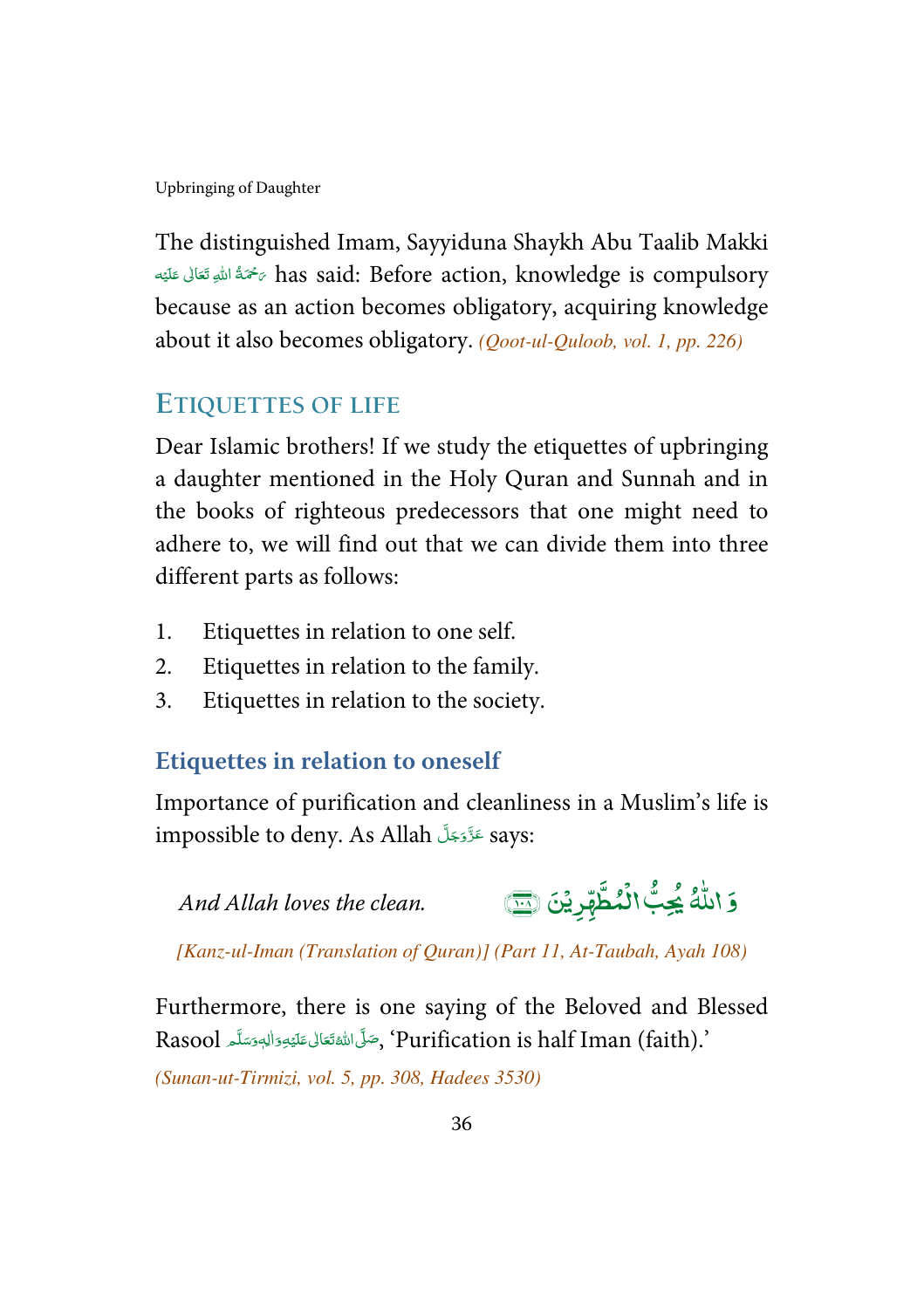Moreover, it is narrated that 'بُنِيَ الدِّيْنُ عَلَى النَّظَافَة' Moreover, it is narrated that َ֧֦֧֦֧֦֧֦֧֦֧֦֧֦֧֦֧֦֧֦֧֦֧֦֧֦֧֦֧֦֧֦֘ ُ Deen is on purification. (Ash-Shifa, vol. 1, pp. 61)

Purification over here does not only refer to the cleanliness of clothes but also to the cleanliness and purification of heart. Because impurity is not only associated with body or clothes. Shari'ah requires the purity of the inner-being as well. Because unless inner-being is purified, neither does one acquire beneficial knowledge nor does one get enlightened with the light of knowledge. Therefore, during the upbringing of daughter, it is necessary upon parents that along with her apparent cleanliness and purification, they also specially focus on the purification of her inner-being so her heart remains pure from evil traits. For example, jealousy, arrogance, showing-off, pride, lying, backbiting, tale telling, abusing, dishonesty, breaking promises etc. Furthermore, she shall be made well aware of their consequences in this world and in the Hereafter so that she can be saved from these destructive sins that lead towards the Hell. But remember! Upbringing will only be beneficial when you also try to safeguard yourself from these spiritual diseases. Because if parents are pious and save themselves from sins, then their children will also attain their blessings.

#### **Etiquettes in relation to the family**

Dear Islamic brothers! These etiquettes are those which are very important for the survival of a united and prosperous family.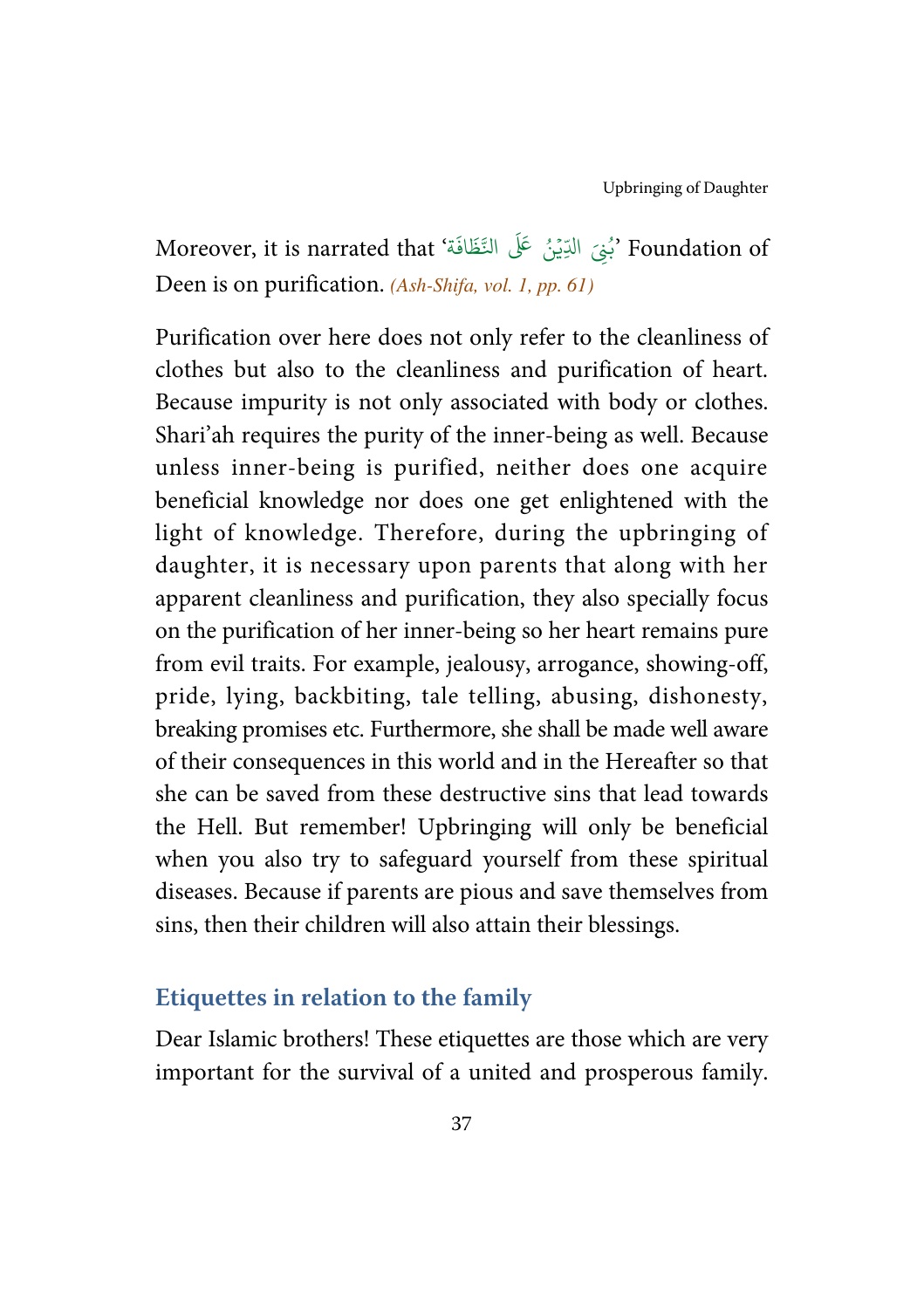For example, respect and reverence of parents and treating other elders and youngsters with the best of conduct, excellence of having best conduct with relatives and condemnation from breaking ties with them etc. By adhering to these etiquettes, a daughter becomes an apple of whole family's eyes. Therefore, it is necessary upon parents that they do not perform even slightest bit of negligence in the upbringing of their daughter and should arrange for such Islamic upbringing right from her childhood that everyone praises her good mannerism as oppose to her being famous for ill mannerism, disrespectful behaviour and foul language.

Children, especially daughters, learn about different relations and about how to treat certain relatives from their parents. Therefore, if you cut ties with some of your relatives instead of treating them nicely, or if you treat them below par, then the respect of these relations in your children's specially daughters' minds will definitely lessen forever, if not finish at all. Therefore, you should remember the following yourself and teach it to your daughter as well:

- $\bullet$  Treating relatives nicely pleases Allah هَدَّدَجَلَ as it is His own -command.
- $\bullet$  Treating relatives nicely pleases angels.
- $\triangleleft$  People praise those who treat their relatives nicely.
- $\bullet$  Treating relatives nicely makes accursed Satan saddened.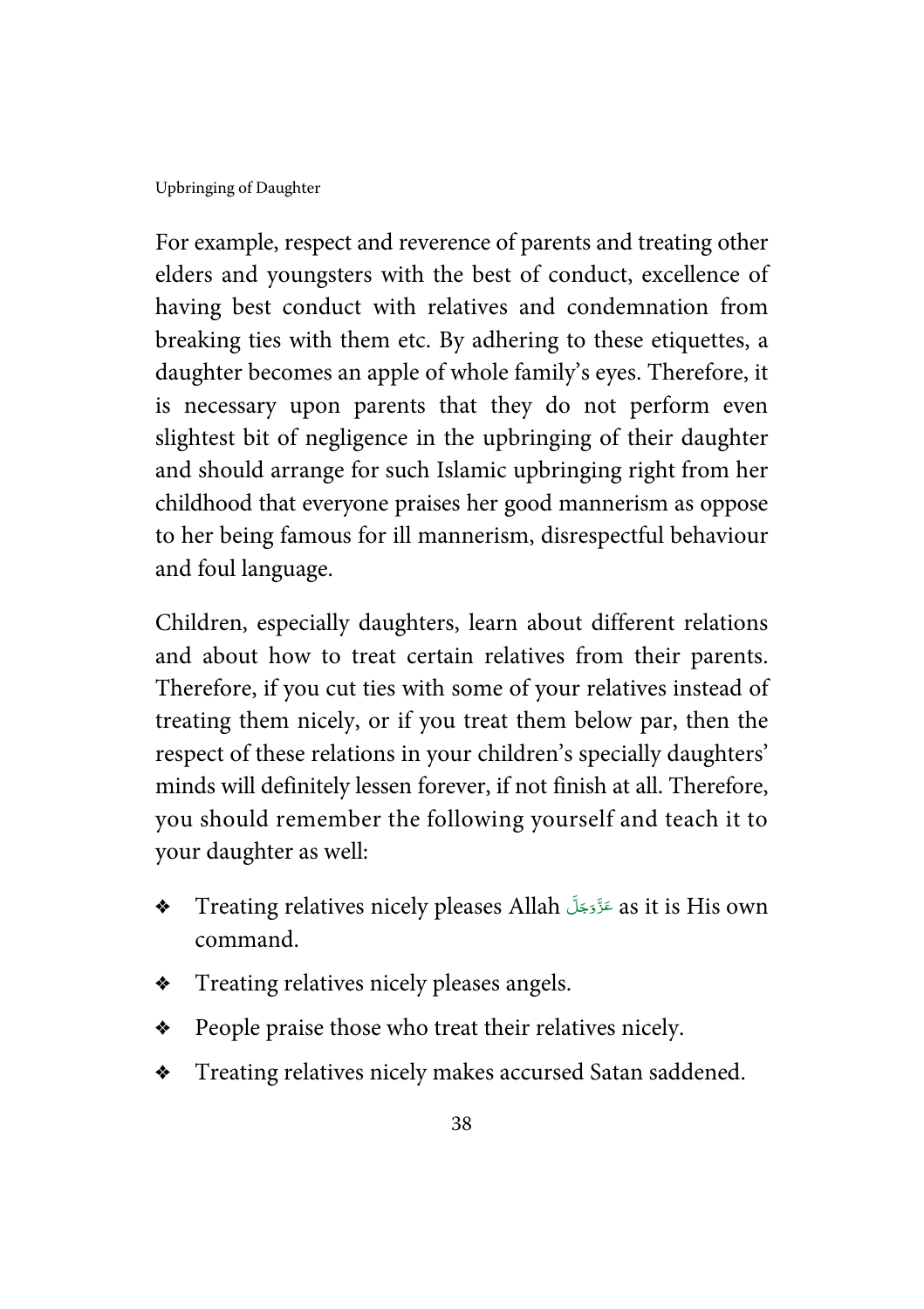- Treating relatives nicely brings blessings in the age and sustenance.
- $\bullet$  Due to treating relatives nicely, one attains tranquillity of heart. Furthermore, it is also mentioned in a blessed Hadees that best deeds (after the fulfilment of Faraaid) are those that become a means of a believer's happiness.

(Al-Mu'jam-ul-Kabeer, vol. 11, pp. 59, Hadees 11079)

- $\bullet$  Treating relatives nicely increases affection. Because those whom one would have done favours upon, they all will join him in his happiness and sadness. They will also keep helping him due to which mutual affection will increase.
- \* Treating relatives nicely also becomes a means of reward after one's death. Because after one's death, people will arrange for his Isal-e-Sawab (donating rewards) and Du'a (supplication) by remembering his favours.

(Tanbih-ul-Ghafileen, pp. 73)

# **Etiquettes in relation to the society**

Society means the people living together on the basis of different factors such as caste, nation, language, religion and geographical boundaries etc. Generally, two elements hold a lot of importance for the survival of people living together in the forming of different societies: One is that people live their lives in a good way. And second is that such rules and regulations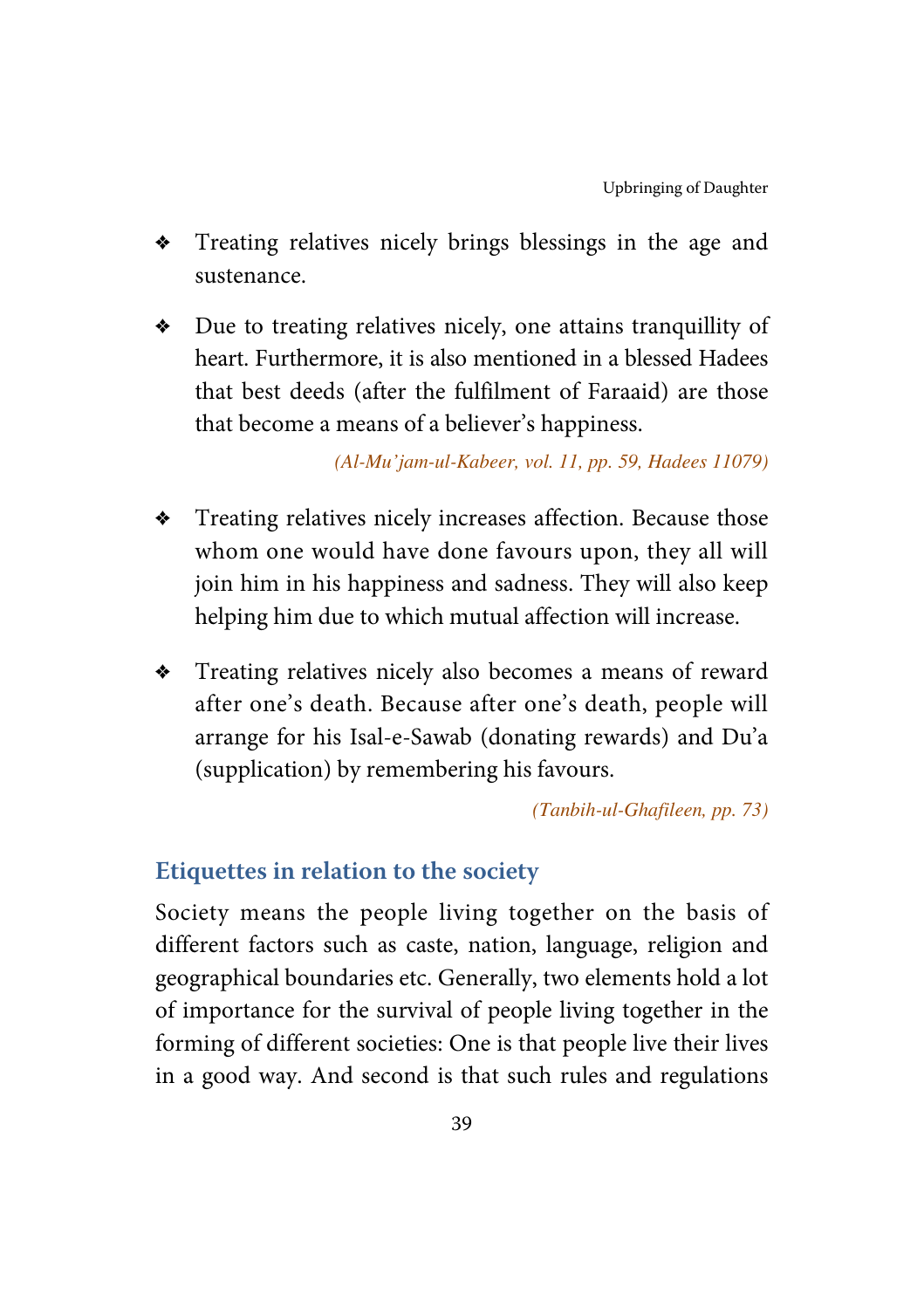should be made due to which pleasant mutual relationship is established. Because these rules and regulations are made by human beings, therefore there is always a scope of amendment and they do get amended. But Islamic society is such that since the last Divine revelation has been revealed, there hasn't been any amendment in its basic beliefs and rulings of Shari'ah and nor will there ever be. Because it is the name of such balanced and moderate life which determines the human intellect, traditions and customs and all social etiquettes in the light of Divine revelation from Allah حَزَّدَجَلَّ Divine --

Furthermore, because the door of Divine revelation has now been shut forever, there is no possibility of amendment in the basic features of the Islamic society which have been mentioned by the blessed tongue of the Beloved Rasool حَلَّى اللهُ تَعَالَى عَلَيْهِ وَاللهِ وَسَلَّمَ ĺ !--ć --However, solutions to the new problems arising according to the needs of every era are also extracted from the rules mentioned by Quran and Sunnah. If these solutions do not oppose Quran and Sunnah and are in fact for the prosperity and wellbeing of Muslims, then they will be accepted. Otherwise, they will be rejected.

It is extremely important for the survival of an Islamic and welfare society that full concentration is given on the upbringing of its people. Therefore, it is better that it commences from the lap of mother so the effects of this upbringing are reflected in the child all his life. In this context, the importance of better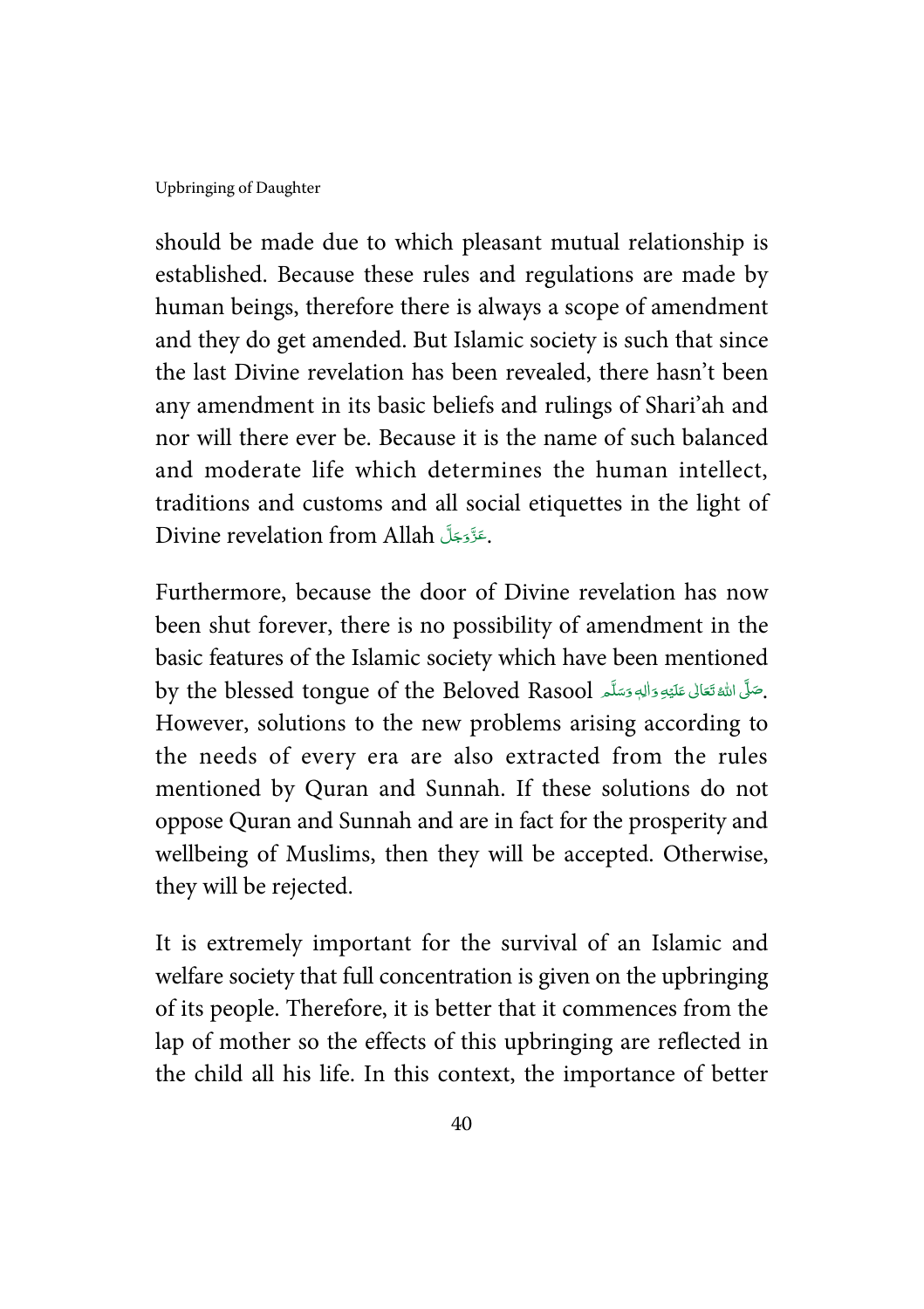upbringing of daughter increases even more because if there is any shortage in her upbringing, then it would become extremely difficult to compensate it, if not impossible.

باآلَحَمْدُلِلُّه عَزَّدَمَاً We are Muslims and part of a society which likes í -Į ć Į --Islamic values. We should never be negligent in the Madani upbringing of a daughter. We shall make her familiar thoroughly with the consequences of social evils so that she can remain safe from them.

# **Childhood habit is rarely left**

Today a father takes his eight or ten years old daughter unveiled with him in such a gathering where men and women are sitting together, music is being played, immodest girls following western culture are dancing extremely indecently on the beats of drum; now that naive young girl is watching and listening to all this that these grown up girls are dancing with their cousins and are singing songs. She will develop a mind-set that going to such places, dancing and singing is all OK to do because my father himself brought me over here. If all this was wrong, then my father would not have brought me over here at all.

Dear Islamic brothers! Along with our own reformation, we should also concentrate on the reformation of our households. Furthermore, we should keep them away from such events and gatherings that comprise of those actions that are contrary to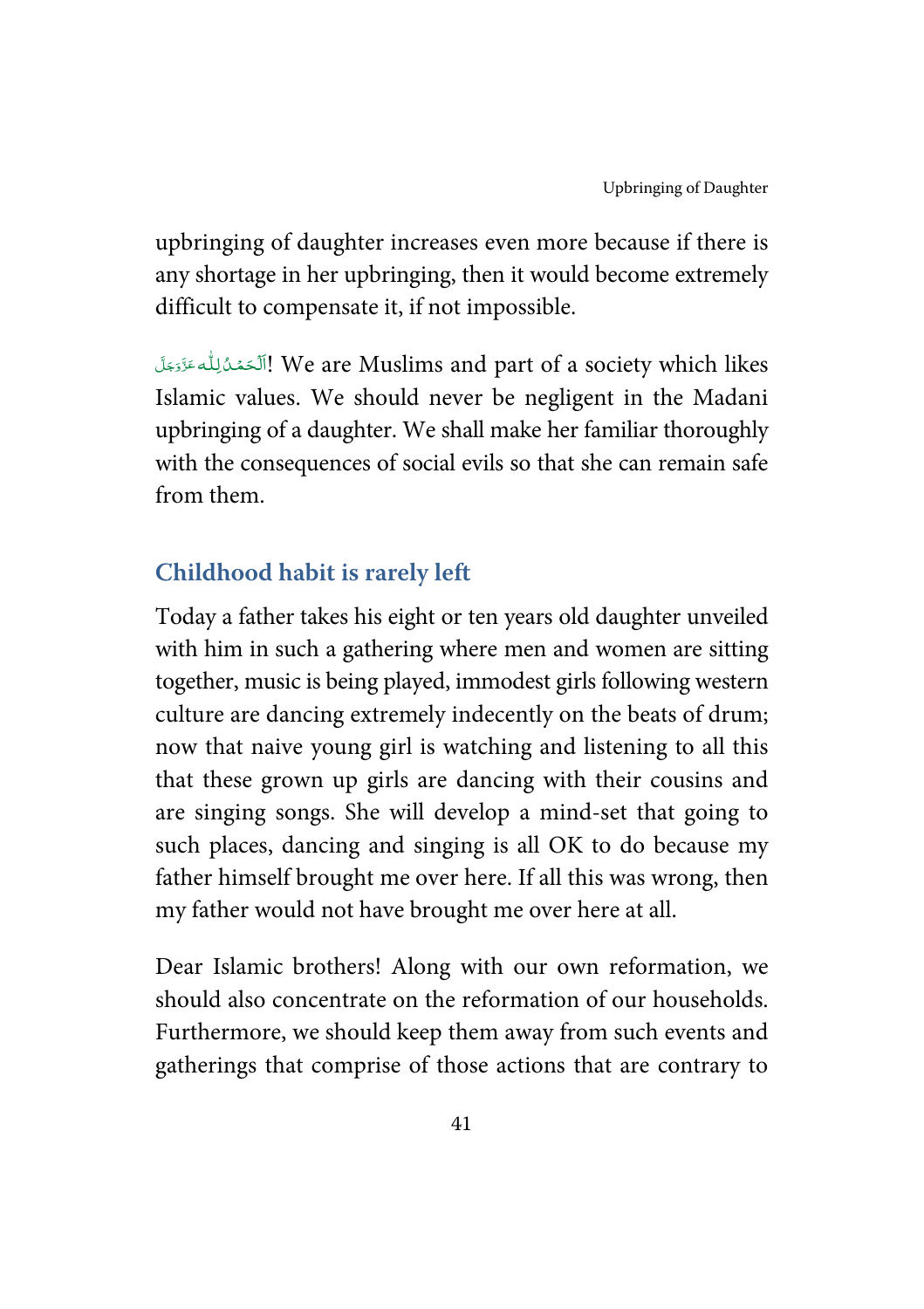Shari'ah. Because those who do not stop their wives, sisters and daughters from unveiling despite having the power to do so are called 'Dayyoos'. Moreover, there is an admonition narrated for the deprivation of Paradise for a Dayyoos. Summary of few extracts from a Fatwa mentioned in Fatawa Razawiyyah is presented cautioning those who take their households in unlawful gatherings.

 $\dots$ 

#### **Deprivation from Paradise**

The Beloved Rasool سَلَّىَ اللَّهْتَعَالَى عَلَيْهِ وَالْبَهِ وَسَلَّم The Beloved Rasool -Í !--ć --

្ច يَدْخُلُوۡنَ الۡجَنَّةَ .<br>أ ؚ<br>ؙ و<br>ا ڔ .<br>ا َ # ٌ ة  $\ddot{\cdot}$ ث ً<br>آ  $\lambda$ ثَلاثَةٌ لَا يَدُخُلُوْنَ الْجَنَّةَ: اَلْعَاقُّ بِوَالِدَيْهِ وَ ُم<br>ا \* َاق ع ل .<br>أ .<br>آ ا ؚ<br>ؙ الدَّيُوۡثُ وَرَجُلَةُ النِّسَاءِ **َ** و ر<br>آ ل ج َ ر و<br>ڪ

Three people will not go to Paradise. The one who harms parents, Dayyoos and the woman who disfigures herself into a man. (Al-Mustadrak, Kitab-ul-Iman, vol. 1, pp. 252, Hadees 252)

#### **Resurrection with the beloved**

The Beloved and Blessed Rasool  $\frac{1}{2}$ ضَّلَ اللَّهُ تَعَالَى عَلَيْهِ وَاللهِ وَسَلَّم  $\,$  has said, -Í !--ź --هُ اللّٰهُ مَعَهُمْ ٗ ؚ<br>ؙ ُ ر<br>آ ل َ ع َ ج يُحِبُّ رَجُلٌ قَوْمًا اِلَّا ؚ<br>ؙ ُ ُ َّذَن<sup>ِ</sup>كَ Allah حَزَّدَ will associate a -person with the nation he loves.

(Musnad Imam Ahmad, vol. 9, pp. 478, Hadees 25175)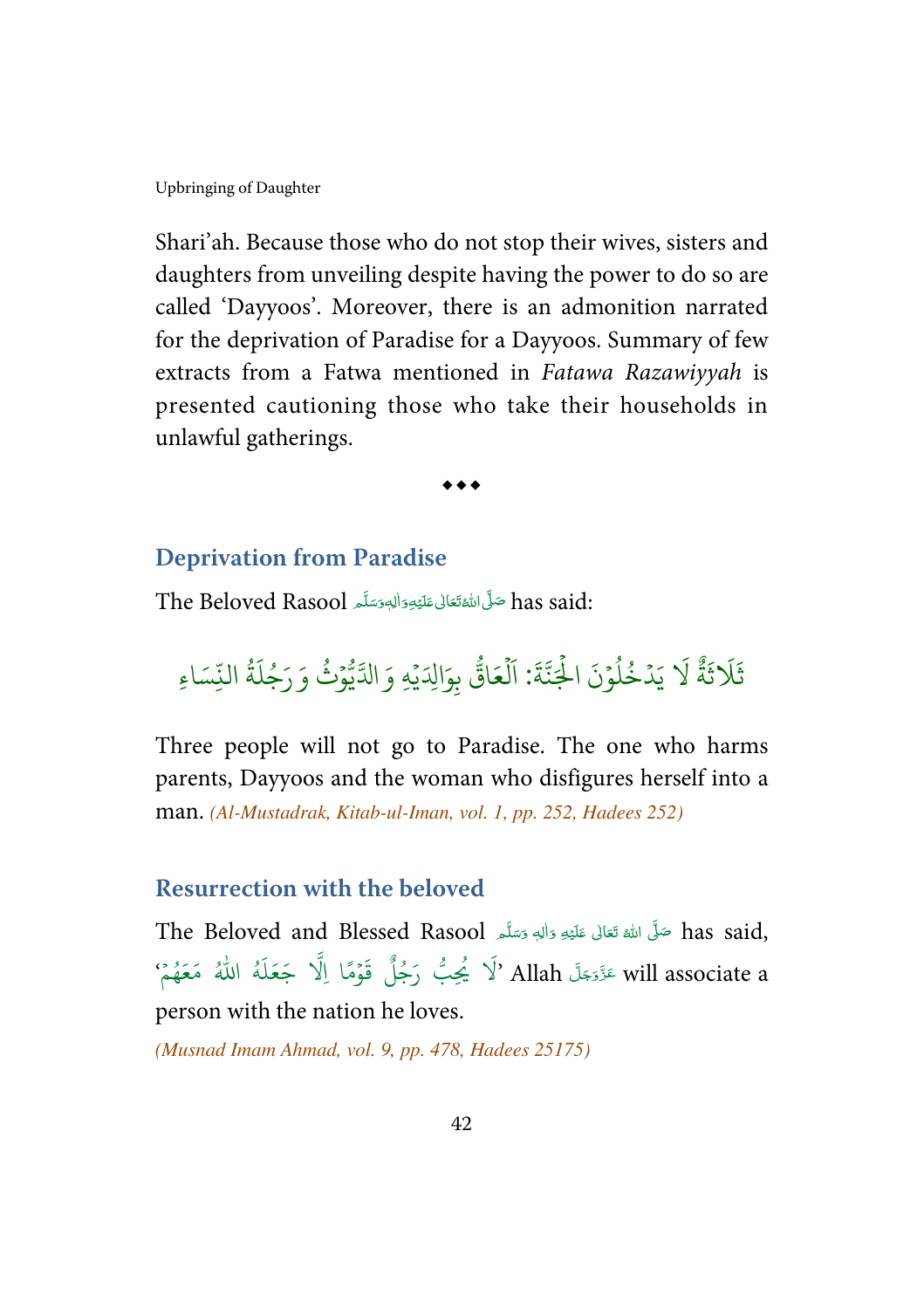Furthermore, the Beloved and Blessed Rasool حَلَّىَ اللَّهُ تَعَانَى عَلَيْهِ وَاللهِ وَسَلَّم ĺ !--ć --.<br>حَبَّ قَوْمًا حَشَرَهُ اللّهُ فِىْ زُمْرَتِهِمْ :has said ؚ<br>ؙ ُ ؚ<br>ؙ will resurrect وَمَنْ اَحَبَّ قَوْمًا حَشَرَهُ اللَّهُ فِيْ زُمْرَتِهِمْ  $\sinh$  resurrect ۡ --one among the group of nation he would keep friendship with. (Al-Mu'jam-ul-Kabeer, vol. 3, pp. 19, Hadees. 2519)

.<br>**كَبَّ' :said صَلَّى** اللَّهْتَعَالَى عَلَيْهِ وَالل<sub>ِّ</sub>وسَلَّم Moreover, he -Í !--ć --ِّ<br>نَّمَرۡءُ مَعَ مَنۡ اَ ُ ֘ ہ<br>آ ل  $\hat{\mathbb{I}}$ ' A man will be with his friend. (Sahih Bukhari, vol. 4, pp. 147, Hadees 6168)

 $\bullet\bullet\bullet$ 

#### **Causes for the destruction of Bani Israel**

First evil that came in Bani Israel was that when a person would meet another person, he would say:

#### ا  $\ddot{\cdot}$ يَا هٰذَا! اِتَّقِ اللّٰهَ وَدَعْ مَا تَصۡنَعُ فَاِنَّهُ لَا يَحِلُّ لَكَ  $\frac{1}{2}$ ا<br>أ ي اِنَّهُ لَا مَا تَصۡنَعُ فَ

O person, fear Allah عَزَّدَجَلَّ and refrain from what you are doing -as it is not permissible (Halal).

Then he would meet him the next day and the other person would still be doing the same thing and he wouldn't stop him from sitting next to him and joining him in his meal. Therefore, when they started doing this, Allah عَزَّوَجَلَ struck their hearts with -each other and the state of those who forbade them initially also became same as the transgressors. Then it was said: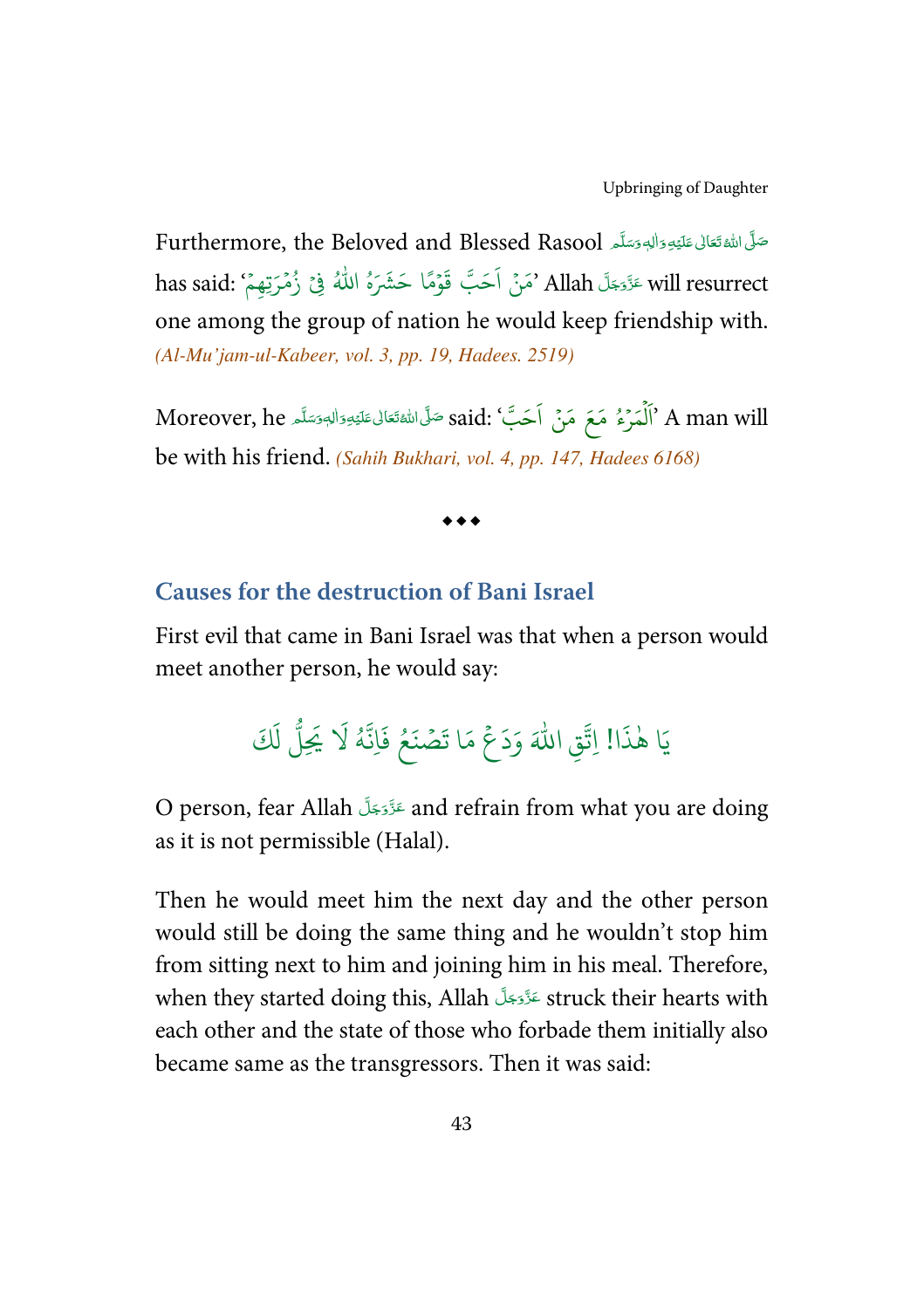#### و<br>لعِنَ لُعِنَ الَّذِينَ ֧֓<sup>֓</sup>֓ الَّذِيۡنَ کَفَرُدۡ  $\overline{\phantom{a}}$ è گَفَرُوۡ ا مِنۡ ِ<br>پ ֧<u>֓</u> بَنِیَّ  $\overline{\cdot}$ اِسْرَآءِيْلَ عَلَىٰ لِسَانِ دَاؤُدَ وَعِيْسَى ابْنِ ֓ ; ٰ י<br>ו = ֓ -<u>ہ</u> مَـرْيَـمَ ֧֦֧֓<sup>֓</sup>֧֓ ذٰلِكَ بِمَا عَصَوۡا وَّ كَانُوۡا يَعۡتَدُٰوۡنَ ﴿ -ٰ ֧֦֘ ֦ j كَانُوْا يَعْتَدُوْنَ ۞ كَانُوْا لَا يَتَنَاهَوْنَ عَنْ  $\overline{\phantom{a}}$ .<br>كَانُوْا لَا ź n ر ֦ يمتكأ ֦֧<sup>֓</sup>֓ مُّنۡكَر**فَعَلُوُكُ** រ و بره<br>ټعک فَعَلُوْلًا ۚ نَبِئۡسَ  $\overline{a}$  $\overline{\cdot}$ لَبِئُسَ مَا كَانُوُ ֧֦֘ J كَانُوۡا يَفۡعَلُوۡ ؚ<br>ۣ و<br>ڊ يَفُعَلُوْنَ ١ ់

Those among the descendants of Israel who turned disbelievers were cursed by the tongue of Dawood, and of 'Isa son of Maryam; it was because of their disobedience and their rebellion. They did not restrain one another from the evil they used to do; undoubtedly they used to commit extremely evil deeds.<sup>1</sup>

[Kanz-ul-Iman (Translation of Quran)] (Part 6, Al-Ma`idah, Ayah 78, 79)

.ays: عَزَّدَجَلَّ Allah --

l

وَ إِمَّا يُنۡسِيَنَّكَ يُنۡسِيَنَّكَ الشَّيۡطُنُ ֦֧֦֧֦֧֦֧֦֧֦֧֦֧֦֧֦֧֦֧֦֧֦֧֦֧֦֧֦֧ ٰ ֓ ă الشَّيْطْنُ

#### $\overline{\phantom{a}}$  $\overline{\cdot}$ ĺ  $\overline{\cdot}$ فَلَا تَقۡعُلۡ بَعۡلَ الذِّكۡرٰى ֓ ្  $\overline{a}$ ٰ ֦֧<sup>֓</sup>֓ .<br>• اللِّاكْرٰى  $\overline{\phantom{a}}$ مَعَ الْقَوْمِ الظّٰلِمِيْنَ ؚ<br>ۣ ֘ ֧<sup>֓</sup>֓ -ٰ الطَّلِبِيِّنَ ۞

And if the devil causes you to forget, then do not sit with the unjust after remembering.

[Kanz-ul-Iman (Translation of Quran)] (Part 7, Surah Al-An'aam, Ayah 68)

<sup>1</sup> Abu Dawood, vol. 4, pp. 162, Hadees 4336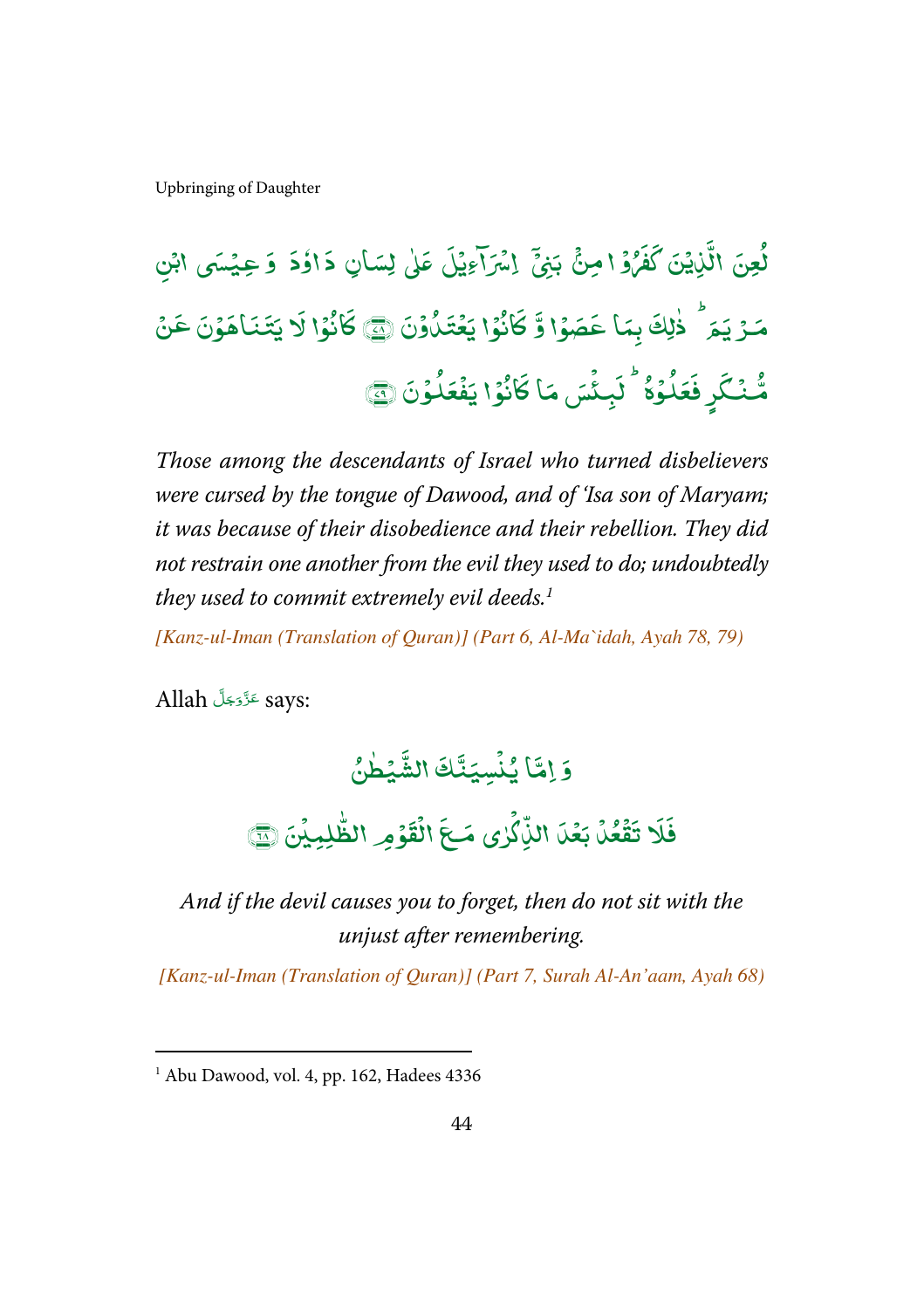It is mentioned in Tafseer Ahmadi that: Unjust (cruel) people are those with corrupt beliefs, transgressors and infidels. It is forbidden to sit with all of them. (*Tafseerat Ahmadiyyah*, *pp.* 388)

#### **Effects of keeping company**

Hadees is the enlightened proof of the ocean of wisdom of the Prophethood. He حَلَّى اللَّهُ تَعَالَى عَلَيْهِ وَالِهٖ وَسَلَّم Prophethood. He ĺ !--ź -companion and a bad companion is like a perfume seller and a furnace of blacksmith. A perfume seller is not without any benefit for you. Either you will buy from him and become fragrant yourself too. Or else you will definitely get some fragrance from him. And the furnace of blacksmith will burn your house down or burn your clothes. If it doesn't burn anything, you would at least get foul odour from it. If your clothes do not become black from it, smoke will definitely reach you. (Sahih Bukhari, vol. 2, pp. 20, Hadees 2101)

Indecent songs are satanic custom and tradition of infidels. The accursed Satan is immodest and Allah عَدَّدَجَلَ dislikes immodesty -and He عَزَّدَجَلَّ aets displeased with acts of immodesty. And the -leader of immodest people will make them his clown.

It is mentioned in a blessed Hadees that the Noblest Rasool يَا' :said صَلَّى اللَّهُ تَعَالٰى عَلَيْهِ وَالِهٖ وَسَلَّم -Í !--ź --ر<br>آ ُنۡ يَّدۡخُلَ ؚ ֧֓<sup>֓</sup>֓ <u>،</u> ً<br>آ لِّ فَاحِشٍ اَ ٍ<br>کا َـلْجَنَّةُ حَرَامٌ عَلٰى كُلِّ ٰ و<br>آم ر<br>آ َ Heaven' ا is Haraam for every person who shows indecent behaviour. (Mawsu'ah Imam Ibn Abid Dunya, vol. 7, pp. 204, Hadees 325)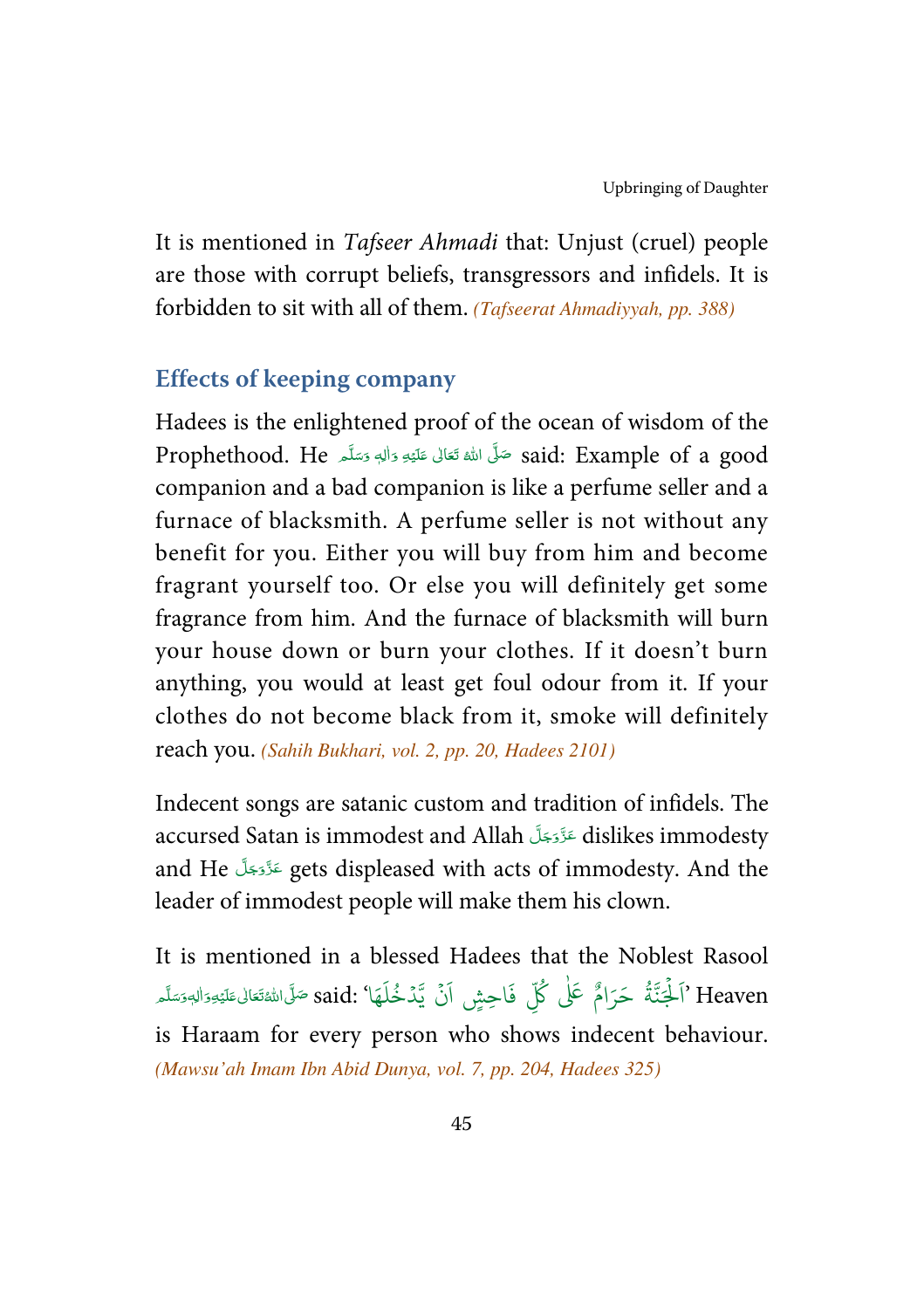Similarly, using foul language with people without a Shar'i need or requirement is impermissible and against modesty.  $\rm The\;Noble\;Rasool$  صَلَّى اللَّهْ تَعَالى عَلَيْهِ وَالْهِ وَسَلَّم  $\rm has\; said:$ -Í !--ć --

#### لْحَيَاءُ مِنَ الْإِيْمَانِ وَ الْإِيْمَانُ فِي الْجُنَّةِ وَالْبَذَاءُ مِ و<br>و ہ<br>آ ہ<br>آ ُ ؚ<br>ۣ ہ<br>1 ؚ<br>ۣ ہ<br>1 و<br>و ہ<br>آ َ اَلْحَيَاءُ مِنَ الْإِيْمَانِ وَ الْإِيْمَانُ فِي الْجَنَّةِ وَالْبَذَاءُ مِنَ الْجَفَاءِ وَالْجَفَاءُ فِي النّار و<br>و ہ<br>آ ہ<br>آ

Modesty is from Iman (faith) and Iman is in Paradise. And speaking foul language is 'disrespect' and 'disrespect' is in Hell. (Sunan-ut-Tirmizi, vol. 3, pp. 406, Hadees 2116)

> نَ الْفُحۡشُ فِىۡ شَىۡءٍ قَطُّ **:** ֧֘ و<br>م ہ<br>آ مَا كَانَ الْفُحْشُ فِيْ شَيْءٍ قَطُّ اِلَّا شَانَهُ و<br>ط َی<br>1 اِلا شَانَهُ ُ ه َ َان ز نَ الْحَيَاءُ فِيْ شَيْءٍ قَطُّ اِلَّا ۡ و<br>و ہ<br>ا َ ك .<br>آ رَلَا

When indecency enters something, it makes it defective. And when modesty is involved in something, it beautifies it.

(Sunan-ut-Tirmizi, vol. 3, pp. 392, Hadees 1981)

#### **Who is sinner?**

Dear Islamic brothers! Remember that Shar'i rulings do not apply on a minor, i.e. the one who has not reached the age of puberty. Therefore, his (minor's) sin is not counted. However, if parents or guardians take children at such a place where sins like unveiling, immodesty, songs and music etc., are taking place as is the state of majority of functions and gatherings nowadays, then the one who took the children will be held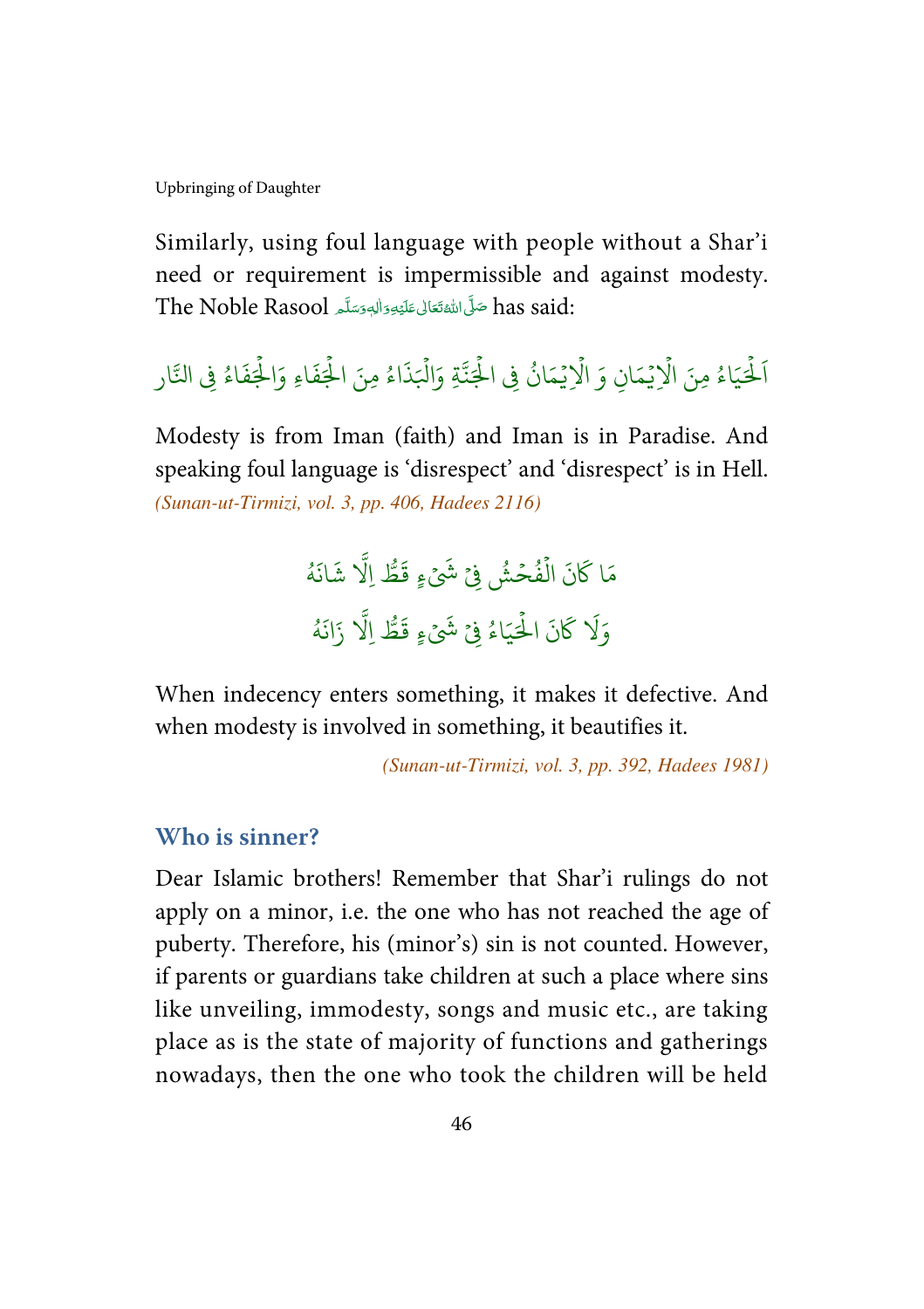accountable for his as well as the sins of taking the minor at that place. Furthermore, this son or daughter to whom you are providing such environment from their childhood will adopt same habits after they become adult. So you have become the cause for them adopting these habits. Then if you explain them that these actions are wrong and against Shari'ah, then a question will arise in their mind that if this was wrong, then why did my father take me to such places in my childhood? Therefore, A'la Hadrat, Imam of Ahl-us-Sunnah سَخْمَةُ اللَّهِ تَعَالَى عَلَيْه has written that Í !--ĺ the habit that is developed in childhood rarely goes away. Therefore, not to stop our minor children from such impurities is (may Allah - - - forbid) preparing them for hellfire and -becoming severely sinful ourselves. Allah عَزَّوَجَلَّ aid: --

ءِ<br>گمڙ رو<br>نفسك ់ l ا ا ِ<br>پ  $\overline{a}$ بة<br>و .<br>ۇا ق è. .<br>نایتن ا**م**َـدُ ٰ <sup>:</sup> :<br>نَهَا الَّا ياء  $\overline{\phantom{a}}$ يَآَيُّهَا الَّذِيۡنَ اٰمَـٰذُوۡا قُوۡٓا اَنۡفُسَكُمۡ وَ اَهۡلِيۡـُكُمۡ نَارًا وَٓ قُوۡدُهَا النَّاسُ ֦֧֦ و <u>ؤ</u> ر<br>كُمُ نَارًا وَّ ؘۿؘڸؽؙۣػ ֓ ֦֧֦֧֦ ۔<br>و ا ? ئم<br>لم ֦ .<br>يُبقا مَلَ<sub>يِ</sub>كَ ֓  $\overline{\cdot}$ عَلَ و وَ اكْحِجَادَةُ عَلَيْهَا مَلَّدٍكَمٌّ فِلَاظٌ شِلَاادٌ لَّا يَ ֓ شِدَادٌ ٿَو .<br>?<br>• ا دظ  $\overline{\mathbf{a}}$ غِلَ ۤ .<br>بَعْضُوۡنَ اللّٰہَ مَاۤ اَمَـ ٰ ֧֦֘ <u>ّ</u> أمَرَهُمْ ; و ر<br>ئۇم وَ يَفۡعَلُوۡنَ ؚ<br>ۣ è. يَفْعَلُوْنَ مَا يُؤْمَرُوْنَ ١ ֧֘ ֘ ֧֦֘

People who believe! Save yourselves and your families from the fire, the fuel of which is men and stones – appointed over it are the extremely strict angels, who do not refuse the command of Allah and carry out whatever they are commanded. $1$ 

[Kanz-ul-Iman (Translation of Quran)] (Part 28, Surah At-Tahreem, Ayah 6)

l

<sup>1</sup> Fatawa Razawiyyah, vol. 22, pp. 215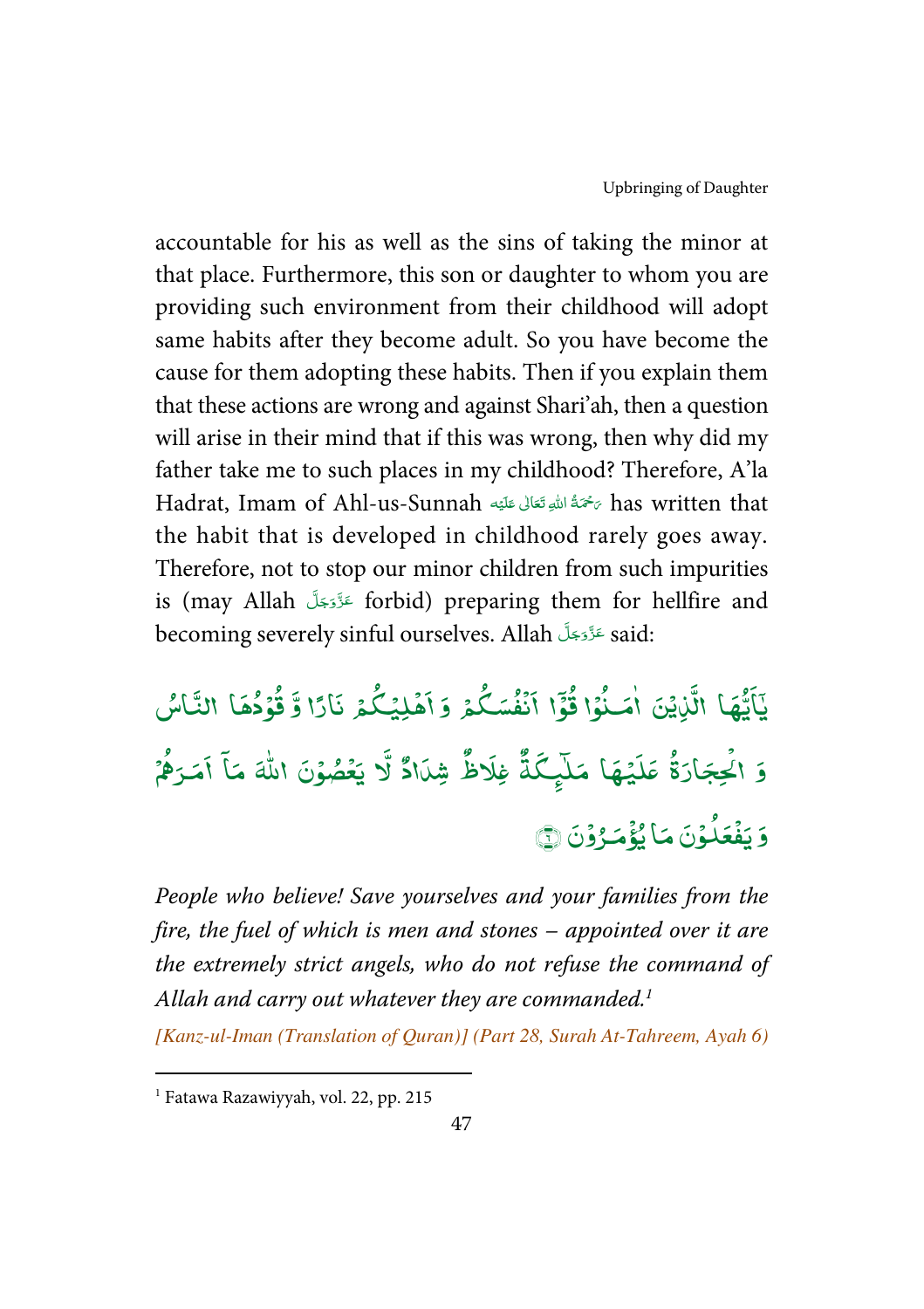#### **Evils of fashion**

Nowadays, the evils that are spreading due to the dressing of Islamic sisters in the name of fashion are not hidden from anyone. Even those women who are associated with a religious environment wear such dressings in weddings and other functions that are also unmentionable.

Alas! Forget about veiling, those body parts that are obligatory to cover, even those parts are not covered properly in the name of fashion. Whereas, 'Awrat (woman) means something to hide. Biggest reason for this is that Muslims have deviated away from Islamic culture and adopted western culture. Because Islamic culture emphasises on keeping our hearts and gazes purified and this kind of so called freedom has never been given.

It is due to this reason that Umm-ul-Mu`mineen, Sayyidatuna `Aaishah Siddiqah حَيْدَانْ عَنْهَا said: If the beloved of Allah حَقَّرْجَلَّ Aaishah Siddiqah ĺ -ć ----Noble Rasool حَلَّ اللَّهُ تَعَالَى عَلَيْهِ وَاللهِ وَسَلَّمَ Noble Rasool حَلَّ ĺ !--ć -would حَلَّى اللَّهُ تَعَالَى عَلَيْهِ وَاللهِ وَسَلَّم women have now invented, then he ĺ !--ć -have forbidden them (from coming to Masjids).

(Sahih Bukhari, vol. 1, pp. 300, Hadees 869)

In the commentary of this Hadees, 'Allamah Badruddin Mahmood Bin Ahmad 'Ayni Hanafi تَأْسُوتَعَانَى عَلَيْهَ Anafi اللهِ قَتَانَ عَلَيْهَ ĺ !--ŕ in 855 AH) has said: If Sayyidatuna 'Aaishah Siddiqah كَافِكْتَانْ عَنْهَا (in 855 AH ĺ -ć -had seen the adornment that women, especially those from cities, have adopted to nowadays and the non-Shar'i and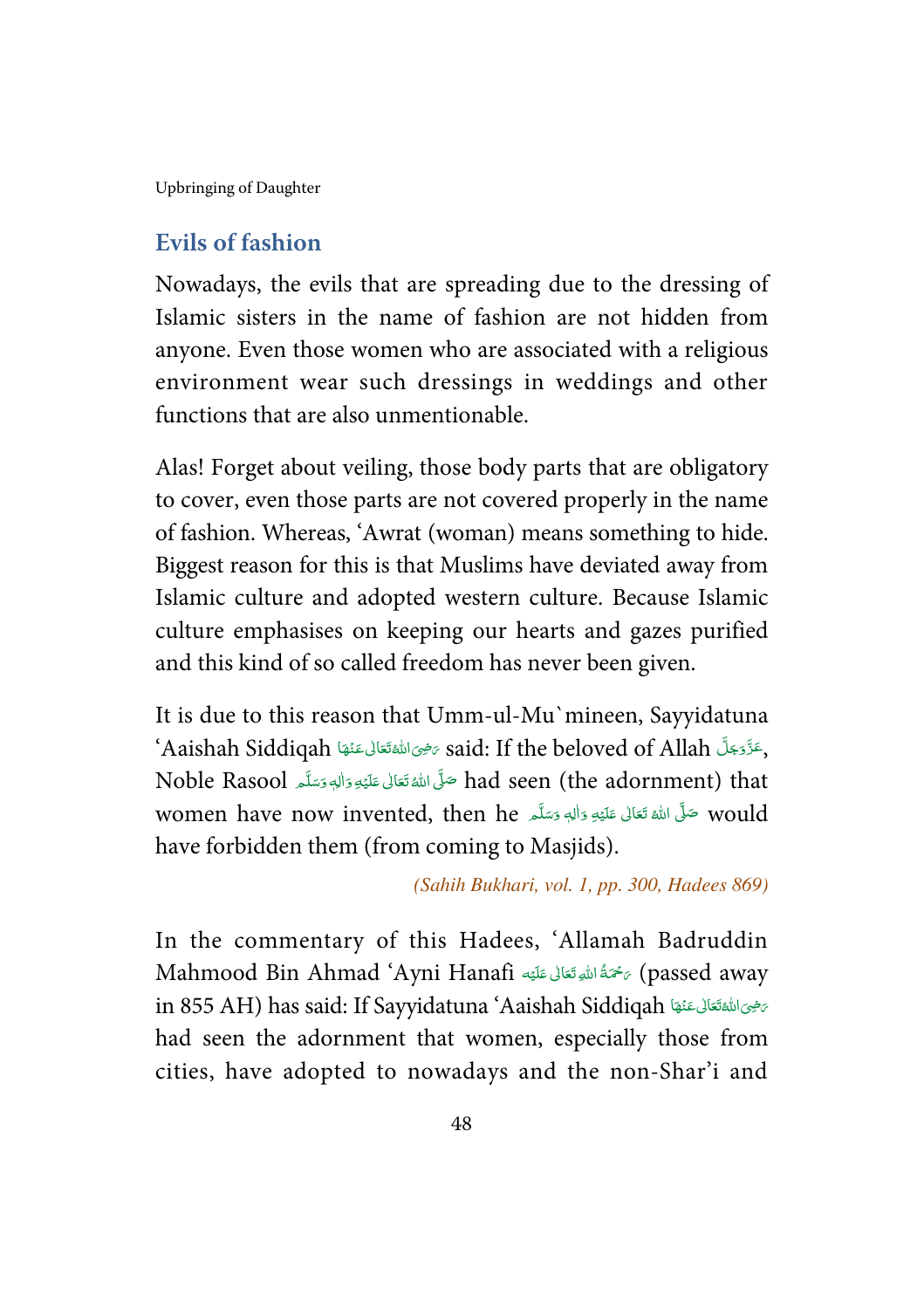condemnable ways they have invented to decorate and show off themselves, then she would have condemned them severely.

('Umda-tul-Qaari, vol. 4, pp. 649, Taht-al-Hadees: 869)

So we come to know that women definitely did something new in every era in the name of fashion which was condemned by the chaste and righteous women of that era which they felt to be their utmost responsibility. So, let's reflect back in the blossoming garden of Islamic history and gather few Madani pearls from the blessed lives of chaste and righteous women with the fragrance of which, we can make the lives of our daughters fragrant during their upbringing.

#### **Upbringing of Khatoon-e-Jannat**

First of all, we should remember that every Islamic sister should keep in view the Madani upbringing that the Holy Rasool   - - -      ٖ   #-  !-  " did for his princess, Sayyidatuna ŕ --֘֒ j -Í --Fatimah (جرخ الله تَعَالى عَنْهَا Fatimah و Because Sayyidatuna Fatimah جرخوح الله تَعَالى عَنْهَا Fatimah ĺ -ć --j -ĺ -was the coolness of the eyes of the Holy Rasool حَلَّىَ اللَّهُ تَعَالَى عَلَيْهِ وَاللهِ وَسَلَّمَ -Í !--ć --Whenever he حَلَّىَ اللَّهَ تَعَالَى عَلَيْهِ وَالْبِمَِسَلَّمَ Whenever he مَسَلَّمَا لِمَا يَسْتَمَعْ فَي ĺ !--ć -he صَلِّ اللَّهَ تَعَالَى عَلَيْهِ وَاللهِ وَسَلَّم he مَسْتَ اللَّهُ تَعَالَى عَلَيْهِ وَاللهِ وَسَلَّم -Í !--ć -very last and upon his return, he حَلَّى اللَّهَ تَعَالى عَلَيْهِ وَالِهِ وَسَلَّم would first -Í !--ć -come to Sayyidatuna Fatimah حَيْثَ اللَّهُ تَعَالَى عَنْهَا . ĺ -ć --

Therefore, while fulfilling the rights of the blessed upbringing by the Beloved Rasool حَلَّى اللَّهَ تَعَالى عَلَيْهِ دَالِهٖ دَسَلَّم , along with serving her ĺ !--ć --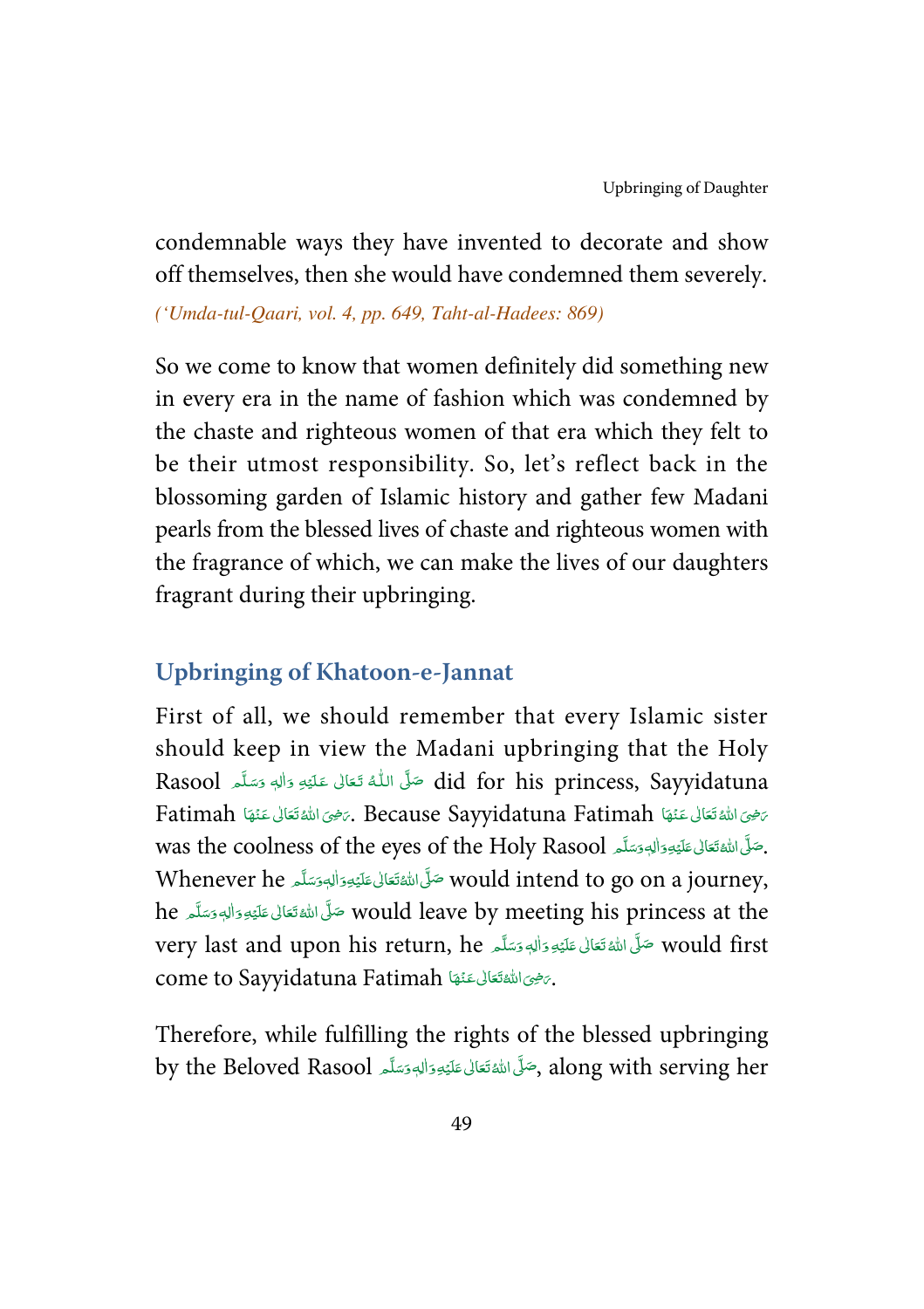husband and managing household responsibilities, أَلْحَمُدُّرِلِلُّهِ عَزَّدَجَلَّ , i -Į Ĺ j -whole world is a witness even today of the excellence of the اِنْ شَــٰٓاَءَاللّٰه عَزَّدَجَلّ Madani upbringing she did for her princes and --Í -will be a witness until the Day of Judgement. Therefore, A'la Hadrat سَمْحَةُ اللَّهِ تَعَالَى عَلَيْهِ Hadrat مَسْتَمَدُّ اللَّهِ تَعَالَى عَلَيْهِ Í !--ĺ of the blessed family of Sayyidatuna Fatimah حقاني عَنْهَا (of the blessed family of Sayyidatuna Fatimah ĺ -ź --

> Kya baat Raza us chamanistan-e-karam ki Zahra hay kali jis mayn Husayn aur Hasan phool

What can be said about that garden of mercy O Raza Zahra is the bud in which and Husayn and Hasan are flowers

Among various fragrant Madani pearls from the blessed life of the princess of the universe, Sayyidatuna Fatimah حَيْثِهَا لِمَعْنَانِكَ عَنْهَا الْمَسْتَقَالَ عَنْهَا ĺ -ć -only one parable of the last days of her blessed life is enough which Shaykh-e-Tareeqat, Ameer-e-Ahl-e-Sunnat دَامَتْ بَرَ كَاتُهُمُ الْعَالِيَه j í í í ---has narrated on page 200 of 397-page book Parday kay baaray mayn Suwal Jawab [Questions and Answers about Islamic Veil], a publication of Maktaba-tul-Madinah, publishing department of Dawat-e-Islami, in the following manner: After the apparent death of the Beloved Rasool ,حَلَّى اللَّهُ تَعَالَى عَلَيْهِ وَاللَّهِ وَسَلَّمَ , sadness of ś --֘֒ J ĺ -separation of the Holy Rasool حَلَّى اللَّهُ تَعَالَى عَلَيْهِ وَالِهٖ وَسَلَّم ć --֘֒ j ĺ --Khatoon-e-Jannat, princess of the universe, Sayyidatuna Fatimah + \*   -   (  ) & to such an extent that smile disappeared ĺ -ć -from her lips. She was seen smiling only once before her death. Its account is such that Sayyidatuna Fatimah سَفِيَ اللهُ تَعَالَى عَنْهَا Ats ĺ -ć --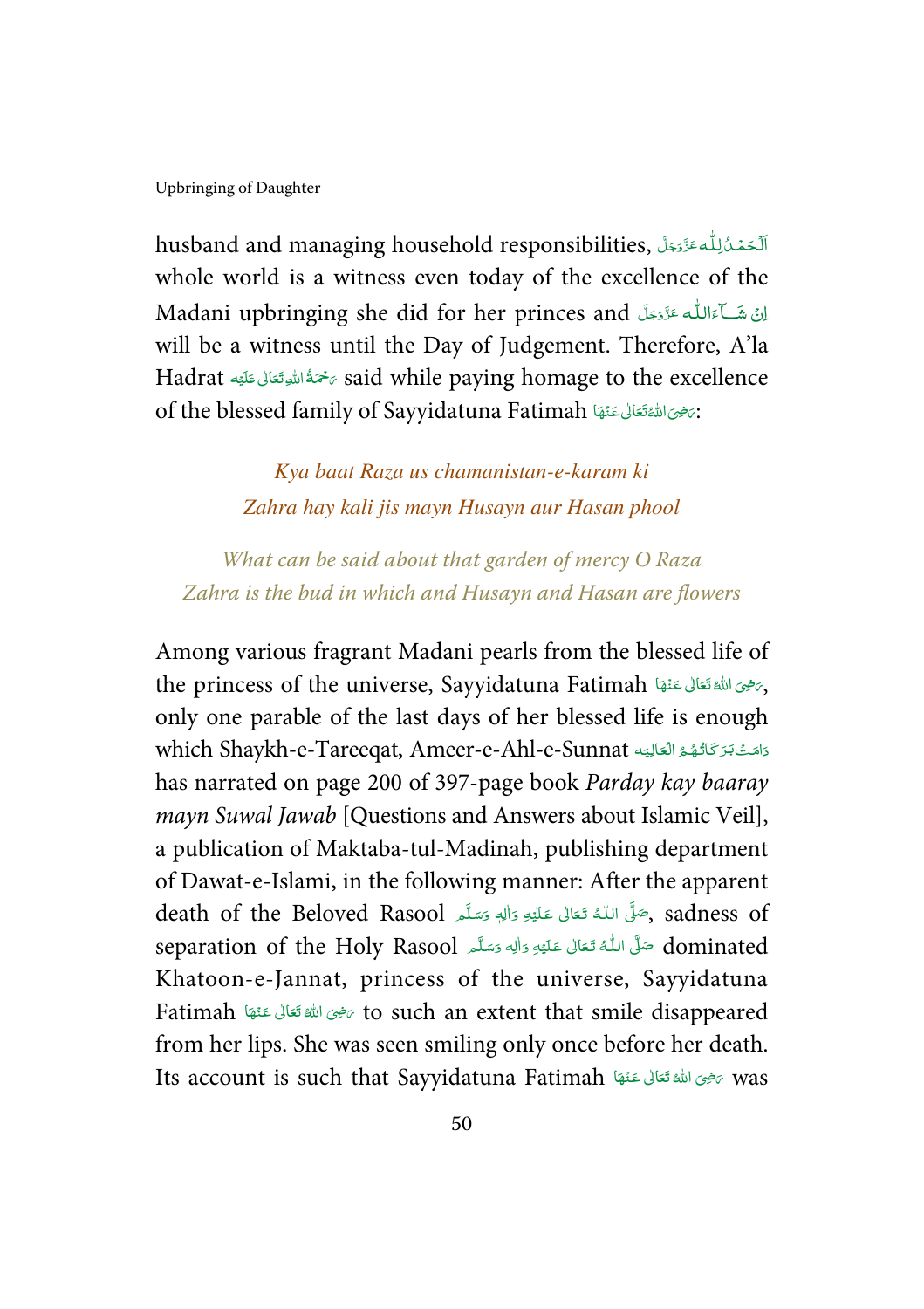worried that I safeguarded myself from the gazes of strange men all my life, now what if after my death, people see my dead-body covered in shroud!

At one occasion, Sayyidatuna Asma Bint-e-'Umays كَتَفِيمَا كَانَ At one occasion, Sayyidatuna Asma j -ć -said: I saw in Habshah (Ethiopia) that they tie bier with branches of tree and make it in the shape of a palanquin and then veil it with a piece of cloth. Then she asked for date branches, tied them together, placed a piece of cloth over it and showed it to Sayyidatuna Fatimah حَضَى اللهَ تَعَالى عَنْهَا  $\epsilon$ . She became extremely happy j -ć -and smiled. This was the only smile that was seen from her after the apparent death of the Holy Rasool حَلَّى اللُّهْ تَعَالى عَلَيْهِ وَاللهِ وَسَلَّم الْكُمْ تَقَالَى ع ŕ --֘֒ J -Í --

(Parday kay baaray mayn Suwal Jawab, pp. 200)

### **Upbringing of Bint-e-Sa'eed Bin Musayyab**

The daughter of Sayyiduna Sa'eed Bin Musayyab سخمَةُ اللهِ تَعَالى عَلَيْه ĺ !---was extremely beautiful. He brought up his daughter in such a way that she not only memorised the whole Quran by heart but was also extensively familiar with the Sunnahs of the Noblest Rasool ٱلْمَعْقَعَانِ عَلَيْهِ وَاللهِ وَسَلَّمَ Rasool مَسْلَمَا اللهُ اللهَ عَلَيْهِ وَاللهِ وَسَلَّمَ Rasool -Í !--ć -with having the apparent beauty, she also had a beautiful character.

Therefore, this was the reason why Khalifah 'Abdul Malik Bin Marwan sent Sa'eed Bin Musayyab ٱلْمَوتَعَالَى عَلَيْهِ the message to ĺ !---marry his son Waleed with his daughter. But he سَمْحَةُ اللَّهِ تَعَالَى عَلَيْه Í !--ŕ refused. Khalifah tried his utmost that somehow he agrees. But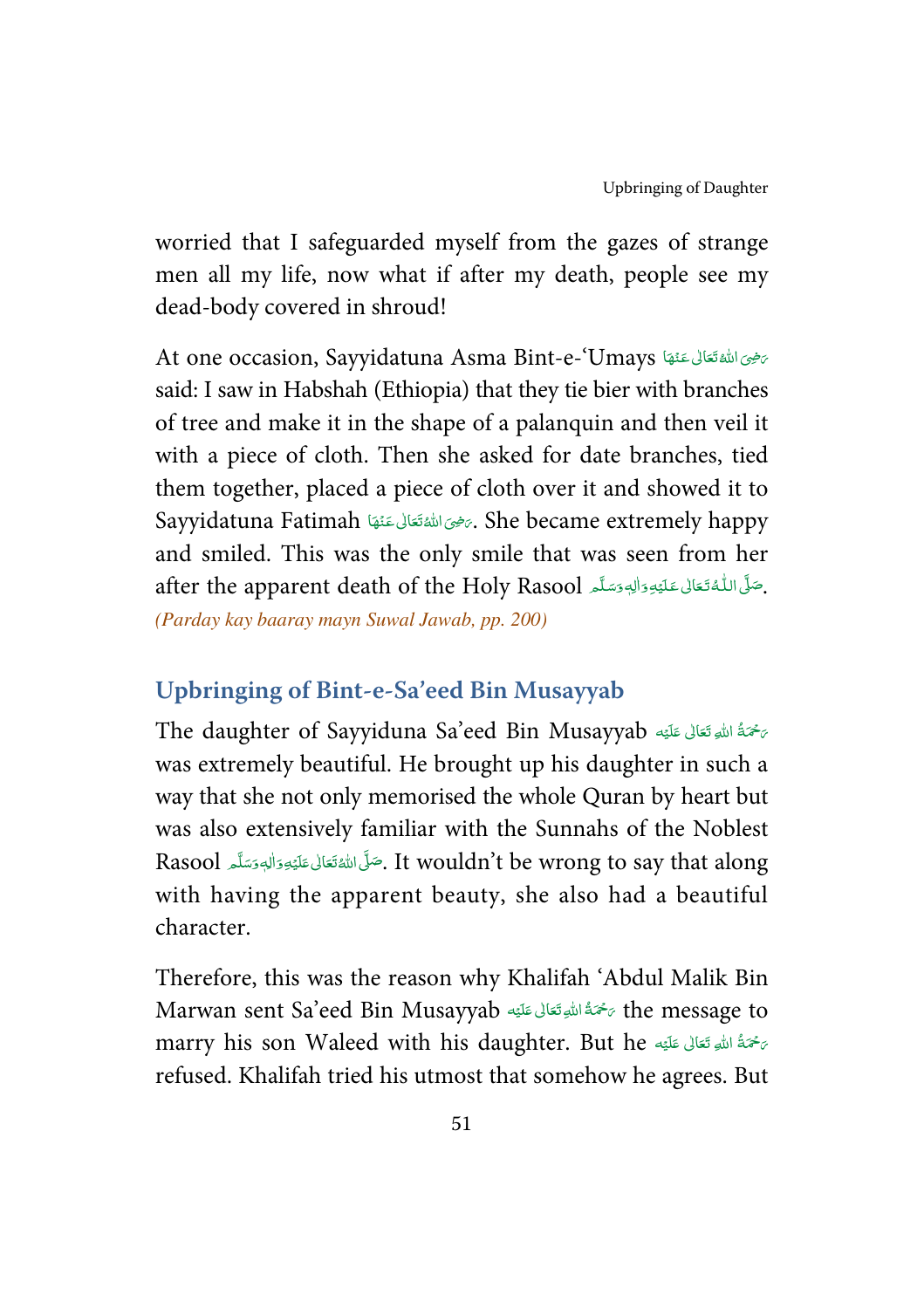he kept refusing. Then he started to oppress him. On one cold night, the tyrant (Khalifah) struck him with 100 whips, made him wear a gown made of wool and put cold water on him but he ﴿ وَمَمَةُ اللَّهِ تَعَالَى عَلَيْهِ he  $\epsilon$  still did not agree to marry his daughter to Í !--ĺ -Khalifah's son. He didn't want his daughter to forget the lesson of chastity and purification that he taught her since her childhood due to the luxuries of this world. This was the very reason that he سَمْتُهُ اللَّهِ تَعَالَى عَلَيْهِ he  $\sigma$  wedded his daughter to one of his students, Í !----Sayyiduna Abu Wadaa'a حَمَّةُاللَّهِ تَعَانِى عَلَيْهِ جَمَعْنَا (Sayyiduna Abu Wadaa'a حَمَّةُ اللَّهِ تَعَال ĺ !----

Sayyiduna Abu Wadaa'a ﴿ تَهْمَةُ اللَّهِ تَعَالَى عَلَيْهِ  $\tau$  mentions the account of ĺ !--ĺ his marriage himself in these words that I used to participate in the gathering of Sayyiduna Sa'eed Bin Musayyab تهجمة اللهِ ققابي مستمر الله بن الله عليه من السلام السلام تكافيه ŕ ĺ !--punctually. Once I could not participate for a few days. When I went again in the court of Sayyiduna Sa'eed Bin Musayyab  '  -  (  \$ %-&, he asked, 'Where have you been for so many days?' Í !--ĺ -I said, 'My wife had passed away. Due to being distressed, I was deprived from the privilege of presenting myself in your court.' Upon hearing this, he said, 'Why didn't you inform me so that I could have joined in the funeral too?'

Sayyiduna Wadaa'a ٱللَّهِ تَعَالَى عَلَيْهِ A'said: Upon this, I remained Í !--ĺ silent. When I asked for the permission of leaving, he said, 'Do you want to get married for the second time?' I said, 'Huzoor (your honour)! I am very poor. I would hardly have few dirhams. Who would get a poor person like me married?' Then he said, 'I will get you married.' I surprisingly asked, 'Are you going to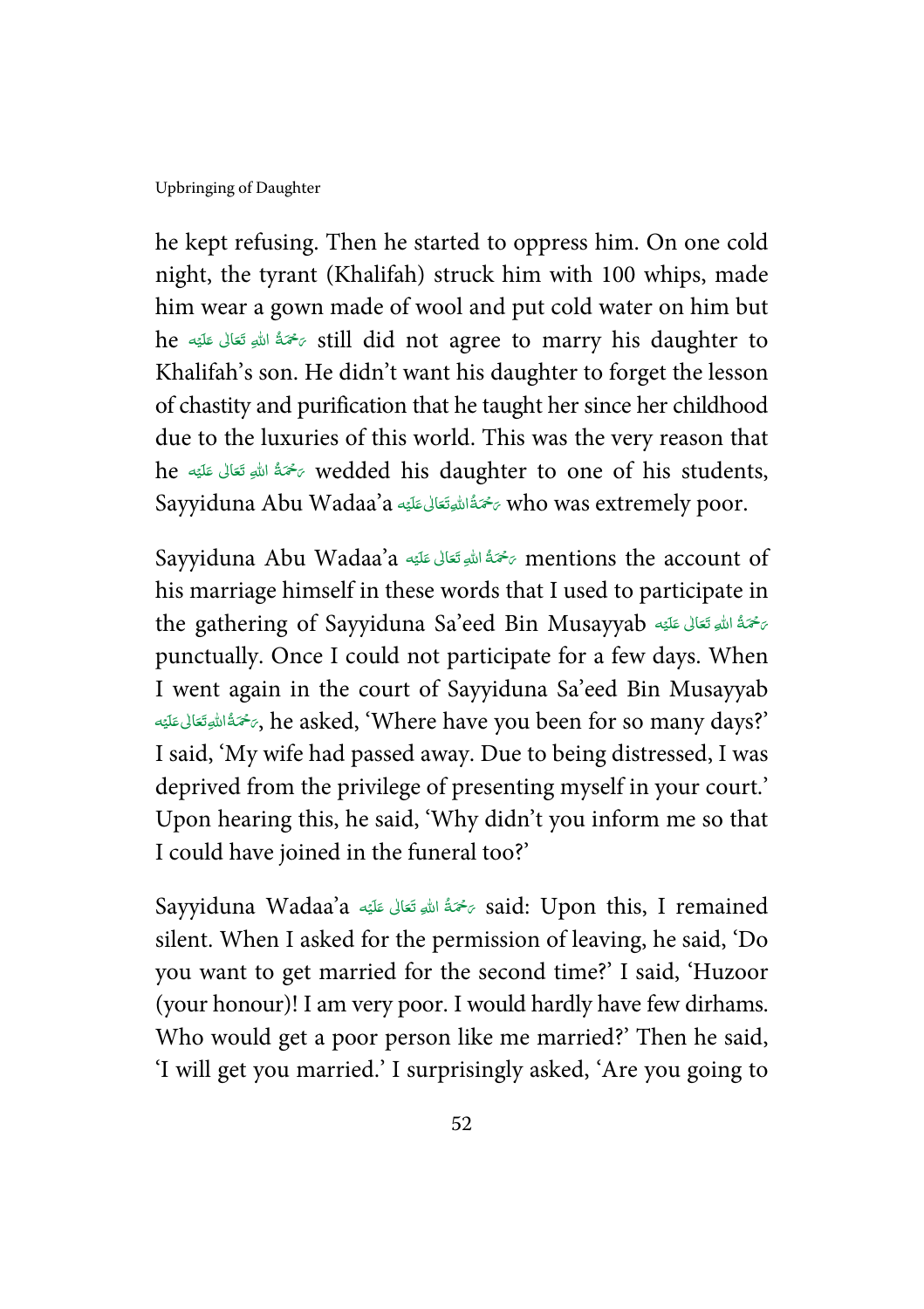get me married?' He said, 'Yes! I will get you married.' Then he جَدَّةَ اللهِ تَعَالَى عَلَيْهِ proclaimed the Hamd of Allah حَزَّدَجَلَّ , sent Durood Í !--ĺ --and got me صَلَّى اللهُ تَعَالَى عَلَيْهِ وَاللهِ وَسَلَّم (Salat) upon the Beloved Rasool ĺ !--ć -married to his daughter. I got up from there and left for home.

I was so excited that I didn't know what to do. Then I started to think that how many people need to pay me back loans. I started to think about the moments to come. Then I offered Maghrib Salah in the Masjid and returned back home. I was alone at home. I had just started to eat bread and olive oil by placing it on the dining mat as there was a knock on the door. I asked, 'Who is it?' The reply was, 'Sa'eed.' I realised that it must be Sayyiduna Sa'eed Bin Musayyab سَمْحَةُ اللَّهِ تَعَالَى عَلَيْهِ . Meanwhile, he ĺ !---came inside. I said, 'You should have sent me a message. I would have presented myself in your court.' He said, 'No! You deserve more of the fact that one should come to you.' I asked,  $^{\circ}$ Please say! What is the command for me?' He سَمَّةُ اللهِتَعَالى عَلَيْه  $_{\rm c}$  said, ĺ !--ĺ -'Now you are not unmarried. You have got married. I do not like the fact that you live alone even after getting married.' Then he moved aside and I saw his daughter was standing behind him. He held her hand and left her in the room. He then said to me, 'She is your wife.' After saying this, he left.

I went close to the door and when I was satisfied that he has left, I returned back in the room where I found the embodiment of modesty sitting down on the floor. I quickly moved the dishes containing olive oil and bread at one side so she could not see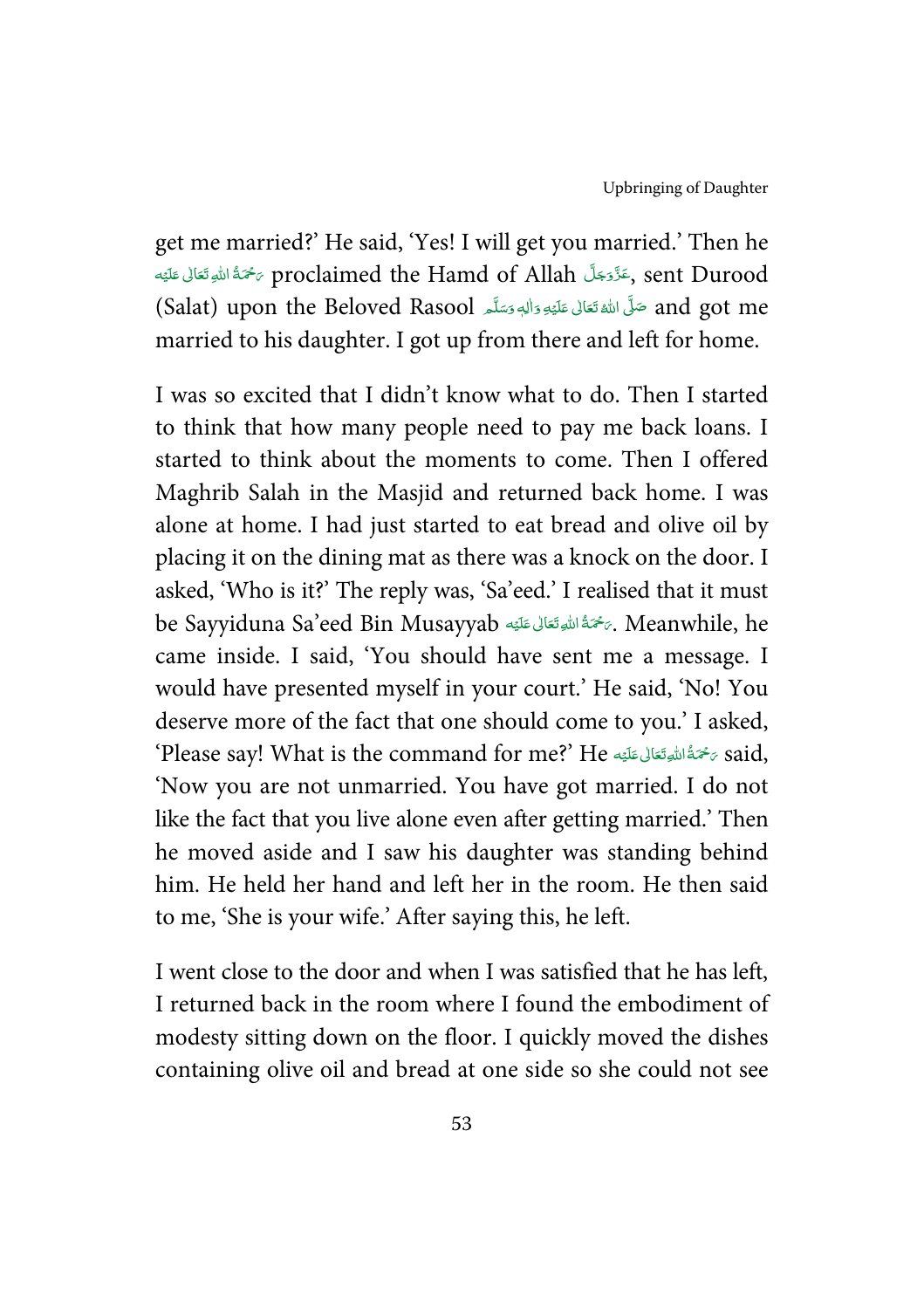them. Then I climbed my roof and started calling my neighbours. Everyone gathered in a little while and asked, 'What is the matter?' When I told them that Sayyiduna Sa'eed Bin Musayyab ٱلْجَمَّةُ اللَّهِ تَعَالَى عَلَيْهِ Bin Musayyab أَيُّقَا لَمَّا يَسَانَ عَلَيْهِ ĺ !--ĺ has left her at my house, then people asked out of amazement, ʻHas Sayyiduna Sa'eed Bin Musayyab سُحْمَةُاللهِتَعَالى عَلَيْه Gayyiduna Sa'eed Bin Musayyab ĺ !--ĺ his daughter to you?' I replied, 'If you don't believe me, then come to my house and see for yourself. His daughter is at my house.' Upon hearing this, everyone came to my house. When my mother found this out, she also came straight away and said to me, 'If you go to her before three days, then my face is Haraam upon you (meaning you can't see me).'

I waited for three days. When I went to her on the fourth day and looked at her, I just kept looking at her. She was extremely beautiful, memorised the Holy Quran by heart, extensively familiar with the Sunnahs of the Noble Rasool حَلَّى اللَّهُ تَعَانَى عَلَيْهِ وَالِهِ وَسَلَّهُ الْمَاسَّلَةُ ĺ !--ć -and someone who knew the rights of husband to a great extent. This is how one month passed. Neither did Sayyiduna Sa'eed Bin Musayyab ٱلْصَحِّمَةُ اللهِ تَعَالَى عَلَيْه Sin Musayyab مَتَّمَّةً اللهِ تَعَالَى عَلَيْه Í !--ŕ myself in his court. Finally I went to him. He مَحَّةُ اللهِ تَعَالى عَلَيْه  $\sim$  was Í !--ŕ present in between a huge crowd of gathering. After saying Salam and replying to it and until the gathering ended, he didn't say anything to me. When everyone had left and I was the only one left behind, then he said, 'How did you find her?' I replied, 'Huzoor, (your daughter has such traits that) only an enemy can dislike her. Otherwise, friends love such humans.'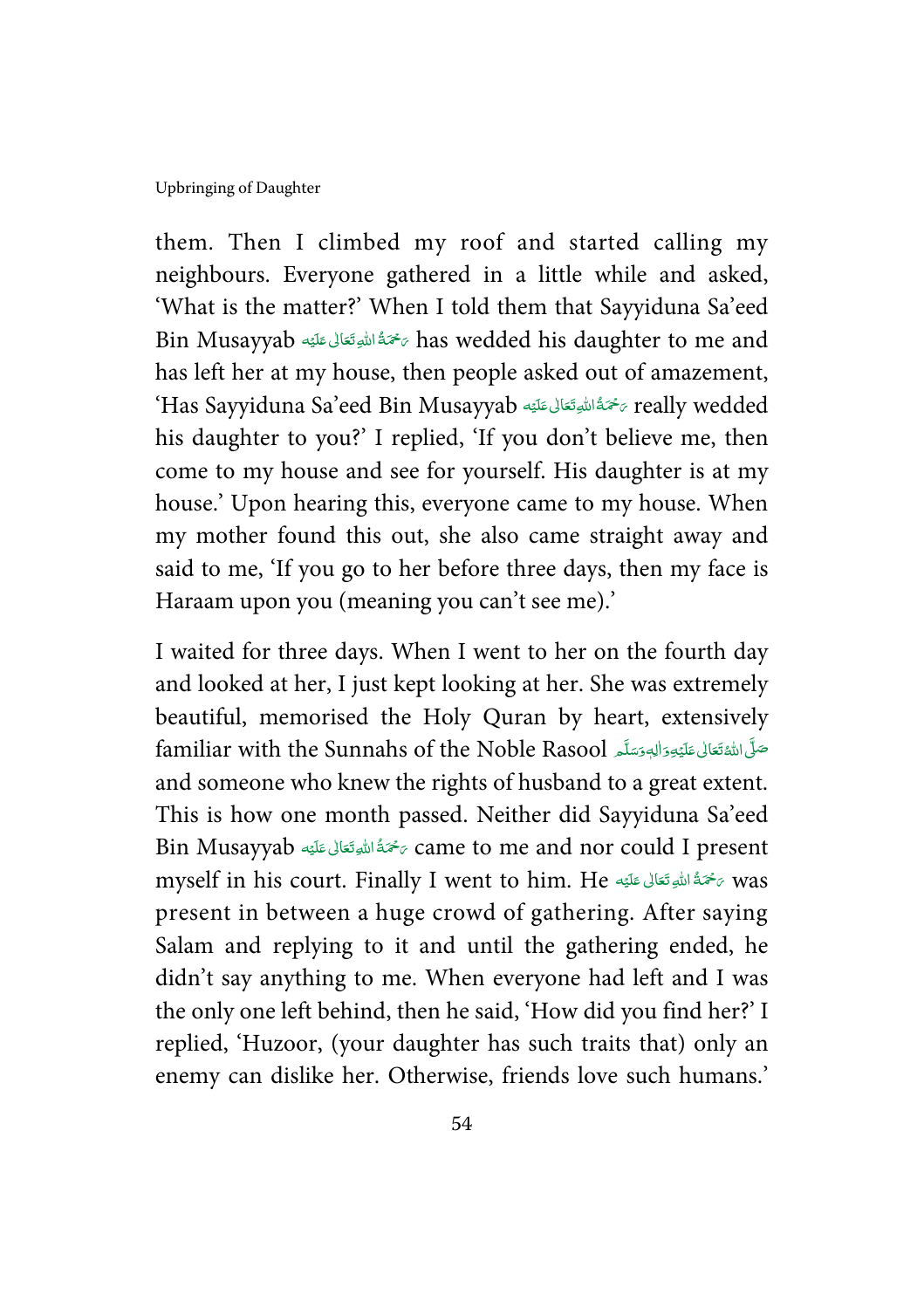He حَمَّةُاللَّهِ تَعَالَى عَلَيْهِ He bothers you, then reform her with a ĺ !--ĺ staff.' Then when I was returning back home, he جَمْةُ اللَّهِ تَعَالَى عَلَيْه Í !--ŕ gave me twenty thousand dirhams. I took them and returned back home. ('Uyoon-ul-Hikayaat, vol. 1, pp. 80)

May Allah عَزَّدَجَلَّ shower His mercy upon them and forgive us -for their sake!

Dear Islamic brothers! It is permissible for a woman to adorn herself but it is binding on her that she does so for her husband within the four walls of the house. Not for strange men. Alas! Nowadays, simple and dirty clothes are worn at home, but if one has to go outside, then they try to wear the best of the clothes. Therefore, make an intention that the way Shari'ah has commanded us to bring our children up, we will try to bring our daughter up in the same way. We will make her such veiled preacher who brings a Madani transformation among Islamic sisters.

# **Advice at the time of Rukhsati<sup>1</sup>**

Only if every mother reminds her daughter at the time of her Rukhsati (sending her to groom's house) of the admonitory Madani pearls that Sayyidatuna Asma Bint-e-Khaarijah Fazaari ة مُحْمَدُّ اللَّـهِ تَعَالَى عَلَيْهَا  $\delta$  blessed her daughter with at the time of her í -ļ --֬֘֒ í !-Rukhsati. These Madani pearls are as follows:

l

<sup>&</sup>lt;sup>1</sup> Sending daughter to groom's house.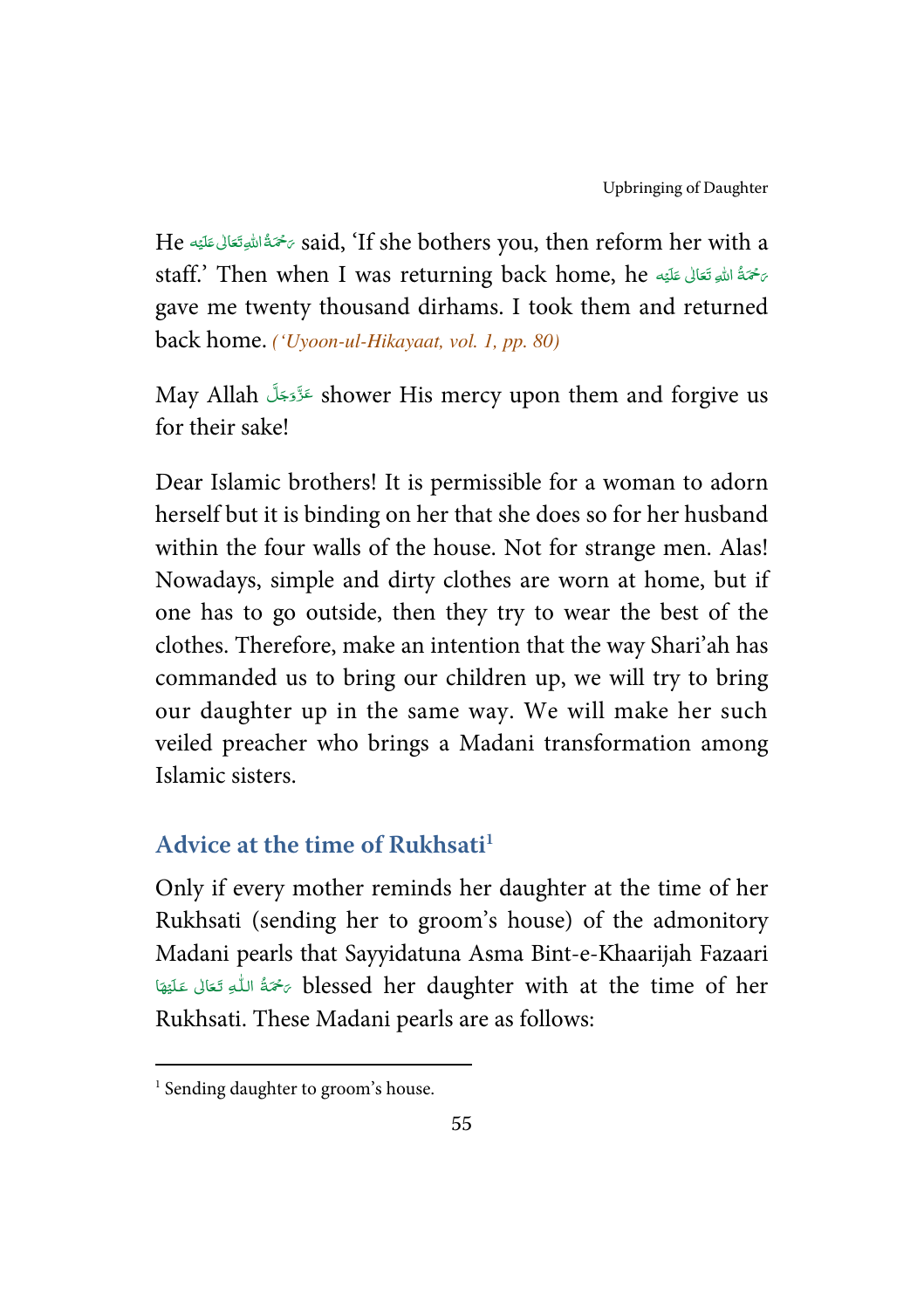O daughter, you are leaving the house in which you were born and going to such a place (your husband's house) that you are not familiar with. Furthermore, you are going to such a companion (husband) that you are not well familiarised with.

- ◆ Become earth for him. He will become your sky.
- $\triangleleft$  Become his bed, he will become your pillar.
- $\bullet$  Become his slave-girl, he will become your slave.
- $\bullet$  Do not stick to him like a blanket that he pushes you away from himself.
- $\bullet$  Do not be distanced away from him so much that he forgets you.
- $\bullet$  If he comes close to you, then go close to him. If he stays back, then you too stay back.
- \* Protect his nose, ears and eyes (meaning every kind of secret) that he only sniffs your fragrance (meaning finds safeguarding of secrets and loyalty in you).
- $\bullet$  He should only listen good from you and sees you doing good only. (Ihya-ul-'Uloom, vol. 2, pp. 75)

Those mothers should take heed from these Madani pearls who instead of giving the good advice to their daughters for turning their homes into a Paradise, teach them the ways of controlling their husband, sister-in-law and mother-in-law. Then when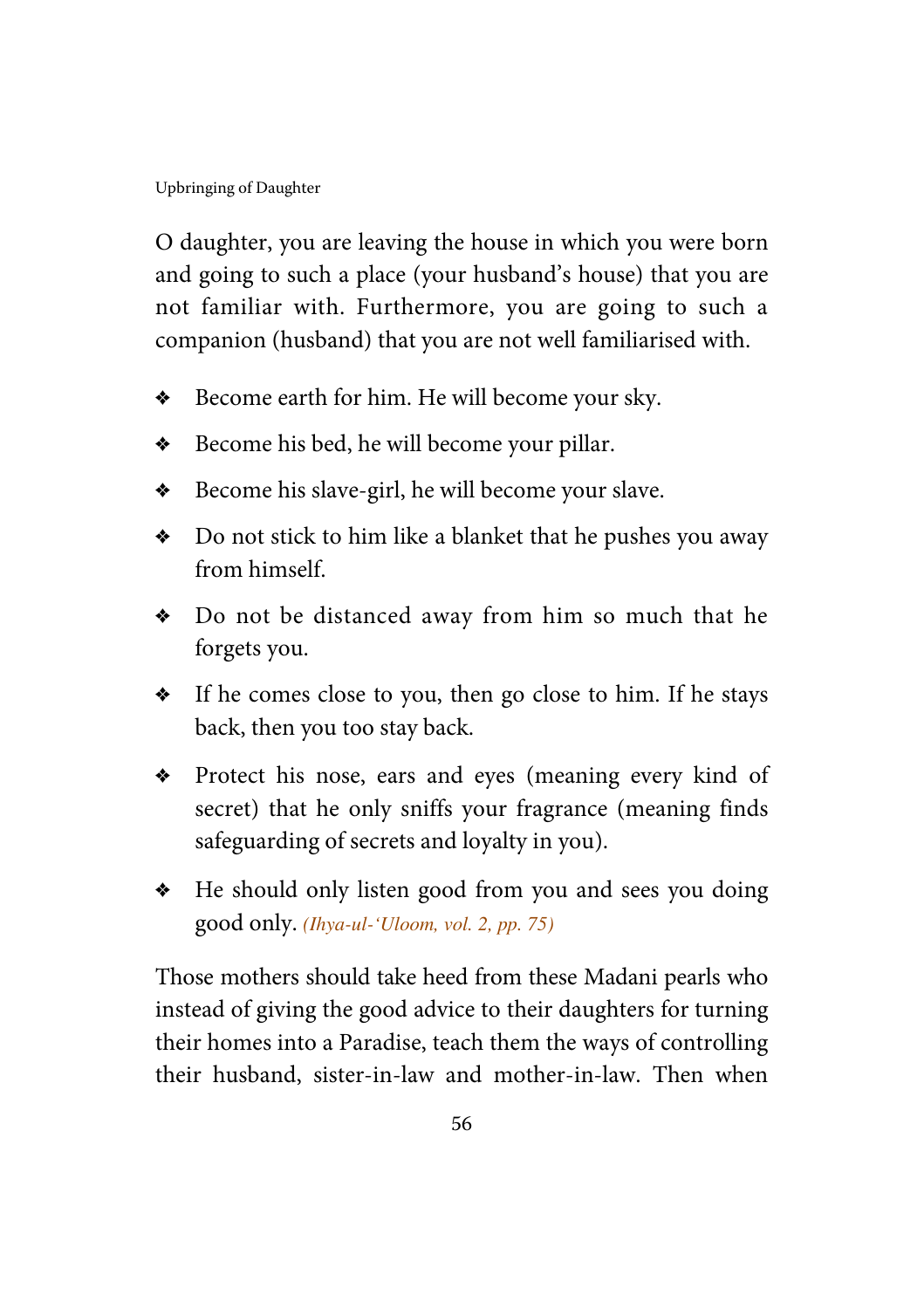daughter tries to act upon those pieces of advice, such fire of chaos and unrest is aggravated that both families suffer its consequences. May Allah - - - grant us with the ability to do -the Madani upbringing of our children and make this (written) speech a means of reward for our Hereafter.

For the upbringing of your children according to the Islamic code of conduct, Madani environment of Dawat-e-Islami is not less than a blessing for you. Therefore, keep yourself associated with the Madani environment of Dawat-e-Islami as well as keep your household associated with this fragrant environment too. Because by associating with the Madani environment of Dawat-e-Islami, countless people's lives have changed.

In order to bring a pleasant change in the lives of your households too, you should associate yourself with the Madani environment of Dawat-e-Islami which is full of the blessings of Awliya-e-Kiraam. Moreover, attend the weekly Sunnahinspiring Ijtima' (congregation) in your city punctually. You will see the Madani change that develops inside you. For persuasion, a Madani parable of the weekly Sunnah-inspiring Ijtima' is presented.

### **Madani parable of a Sunnah-inspiring Ijtima'**

Summary of the account of an Islamic sister from Punjab (Pakistan) is that I was fond of listening to music. I had many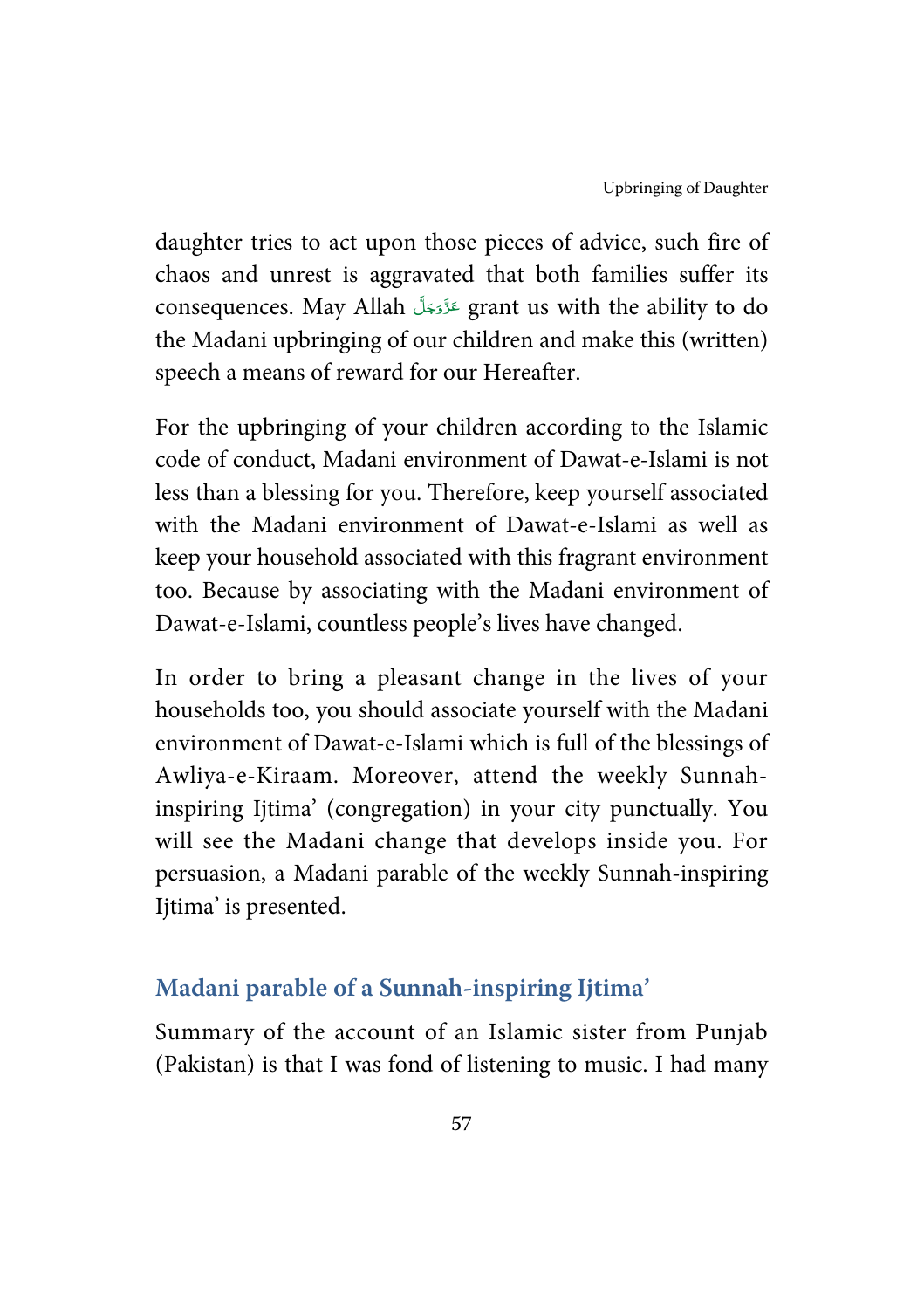cassettes and books of songs. In fact, I used to write songs myself. I was so crazy about films and dramas that it felt that without them (may Allah عَزَّدَجَلَّ forbid), I will not be able to -survive. Alas! I didn't have the mind-set to safeguard my gazes at all. Eventually, such means developed for me with the mercy of Allah - - - that helped me to leave my sinful life. --

How it happened was that I was privileged to attend the weekly Sunnah-inspiring Ijtima' of Dawat-e-Islami for Islamic sisters. The speech and Du'a of this Sunnah-inspiring Ijtima' and Madani pearls of individual efforts of Islamic sisters brought a Madani transformation in my heart.

اَلْحَمْدُلِلُّه عَزَّمَةَ I repented from my sins and joined the Madani í ļ í Į -environment of Dawat-e-Islami in order to lead a Sunnah abiding life. As at the time of this writing, I have the privilege of serving Sunnahs as a Halqah Zimmahdar.

> Karam jo aap ka ay Sayyid-e-Abrar ho jaye To her badkaar bandah dam mayn naykokar ho jaye

Translation: If we are being bestowed with your graciousness O the Beloved Rasool حَلَّى اللَّهْ تَعَالى عَلَيْهِ وَالِهٖ وَسَلَّم Beloved Rasool حَلَّى اللَّهُ قَعَالَى عَلَيْهِ -Í !--ć -righteous person within a moment.

Do not take your daughters at all in such gatherings and invitations and functions where activities against Shari'ah take place. Where her ethics get destroyed. Where her Hereafter gets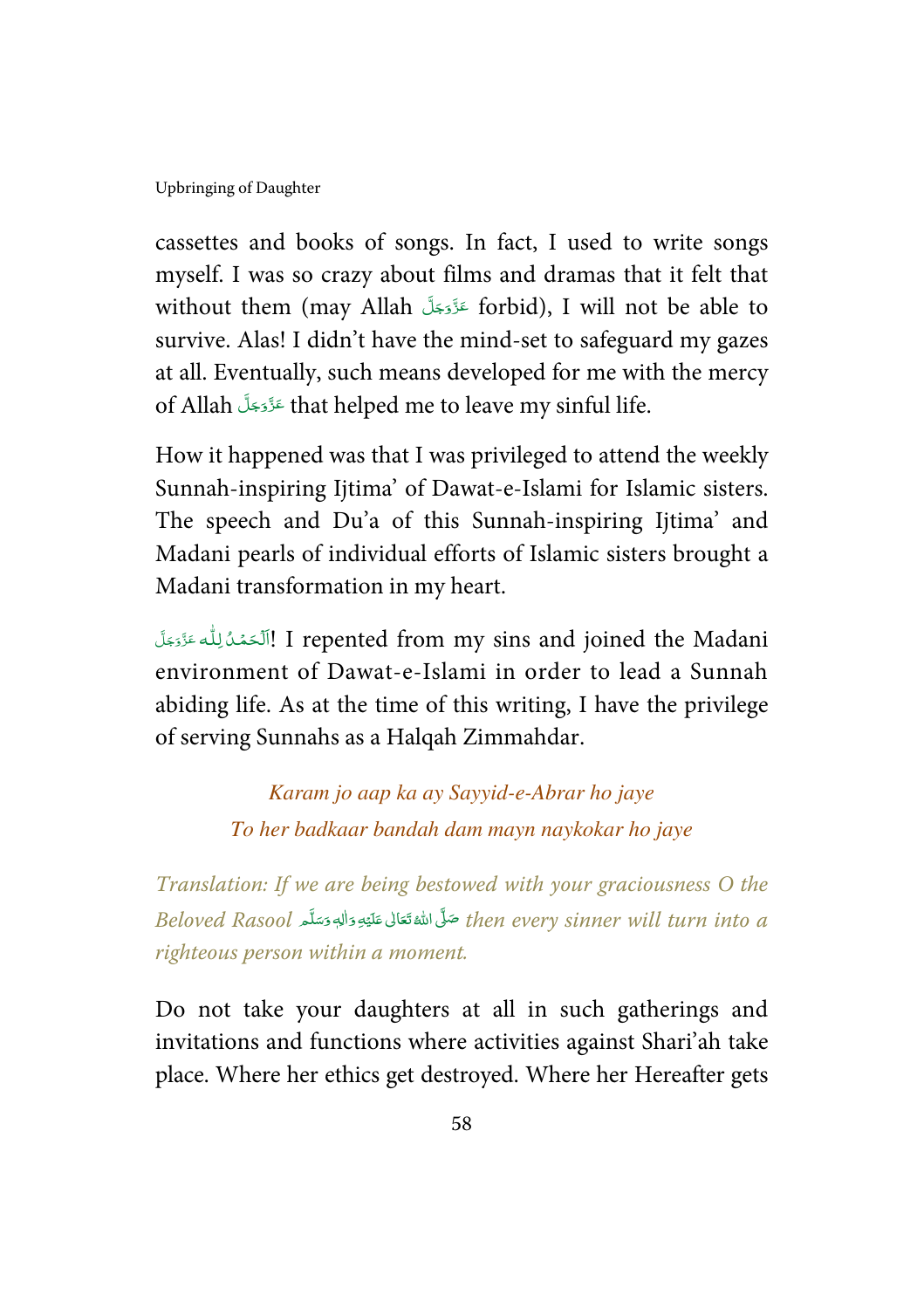destroyed. We all need to try and confront this immodesty. We shall make the intention that a daughter or Islamic sister will rise from my home and will bring a Madani transformation among Islamic sisters. May Allah عَزَّدَجَلَّ give us all the ability to -act upon.

لَاَمِيۡن هِ يُمن بِجَاهِ النَّبِيِّ الْأَهِيْنِ صَلَّى اللهُ نَعَالٰى عَلَيْهِ وَلٰهِ وَسَلَّم ا ٰ å, .<br>وا عَلَى الْحَ ہ<br>ا و<br>ا صَلُّوْا عَلَى الْحَبِيْبِ ۚ صَلَّى اللَّهُ تَعَالَىٰ عَلَىٰ مُحَمَّد ֘ ٰ  $\bullet\bullet\bullet$ 

### **Effect of bad company**

The Beloved and Blessed Rasool مَلَّى اللَّهُ تَعَالَى عَلَيْهِ وَاللَّهِ وَسَلَّمَ  $\,$  has said: -Í !--ź --Safeguard yourself from a bad companion as you will be recognised along with him. Meaning people consider one to be among the ones he sits and hangs with.

(Kanz-ul-Ummal, Kitab-us-Suhbah, vol. 9, pp. 19, Hadees 24839)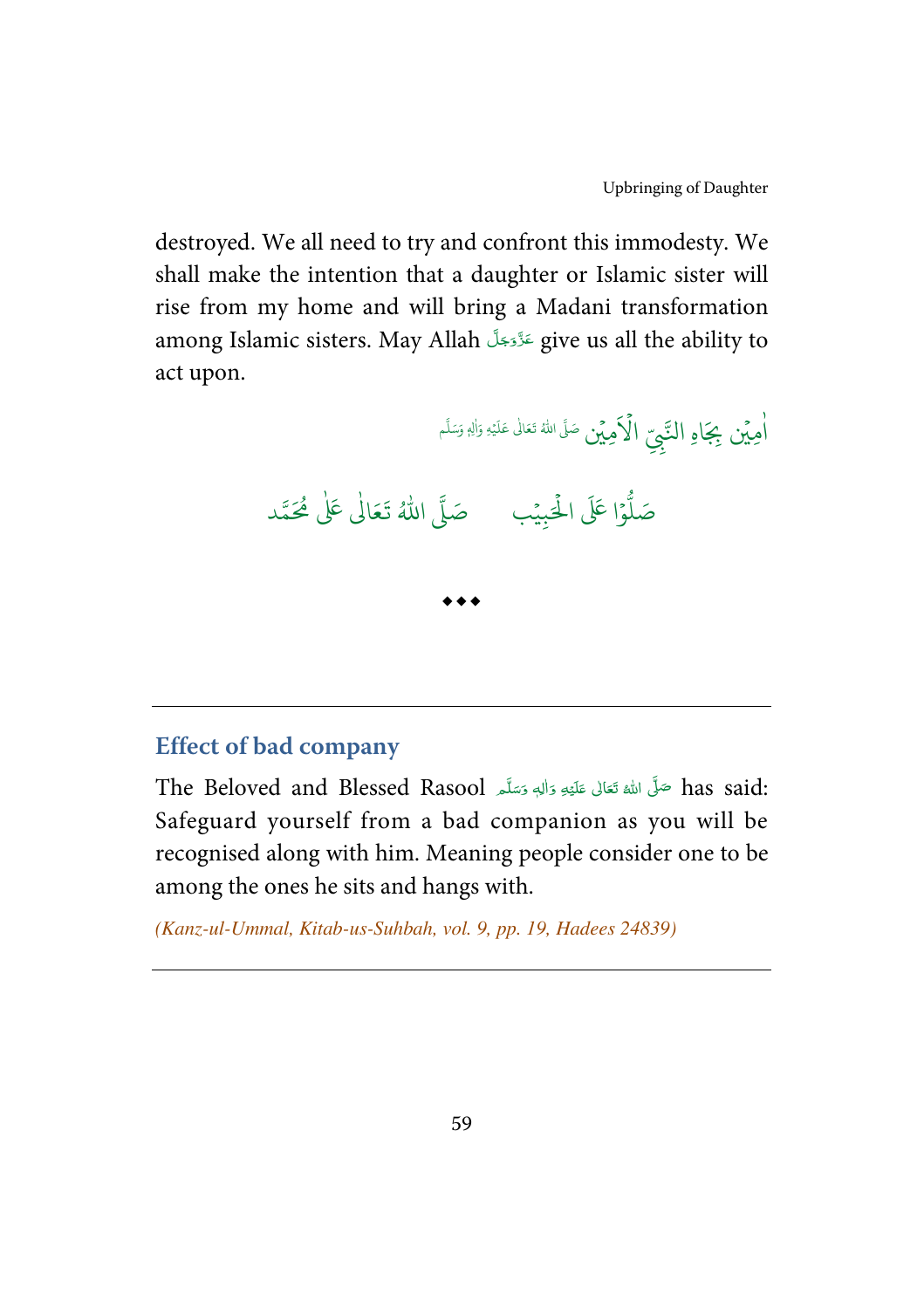The Great Spiritual and Scholarly Luminary of the 21<sup>st</sup> century,<br>
'Allamah Maulana **Abu Bilal Muhammad Ilyas Attar Qaadiri** 'Allamah Maulana **Abu Bilal Muhammad Ilyas Attar Qaadiri**  Razavi وَامَتْ بَرَ كَاتُهْمُ الْعَالِيَه **Razavi** (the global and j í Í ĺ --non-political movement for the preaching of Quran and Sunnah) which is spreading Islamic teachings in more than 100 walks of life. If you want to know about the Founder of Dawat-e-Islami, his books, booklets, and various departments of Dawat-e-Islami, then visit this website: www.dawateislami.net.

Moreover, Dawat-e-Islami is also spreading the message of Islam all over the world by **Madani Channel**, a 100% purely Islamic channel. No matter wherever you are in the world, if you are interested in watching Madani Channel, then follow the given frequencies. If you want to contact us, then email us: **overseas@dawateislami.net** 

#### Madani Channel – Global Coverage Parameters

| Satellite             | <b>Beam Type</b>     | <b>Position</b> | <b>Downlink</b>      | Hz.    | Polarity   | Sym. Rate | <b>FEC</b> |
|-----------------------|----------------------|-----------------|----------------------|--------|------------|-----------|------------|
| Asiasat<br>$(A7-C3V)$ | Global               | 105.5 E         | C-Band               | 3739   | Vertical   | 2815      | 3/4        |
| Intelsat<br>20        | Africa<br>Region     | 68.5 E          | KU-Band              | 12562  | Horizontal | 26657     | 2/3        |
| Eutelsat 7            | Middle East 7 West A |                 | KU-Band              | 10815  | Horizontal | 27500     | 5/6        |
| Astra 2F              | Europe               | 28.5 E          | Sky Platform   12640 |        | Vertical   | 22000     | 5/6        |
| Galaxy 19             | <b>USA</b>           | 97 West         | KU-Band              | 121835 | Horizontal | 22000     | 3/4        |

#### Transmission: Digital